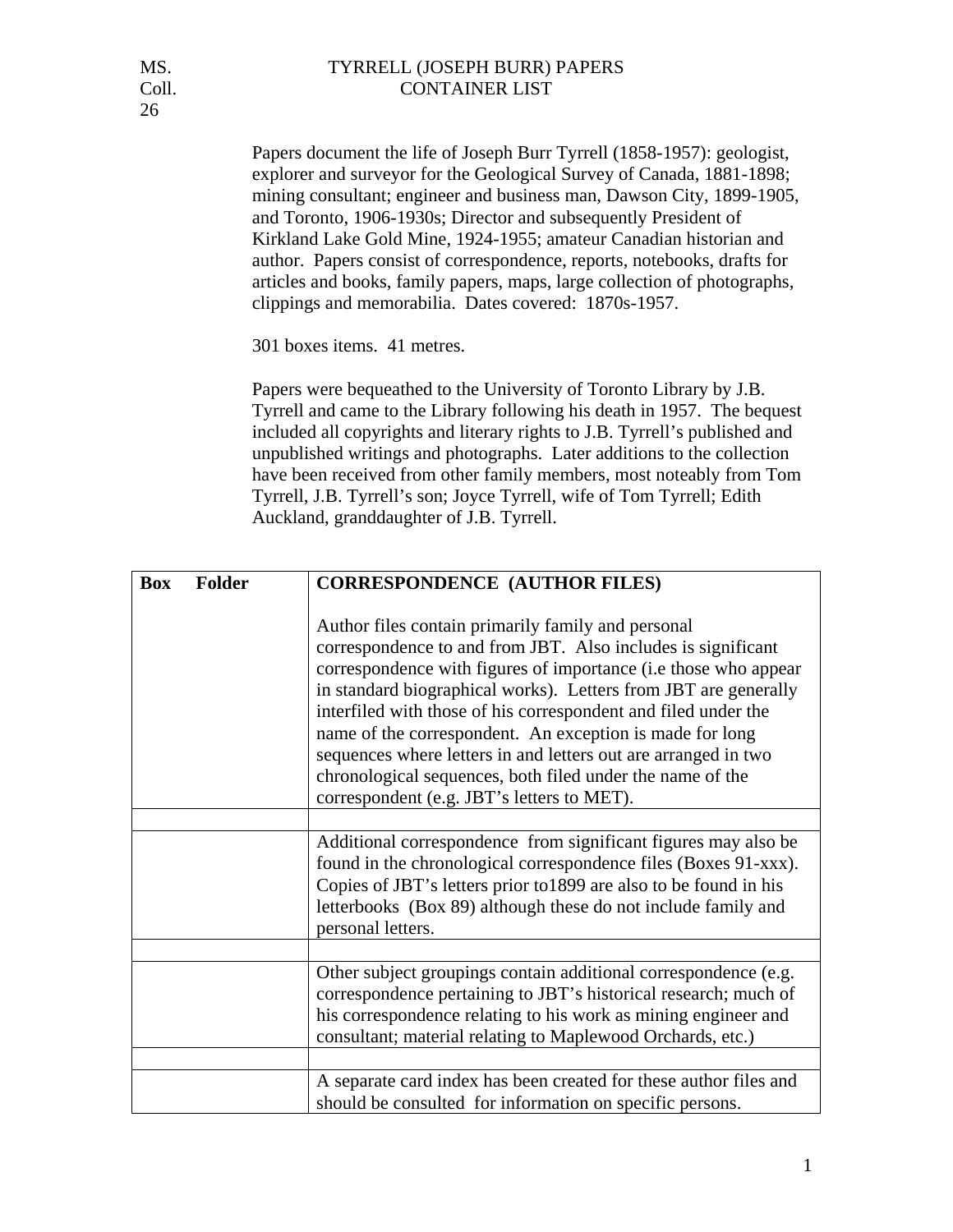| IVI.  |  |
|-------|--|
| Coll. |  |
| 26    |  |

| 1                           | $A - F$                                                                                                                                                                                                                                                                                                                               |  |
|-----------------------------|---------------------------------------------------------------------------------------------------------------------------------------------------------------------------------------------------------------------------------------------------------------------------------------------------------------------------------------|--|
|                             |                                                                                                                                                                                                                                                                                                                                       |  |
|                             |                                                                                                                                                                                                                                                                                                                                       |  |
| $\overline{2}$              | ${\bf G}$ - ${\bf K}$                                                                                                                                                                                                                                                                                                                 |  |
|                             |                                                                                                                                                                                                                                                                                                                                       |  |
| 3                           | L                                                                                                                                                                                                                                                                                                                                     |  |
|                             |                                                                                                                                                                                                                                                                                                                                       |  |
|                             |                                                                                                                                                                                                                                                                                                                                       |  |
| $\overline{4}$              | M                                                                                                                                                                                                                                                                                                                                     |  |
|                             |                                                                                                                                                                                                                                                                                                                                       |  |
| 5                           | $N-S$                                                                                                                                                                                                                                                                                                                                 |  |
|                             |                                                                                                                                                                                                                                                                                                                                       |  |
| 6                           | $T - Tyrrell, E$                                                                                                                                                                                                                                                                                                                      |  |
|                             |                                                                                                                                                                                                                                                                                                                                       |  |
|                             |                                                                                                                                                                                                                                                                                                                                       |  |
| $\tau$                      | Tyrrell, G - Tyrrell, H                                                                                                                                                                                                                                                                                                               |  |
|                             |                                                                                                                                                                                                                                                                                                                                       |  |
| 8                           | Tyrrell, James - Tyrrell, John                                                                                                                                                                                                                                                                                                        |  |
|                             |                                                                                                                                                                                                                                                                                                                                       |  |
|                             |                                                                                                                                                                                                                                                                                                                                       |  |
| 9                           | Tyrrell, Joseph Burr                                                                                                                                                                                                                                                                                                                  |  |
| <b>Folder</b><br><b>Box</b> |                                                                                                                                                                                                                                                                                                                                       |  |
|                             | <b>CORRESPONDENCE (AUTHOR FILES)</b>                                                                                                                                                                                                                                                                                                  |  |
|                             | Includes JBT's correspondence with his parents, Elizabeth (Burr)<br>Tyrrell and William Tyrrell. Letters from his parents are to<br>be found in the William Tyrrell Papers (Ms. Coll. 25).                                                                                                                                            |  |
|                             | See boxes 10-17 for JBT's correspondence with MET.                                                                                                                                                                                                                                                                                    |  |
|                             |                                                                                                                                                                                                                                                                                                                                       |  |
|                             |                                                                                                                                                                                                                                                                                                                                       |  |
|                             | Most of JBT's correspondence is filed in the chronological<br>files, the subject files, or in the author files, under name of<br>correspondent. This box includes various documents<br>(indentures, memos, etc.) which do not fall into categories<br>above as well as correspondence for which there are no<br>files for recipients. |  |
|                             |                                                                                                                                                                                                                                                                                                                                       |  |
|                             | Tyrrell, Joseph Burr to Mary Edith (Carey) Tyrrell                                                                                                                                                                                                                                                                                    |  |
|                             |                                                                                                                                                                                                                                                                                                                                       |  |
| 10                          | 1892-1896                                                                                                                                                                                                                                                                                                                             |  |
|                             |                                                                                                                                                                                                                                                                                                                                       |  |
|                             |                                                                                                                                                                                                                                                                                                                                       |  |
| 11                          | 1897-1912                                                                                                                                                                                                                                                                                                                             |  |
|                             |                                                                                                                                                                                                                                                                                                                                       |  |
| 12                          | 1914-1943                                                                                                                                                                                                                                                                                                                             |  |
|                             |                                                                                                                                                                                                                                                                                                                                       |  |
|                             | Tyrrell, Mary Edith (Carey) to Joseph Burr Tyrrell                                                                                                                                                                                                                                                                                    |  |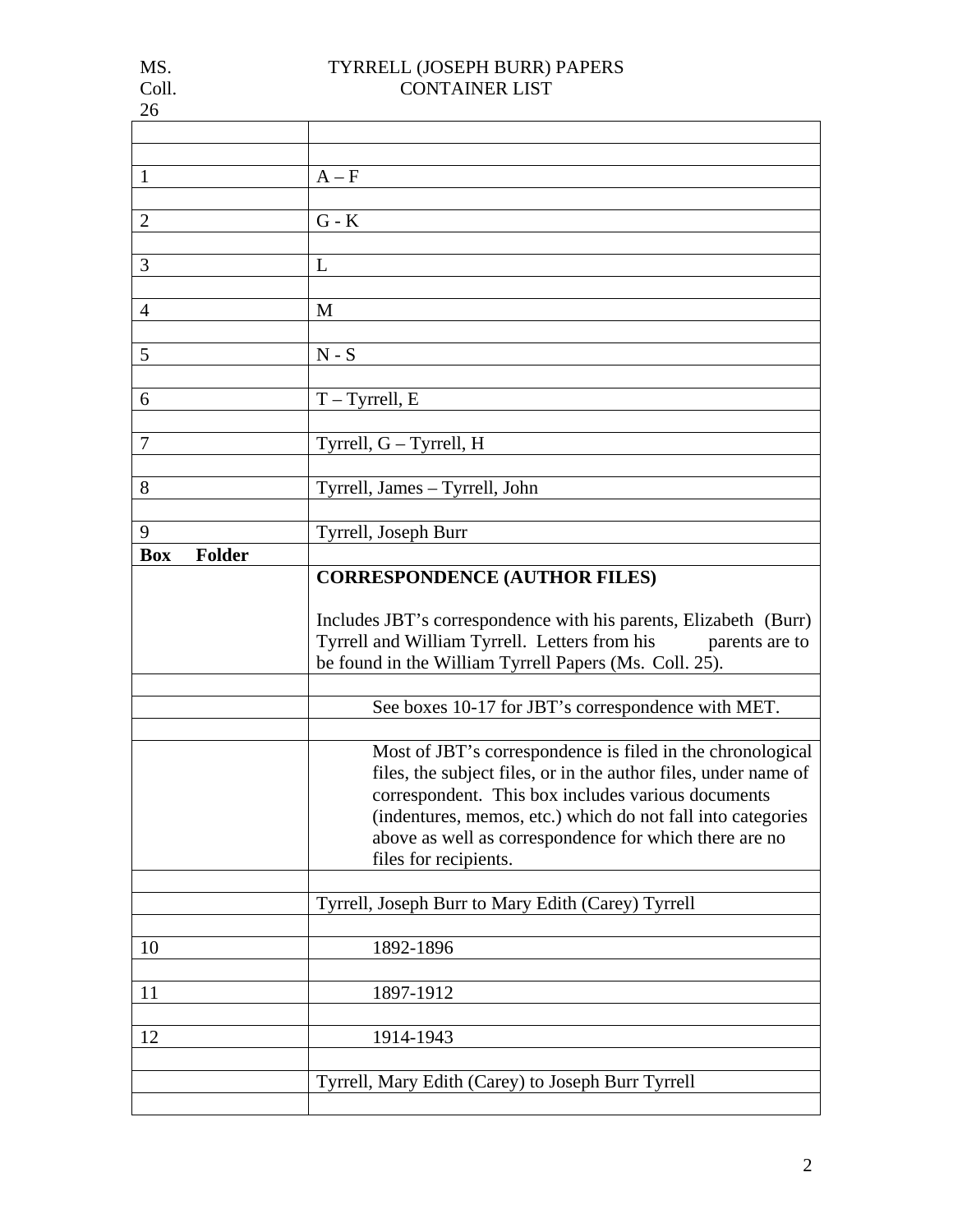| MS.        |               | TYRRELL (JOSEPH BURR) PAPERS                                        |
|------------|---------------|---------------------------------------------------------------------|
| Coll.      |               | <b>CONTAINER LIST</b>                                               |
| 26         |               |                                                                     |
| 13         |               | 1892-1895                                                           |
|            |               |                                                                     |
| 14         |               | 1896-July 1897                                                      |
|            |               |                                                                     |
| 15         |               | Aug. 1897-1899                                                      |
|            |               |                                                                     |
| 16         |               | 1902-1904                                                           |
|            |               |                                                                     |
| 17         |               | 1912-1943                                                           |
|            |               |                                                                     |
| 18         |               | Tyrrell, Mary Edith (Carey) – Tyrrell, Sylvia                       |
|            |               |                                                                     |
| 19         |               | Tyrrell, Robert - Wrong, G.M.                                       |
|            |               |                                                                     |
|            |               |                                                                     |
| <b>Box</b> | <b>Folder</b> | <b>CORRESPONDENCE (CHRONOLOGICAL FILES)</b>                         |
|            |               |                                                                     |
|            |               |                                                                     |
|            |               | Here is filed correspondence and other non printed material which   |
|            |               | documents JBT's professional career and his business and social     |
|            |               |                                                                     |
| <b>Box</b> | <b>Folder</b> | <b>CORRESPONDENCE (CHRONOLOGICAL FILES)</b>                         |
|            |               |                                                                     |
|            |               | activities. Copies of professional and business letters written by  |
|            |               | JBT between 1891 and 1899 are in his letterbooks (Box 21).          |
|            |               | From 1906 on carbon copies of his outgoing correspondence are       |
|            |               | interfiled in the chronological files in boxes 22-38, listed below. |
|            |               |                                                                     |
|            |               | Most of the early (pre 1920) incoming correspondence of             |
|            |               | significance with figures of importance (i.e. those who appear in   |
|            |               | standard biographical works) has been placed in the author files    |
|            |               | and indexed there, together with JBT's replies. Family letters are  |
|            |               | also filed in the author files. Other subject groupings contain     |
|            |               | additional correspondence (e.g. correspondence pertaining to        |
|            |               | JBT's historical research; much of his correspondence relating to   |
|            |               | his work as mining engineer and consultant; material relating to    |
|            |               | Maplewood Orchards, etc.)                                           |
|            |               |                                                                     |
|            |               | N.B. Much of JBT's business correspondence while in the             |
|            |               | Klondike, 1899-1905, was lost with other papers in a shipping       |
|            |               | accident.                                                           |
|            |               |                                                                     |
| 20         |               | Letter books. 1891-1899.                                            |
|            |               |                                                                     |
|            |               |                                                                     |
|            |               | Contain holograph copies (ink on tissue) of JBT's                   |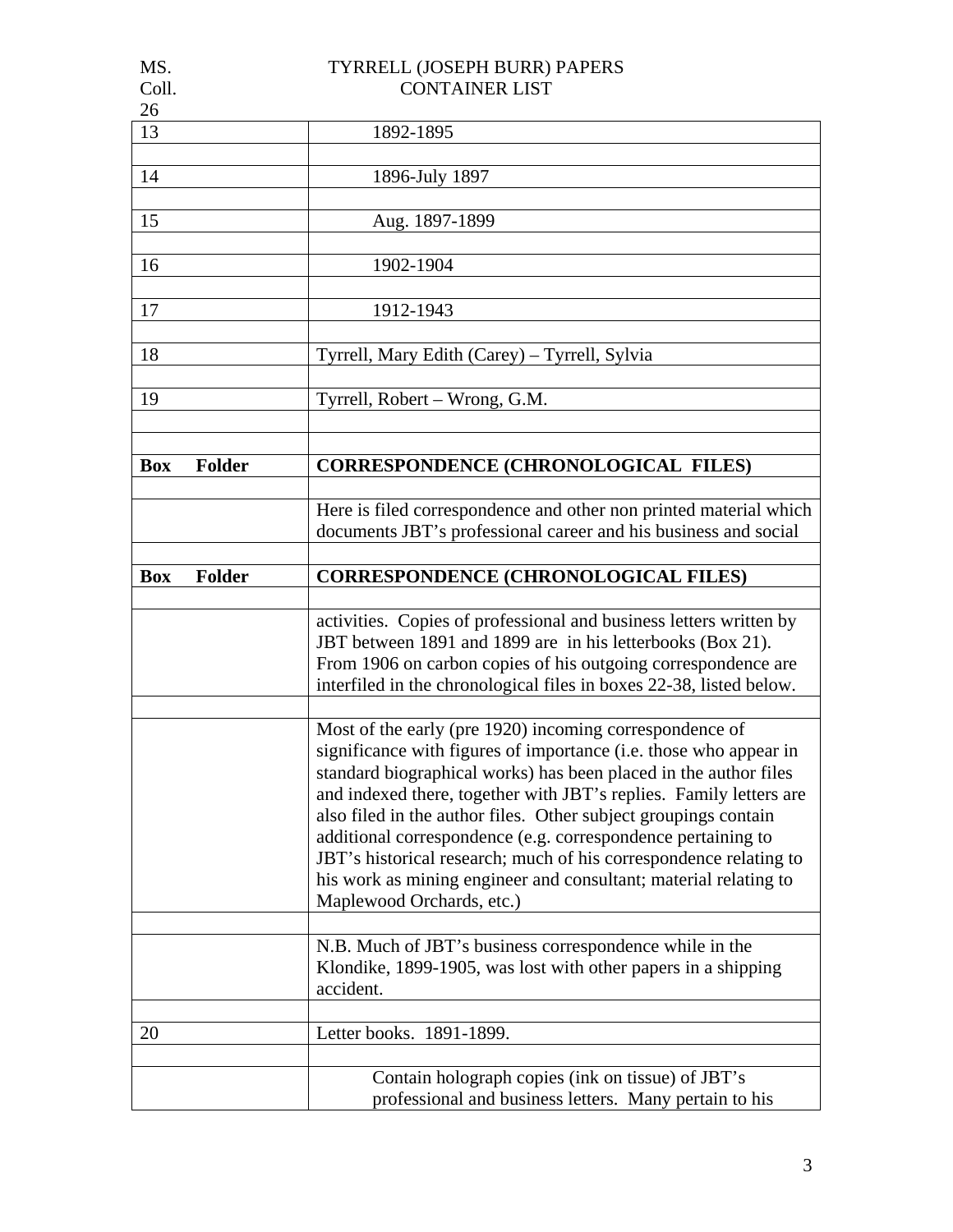|                      | work for the Geological Survey of Canada.        |
|----------------------|--------------------------------------------------|
| vol. 1               | Jan. 1891-June 1894.                             |
| vol. 2               | Feb. 1895-Jan. 1899.                             |
|                      | Correspondence files                             |
|                      | Include some additional items which are not      |
|                      | correspondence (bills, receipts, memos, reports) |
| 21                   | 1874-1893                                        |
| 22                   | 1894-1908                                        |
| 23                   | 1909-1914                                        |
| 24                   | 1915-1925                                        |
| 25                   | 1926-1928                                        |
| <b>Box</b><br>Folder | <b>CORRESPONDENCE (CHRONOLOGICAL FILES)</b>      |
| 26                   | 1929-1932                                        |
| 27                   | 1933-1937                                        |
|                      |                                                  |
| 28                   |                                                  |
|                      | 1938-1939                                        |
| 29                   | 1940-May 1941                                    |
| 30                   | June 1941-1942                                   |
| 31                   | 1943-1944                                        |
| 31                   | 1945-1946                                        |
| 32 A                 | 1945 - Condolences on death of M.E. Tyrrell      |
| 33                   | 1947-1948                                        |
| 34                   | 1949-1950                                        |

26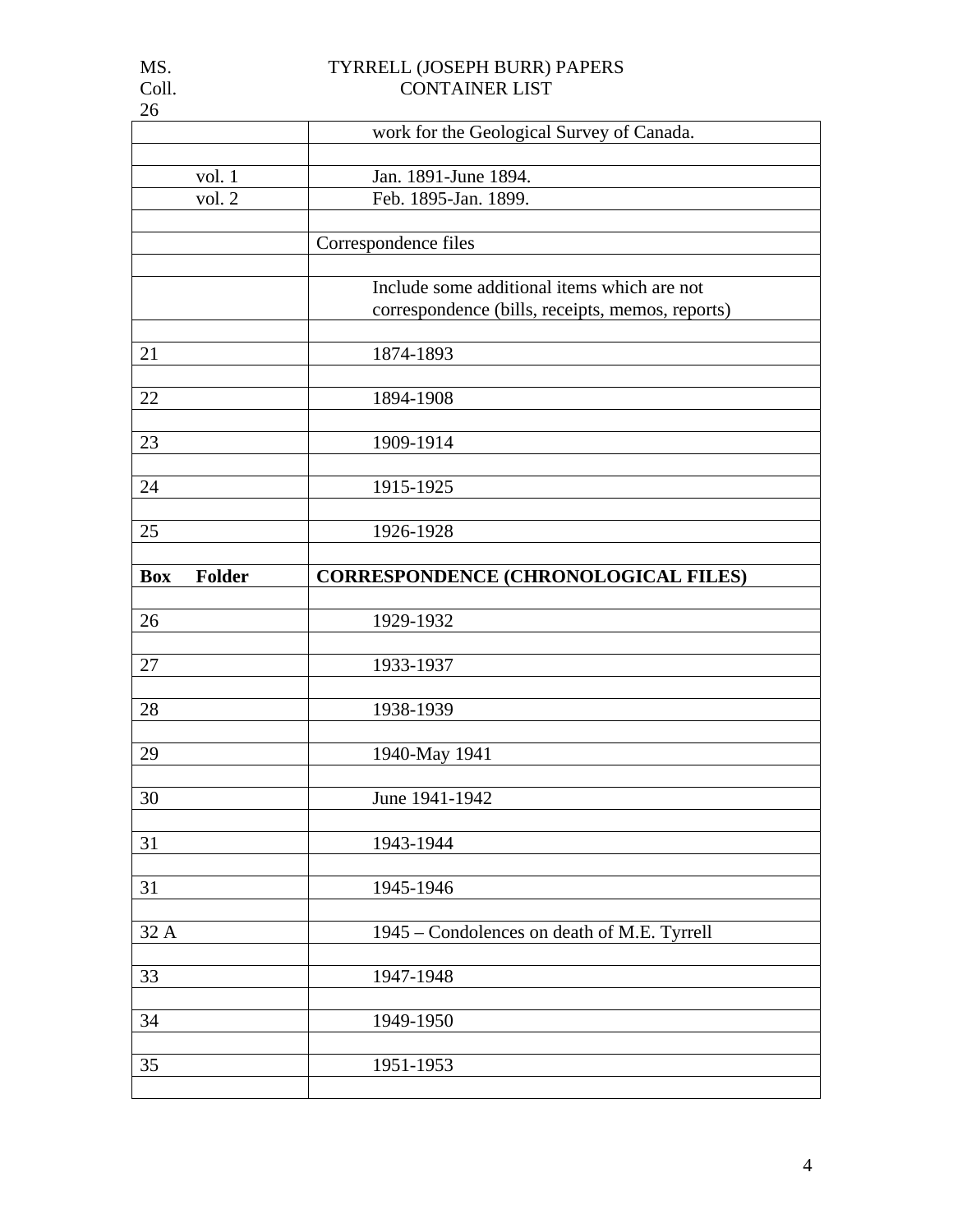| MS.        |                       | TYRRELL (JOSEPH BURR) PAPERS                                                                                                                                                                                                                                                                                                                                                                                                 |  |
|------------|-----------------------|------------------------------------------------------------------------------------------------------------------------------------------------------------------------------------------------------------------------------------------------------------------------------------------------------------------------------------------------------------------------------------------------------------------------------|--|
| Coll.      | <b>CONTAINER LIST</b> |                                                                                                                                                                                                                                                                                                                                                                                                                              |  |
| 26         |                       |                                                                                                                                                                                                                                                                                                                                                                                                                              |  |
| 36         |                       | 1954-1955                                                                                                                                                                                                                                                                                                                                                                                                                    |  |
| 37         |                       | 1956-1957                                                                                                                                                                                                                                                                                                                                                                                                                    |  |
| 38         |                       | 1909-1957. Oversize files.                                                                                                                                                                                                                                                                                                                                                                                                   |  |
|            |                       | Oversize materials prior to 1909 is interfiled in<br>regular sequence of chronological files.                                                                                                                                                                                                                                                                                                                                |  |
| <b>Box</b> | <b>Folder/Item</b>    | <b>GEOLOGICAL SURVEY MATERIALS</b>                                                                                                                                                                                                                                                                                                                                                                                           |  |
|            |                       | <b>FIELD NOTEBOOKS</b>                                                                                                                                                                                                                                                                                                                                                                                                       |  |
|            |                       | This series contains JBT's original holograph diary for his<br>first expedition with the Geological Survey under G. M.<br>Dawson in 1883 and the typed transcripts made from<br>JBT's original filed notebooks for the expeditions from<br>1884 to 1898. The transcripts were typed by JBT's sister,<br>Lizzie Tyrrell from 189-?, under JBT's direction and have<br>his holograph corrections. The original holograph note- |  |
| <b>Box</b> | <b>Folder/Item</b>    | <b>GEOLOGICAL SURVEY MATERIALS</b><br><b>FIELD NOTEBOOKS</b>                                                                                                                                                                                                                                                                                                                                                                 |  |
|            |                       | books, 1884-1898, were retained by the Geological<br>Survey of Canada and are now in the National Archives of<br>Canada.                                                                                                                                                                                                                                                                                                     |  |
|            |                       | This series also contains two holograph field notebooks<br>by James W. Tyrrell for his 1893 expedition with JBT.                                                                                                                                                                                                                                                                                                             |  |
|            |                       | The holograph and printed maps accompanying the<br>transcripts have been removed and are now filed in the<br>Mapcase as part of the J.B. Tyrrell Map Collection. (See<br>listing following container list)                                                                                                                                                                                                                   |  |
| v.39       |                       | 1883. Original holograph notebook recording JBT's<br>experiences on his first expedition for the<br>Geological Survey (Alberta, Rocky<br>Mountains).                                                                                                                                                                                                                                                                         |  |
| v.40       |                       | 1884-1886. Typed transcript of JBT's field notebooks for<br>the expeditions of 1884, 1885, and 1886 (Alberta,<br>Red Deer River area). Bound in one volume.                                                                                                                                                                                                                                                                  |  |
| v.41       |                       | 1887-1888. Typed transcript of JBT's field notebooks for                                                                                                                                                                                                                                                                                                                                                                     |  |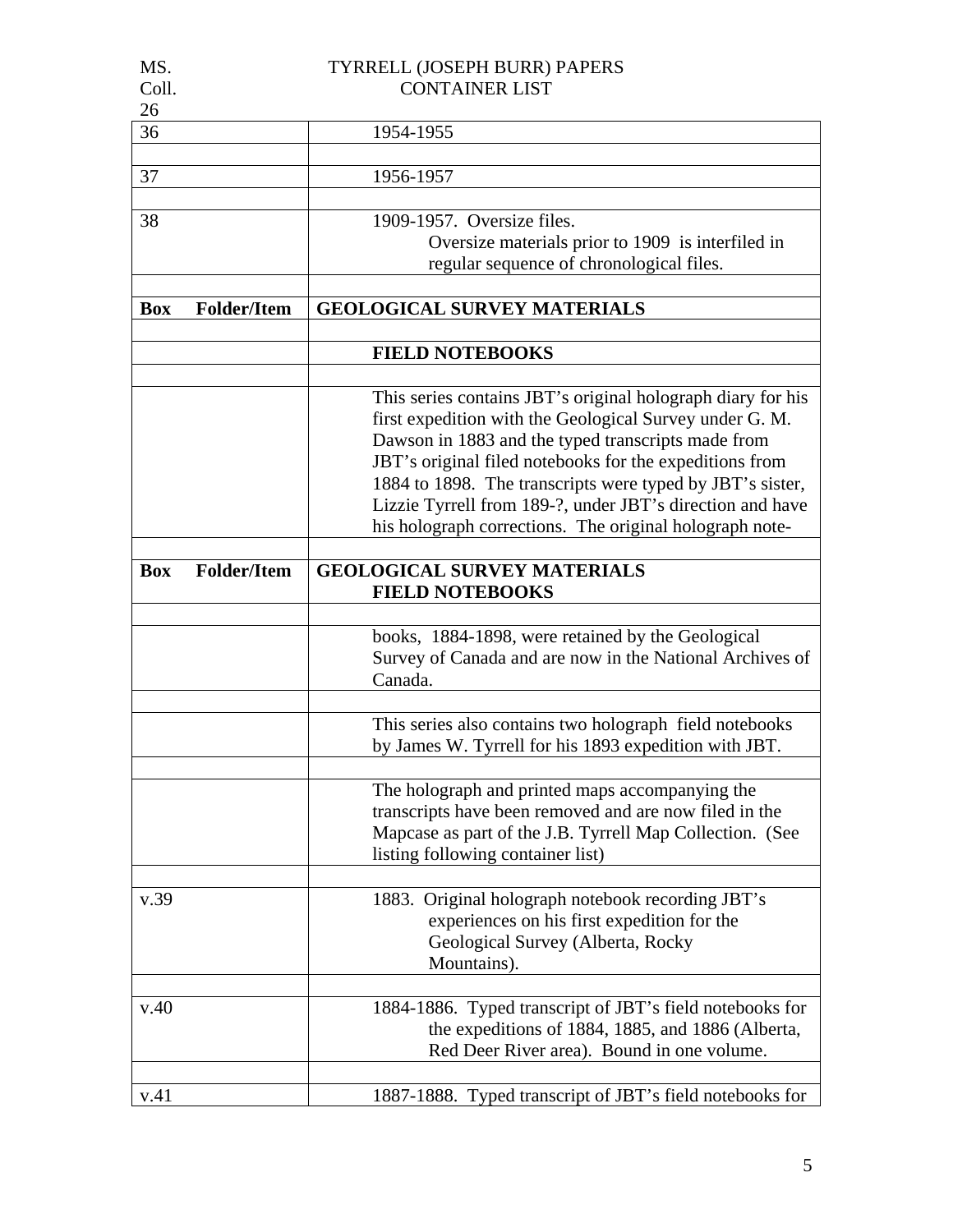| . .<br>v | × |
|----------|---|
|          |   |

|                                  | expeditions of 1887 and 1888 (northwestern<br>Manitoba, Lake Manitoba). Bound in one                                                                                                                                                                                                                                                                                                                                  |  |
|----------------------------------|-----------------------------------------------------------------------------------------------------------------------------------------------------------------------------------------------------------------------------------------------------------------------------------------------------------------------------------------------------------------------------------------------------------------------|--|
|                                  | volume.                                                                                                                                                                                                                                                                                                                                                                                                               |  |
|                                  |                                                                                                                                                                                                                                                                                                                                                                                                                       |  |
| v.42                             | 1889. Typed transcript of JBT's field notebooks for<br>expedition of 1889 (Lake Manitoba area).                                                                                                                                                                                                                                                                                                                       |  |
| v.43                             | 1890. Typed transcript of JBT's field notebooks for<br>expedition of 1890 (east shore of Lake Winnipeg).<br>Contains plans of location of Boss Hill Fort and<br>Pine Fort.                                                                                                                                                                                                                                            |  |
| v.44                             | 1891. Typed transcript of JBT's field notebooks for<br>expedition of 1891 (east shore of Lake Winnipeg).                                                                                                                                                                                                                                                                                                              |  |
| v.45                             | 1892. Typed transcript of JBT's field notebooks for<br>expedition of 1892 (north west Saskatchewan,<br>north of Churchill R., south of L.Athabasca).<br>Includes lists of photographs taken.                                                                                                                                                                                                                          |  |
| <b>Folder/Item</b><br><b>Box</b> | <b>GEOLOGICAL SURVEY MATERIALS</b>                                                                                                                                                                                                                                                                                                                                                                                    |  |
|                                  | <b>FIELD NOTEBOOKS</b>                                                                                                                                                                                                                                                                                                                                                                                                |  |
| v.46                             | 1893. Typed transcript of JBT's field notebooks for<br>expedition of 1893 across the Barren Lands. Laid<br>in are 9 leaves of notes written and signed by J.F.<br>Whiteaves, dated April 18, 1896, identifying fossil<br>specimens collected by JBT on expedition. Photo<br>reproductions of two maps of the Barren Lands in<br>pocket. Remainder of maps transferred to mapcase<br>(see Maps section of this guide). |  |
| v.47                             | 1894. Typed transcript of JBT's field notebooks for<br>second expedition across Barren Lands.                                                                                                                                                                                                                                                                                                                         |  |
| v.48                             | 1895-1897. Typed transcripts of JBT's notebooks for his<br>expedition of 1895 (north east of Lake Winnipeg);<br>1896 and 1897 (north west of Lake Winnipeg).<br>List of Indian place names at the end of each<br>year's notebooks. Bound in one volume.                                                                                                                                                               |  |
| v.49                             | 1898. Expedition to Yukon.                                                                                                                                                                                                                                                                                                                                                                                            |  |
| Items 1-4                        | Notebooks. Most of the entries are not in JBT's                                                                                                                                                                                                                                                                                                                                                                       |  |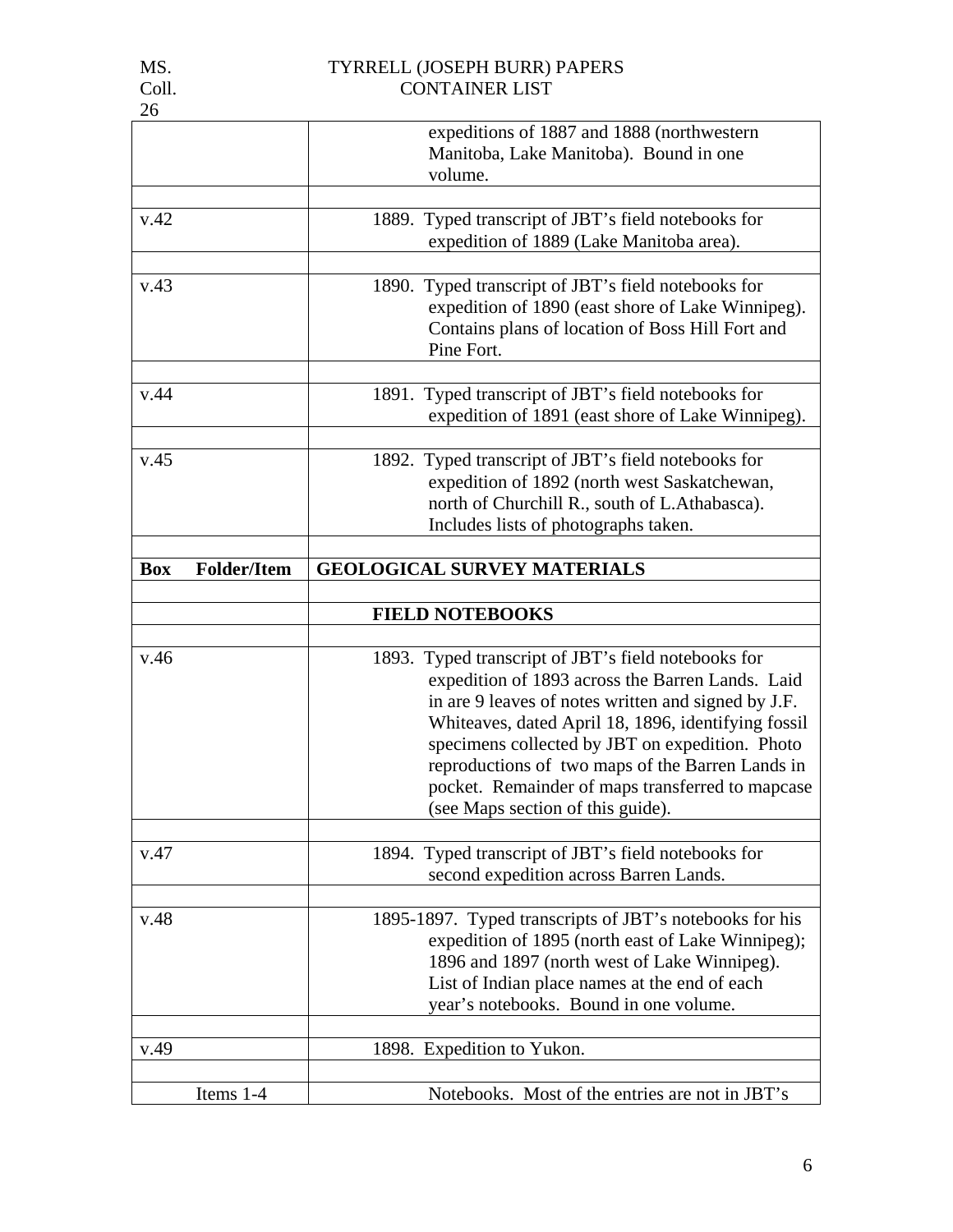| 26         |                    |                                                                                                           |
|------------|--------------------|-----------------------------------------------------------------------------------------------------------|
|            |                    | hand. Annotations and additions are in his hand.                                                          |
|            |                    |                                                                                                           |
|            | $5 - 7$            | Typed transcripts of notebooks. 3 copies                                                                  |
|            |                    |                                                                                                           |
|            | 8                  | Typescript entitled "Rocks of the Dalton Trail.                                                           |
|            |                    | Collected by J.B. Tyrrell."                                                                               |
|            |                    |                                                                                                           |
|            | 9                  | Notebook containing holograph draft of the                                                                |
|            |                    | beginning of JBT's report on his 1898 expedition.                                                         |
|            |                    | Entitled: "Pyramid Harbor to Rink Rapids, 1898".                                                          |
|            |                    | (Full report was never written since JBT resigned                                                         |
|            |                    | from Survey as of Jan. 1899).                                                                             |
| 50         |                    |                                                                                                           |
|            |                    | Duplicate copies of typed transcripts and indexes of field<br>notebooks for JBT's expeditions, 1884-1897. |
|            |                    |                                                                                                           |
|            | 1                  | Typed index to field notebooks for 1884-1886.                                                             |
|            |                    |                                                                                                           |
|            | $\overline{2}$     | Typed transcript of field notebook 1 for 1889.                                                            |
|            |                    |                                                                                                           |
| <b>Box</b> | <b>Folder/Item</b> | <b>GEOLOGICAL SURVEY MATERIALS</b>                                                                        |
|            |                    |                                                                                                           |
|            |                    | <b>FIELD NOTEBOOKS</b>                                                                                    |
|            |                    |                                                                                                           |
|            | $3 - 5$            | Typed transcripts of field notebooks 3, 5-6 for                                                           |
|            |                    | 1890.                                                                                                     |
|            |                    |                                                                                                           |
|            | 6                  | Typed index to field notebooks for 1891.                                                                  |
|            |                    |                                                                                                           |
|            |                    |                                                                                                           |
|            | 7                  | Typed index to field notebooks for 1892.                                                                  |
|            |                    |                                                                                                           |
|            | 8                  | Typed index to field notebooks for 1893.                                                                  |
|            |                    |                                                                                                           |
|            | $9 - 23$           | Typed transcript of field notebooks for 1894.                                                             |
|            |                    | (complete)                                                                                                |
|            |                    |                                                                                                           |
|            | 24                 | Typed transcript (fragment only) of field notebook                                                        |
|            |                    | for 1895.                                                                                                 |
|            |                    |                                                                                                           |
|            | 25-39              | Typed transcripts of field notebooks for 1896.                                                            |
|            |                    | (complete)                                                                                                |
|            | 40                 | Typescript entitled: "Diary, 1896". Synopsis of                                                           |
|            |                    |                                                                                                           |
|            |                    | events on 1896 expedition.                                                                                |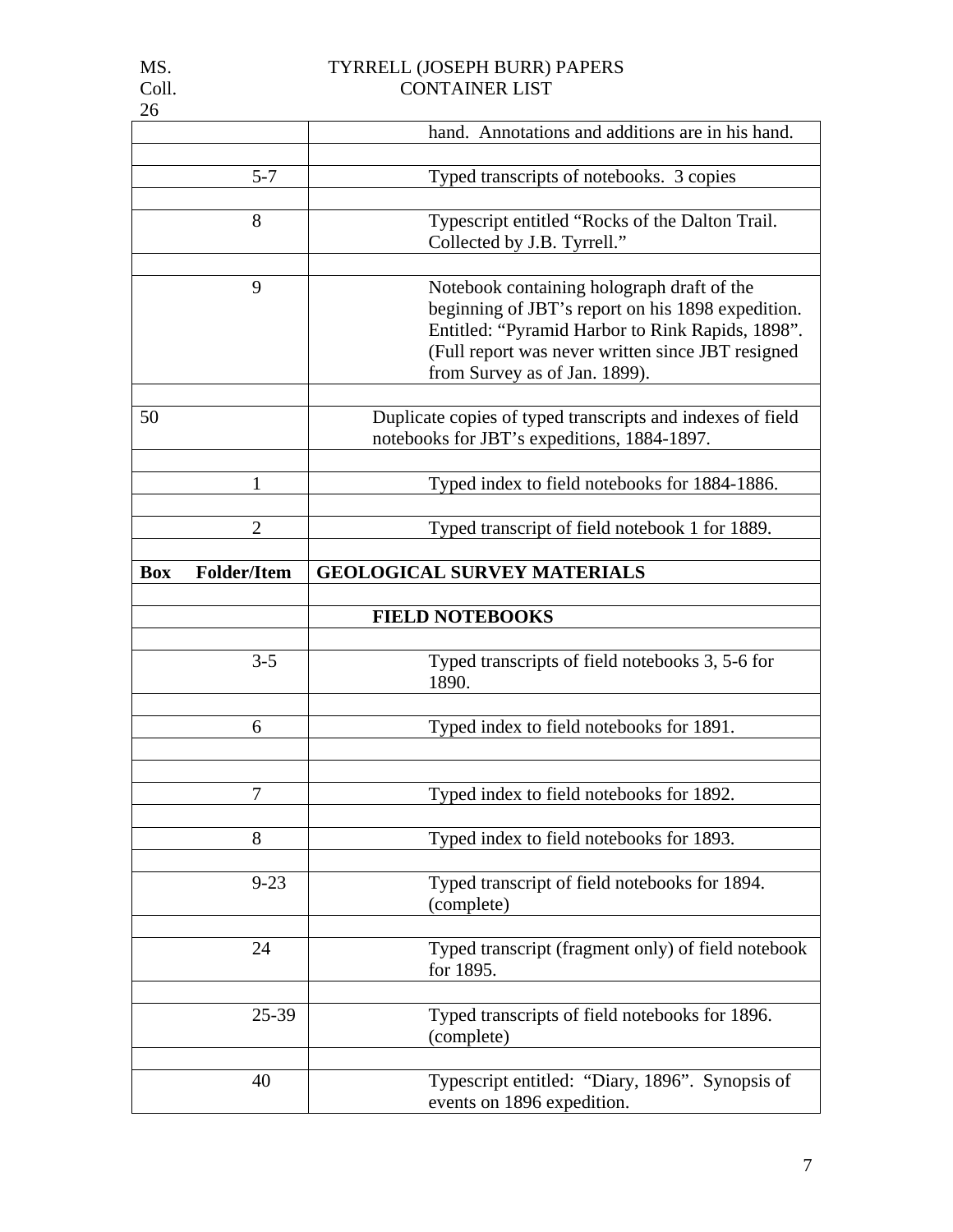|  | . . | v |  |
|--|-----|---|--|
|  |     |   |  |

| 26              |                    |                                                                                                                                                                                                                                                                                                                                    |
|-----------------|--------------------|------------------------------------------------------------------------------------------------------------------------------------------------------------------------------------------------------------------------------------------------------------------------------------------------------------------------------------|
|                 | 41-47              | Typed transcripts for JBT's field notebooks for<br>1897. (complete)                                                                                                                                                                                                                                                                |
| 51A             |                    | Field notebooks kept by James W. Tyrrell for 1893<br>expedition made with JBT across the Barren Lands.                                                                                                                                                                                                                             |
|                 |                    | Incomplete. Remainder of notebooks probably in<br>the Geological Survey material at the National<br>Archives of Canada.                                                                                                                                                                                                            |
|                 |                    | Contain numerous small detailed maps showing<br>bearings and routes.                                                                                                                                                                                                                                                               |
|                 | v.1                | Field notebook entitled: Field Book No. 1. J.W.<br>Tyrrell. June 22-July 21, 1893.                                                                                                                                                                                                                                                 |
|                 | v.2                | Field notebook entitled: Chesterfield Notes. J.W.<br>Tyrrell, 1893. Sept. 3-Oct. 4. On cover:                                                                                                                                                                                                                                      |
| <b>Box</b>      | <b>Folder/Item</b> | <b>GEOLOGICAL SURVEY MATERIALS</b>                                                                                                                                                                                                                                                                                                 |
|                 |                    | <b>FIELD NOTEBOOKS</b>                                                                                                                                                                                                                                                                                                             |
|                 | v.2                | Geol. Survey Dept. Copy of field notes from Sep.<br>$3rd$ -Oct. 4 <sup>th</sup> , 1893 by J.W. Tyrrell.                                                                                                                                                                                                                            |
| 51 <sub>B</sub> |                    | <b>CORRESPONDENCE AND PAPERS RE LOGAN</b><br><b>MEDALS</b>                                                                                                                                                                                                                                                                         |
|                 |                    | These files contain materials relating to JBT's<br>purchase of Sir William Logan's medals from his<br>descendants in 1933 and JBT's presentation of<br>these to the Geological Survey in 1943. Includes a<br>paper on Sir William Logan by F.D. Adams and a<br>speech presenting the medals by JBT. Inclusive<br>dates: 1933-1943. |
|                 |                    | <b>HUDSON BAY EXPLORING EXPEDITION</b><br><b>MATERIAL</b>                                                                                                                                                                                                                                                                          |
|                 |                    | In May 1912 the Ontario Government, under the                                                                                                                                                                                                                                                                                      |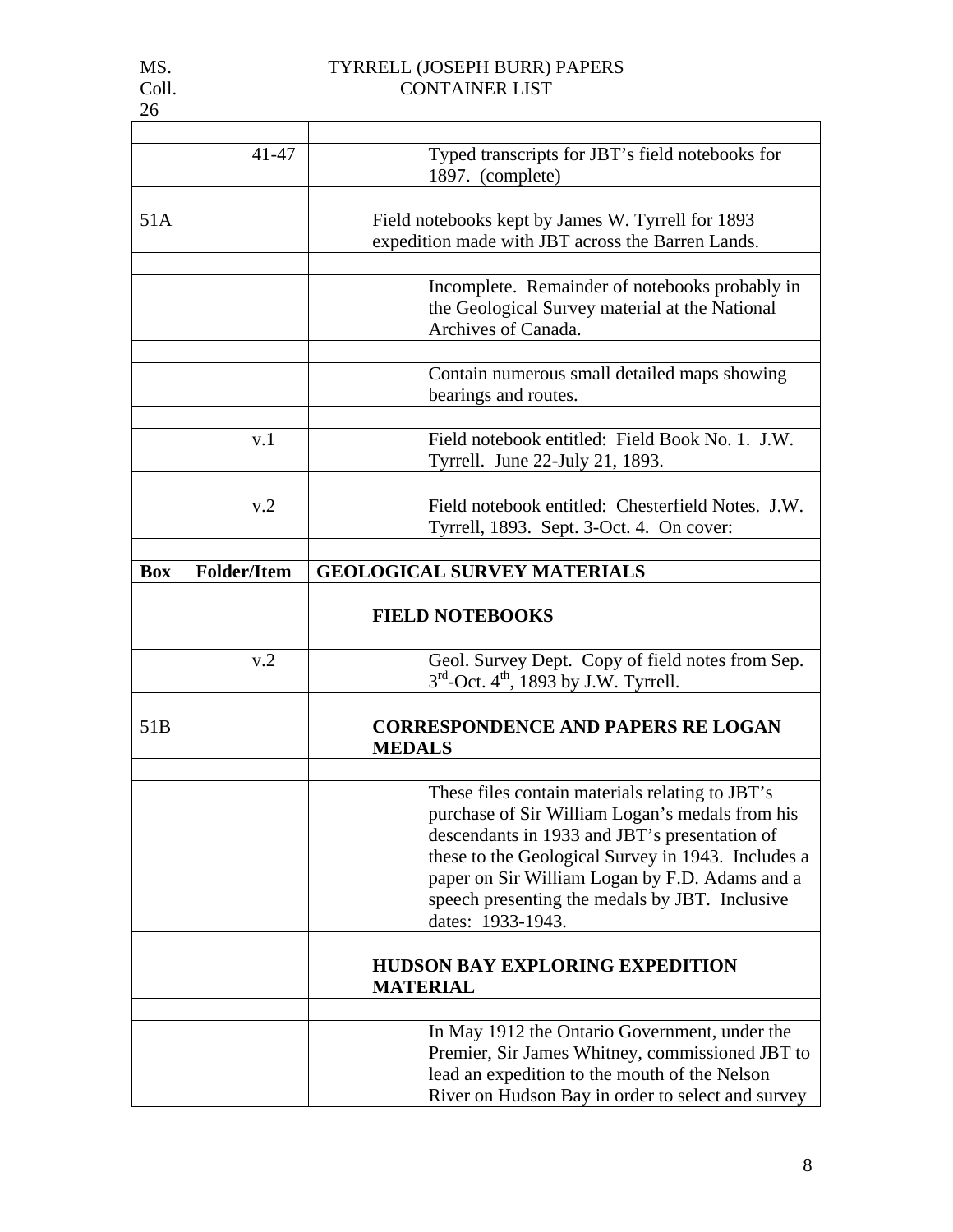| MS.                               | TYRRELL (JOSEPH BURR) PAPERS                                                                                                                                                                                                                                                                                                                                                                                                                                                                                                                                                                                                                                                                |
|-----------------------------------|---------------------------------------------------------------------------------------------------------------------------------------------------------------------------------------------------------------------------------------------------------------------------------------------------------------------------------------------------------------------------------------------------------------------------------------------------------------------------------------------------------------------------------------------------------------------------------------------------------------------------------------------------------------------------------------------|
| Coll.                             | <b>CONTAINER LIST</b>                                                                                                                                                                                                                                                                                                                                                                                                                                                                                                                                                                                                                                                                       |
|                                   |                                                                                                                                                                                                                                                                                                                                                                                                                                                                                                                                                                                                                                                                                             |
| 26                                | the lands recently added to the province by a<br>recent act of Parliament. JBT's instructions were<br>to select and survey the best site for a townsite and<br>seaport on Hudson Bay at the mouth of the Nelson<br>or Hayes Rivers (Port Nelson) and to select and<br>survey the most advantageous five mile strip of<br>land adjoining this site on either the Nelson River<br>or Hudson Bay. In addition the party was to<br>investigate the best location for a further five mile<br>trip of land which the province had been granted,<br>extending east from the Manitoba border to a<br>previously selected point on either the Nelson<br>River or Hudson Bay. The party was to return |
|                                   | home through the District of Keewatin,<br>investigating the nature of this area which had                                                                                                                                                                                                                                                                                                                                                                                                                                                                                                                                                                                                   |
|                                   | been recently added to the province.                                                                                                                                                                                                                                                                                                                                                                                                                                                                                                                                                                                                                                                        |
|                                   |                                                                                                                                                                                                                                                                                                                                                                                                                                                                                                                                                                                                                                                                                             |
|                                   | The expedition commenced May 27 when JBT left                                                                                                                                                                                                                                                                                                                                                                                                                                                                                                                                                                                                                                               |
|                                   | Toronto for Winnipeg with Prof. L.B. Stewart, his                                                                                                                                                                                                                                                                                                                                                                                                                                                                                                                                                                                                                                           |
|                                   | chief Surveyor, and William B. Macpherson and                                                                                                                                                                                                                                                                                                                                                                                                                                                                                                                                                                                                                                               |
| Box/Folder/<br><b>Item Volume</b> | HUDSON BAY EXPLORING EXPEDITION MATERIAL                                                                                                                                                                                                                                                                                                                                                                                                                                                                                                                                                                                                                                                    |
|                                   |                                                                                                                                                                                                                                                                                                                                                                                                                                                                                                                                                                                                                                                                                             |
|                                   | ended Oct. 25 at Nipegon.                                                                                                                                                                                                                                                                                                                                                                                                                                                                                                                                                                                                                                                                   |
|                                   |                                                                                                                                                                                                                                                                                                                                                                                                                                                                                                                                                                                                                                                                                             |
|                                   | Series consists of field notebooks, typed extracts,<br>maps, correspondence and other documents.<br>Additional maps are in the mapcase (See listing at<br>end of Guide). Includes later material on the<br>Hudson Bay area collected by JBT.                                                                                                                                                                                                                                                                                                                                                                                                                                                |
| $v.1-6$<br>52                     | Original holograph field notebooks kept by JBT.<br>May 27-Oct. 25, 1912. 6 vols.                                                                                                                                                                                                                                                                                                                                                                                                                                                                                                                                                                                                            |
| $7-9$                             | Typed extracts from field notebooks kept by JBT<br>on expedition. May - Aug. 1912.                                                                                                                                                                                                                                                                                                                                                                                                                                                                                                                                                                                                          |
| 10                                | Holograph notebook kept by L.B. Stewart,<br>Surveyor on the expedition. Records readings<br>taken during survey of Hayes and Nelson Rivers.<br>1912.                                                                                                                                                                                                                                                                                                                                                                                                                                                                                                                                        |
|                                   |                                                                                                                                                                                                                                                                                                                                                                                                                                                                                                                                                                                                                                                                                             |
| 11                                | 6 maps drafted by JBT on graph paper. 1912.                                                                                                                                                                                                                                                                                                                                                                                                                                                                                                                                                                                                                                                 |
|                                   |                                                                                                                                                                                                                                                                                                                                                                                                                                                                                                                                                                                                                                                                                             |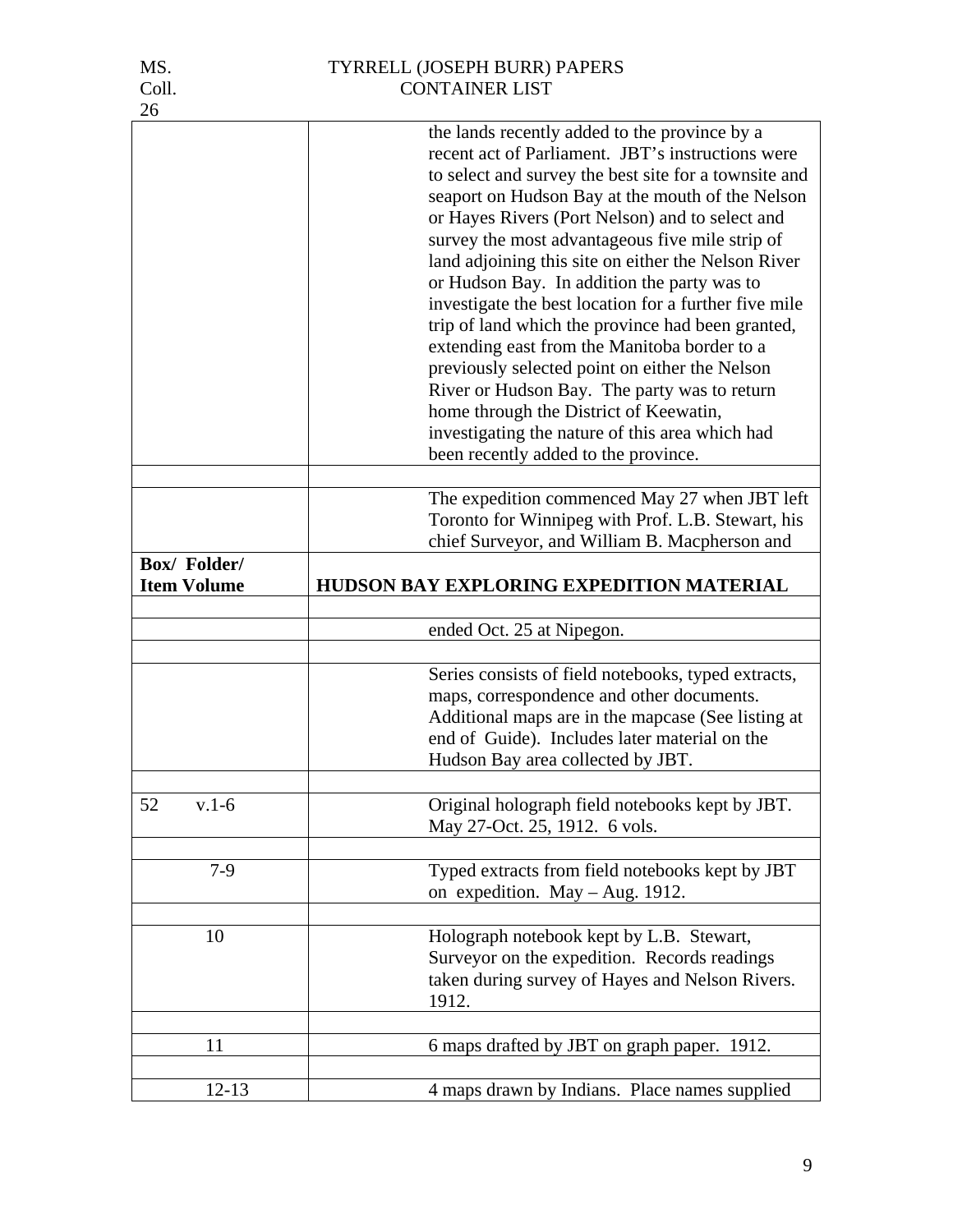# MS. TYRRELL (JOSEPH BURR) PAPERS

| v<br>. . |  |
|----------|--|
|          |  |

| Coll.                                   | <b>CONTAINER LIST</b>                                                                                                                                                                                                                                                                                                                                                                                                                                                                                                                                                        |
|-----------------------------------------|------------------------------------------------------------------------------------------------------------------------------------------------------------------------------------------------------------------------------------------------------------------------------------------------------------------------------------------------------------------------------------------------------------------------------------------------------------------------------------------------------------------------------------------------------------------------------|
| 26                                      |                                                                                                                                                                                                                                                                                                                                                                                                                                                                                                                                                                              |
|                                         | by JBT. 1912.                                                                                                                                                                                                                                                                                                                                                                                                                                                                                                                                                                |
| 14                                      | Commission appointing JBT Commissioner, May<br>30, 1912.                                                                                                                                                                                                                                                                                                                                                                                                                                                                                                                     |
| $15 - 17$                               | Correspondence. Chiefly between JBT and the<br>Minister of Lands, Forests & Mines, W.H. Hearst.<br>1912.                                                                                                                                                                                                                                                                                                                                                                                                                                                                     |
| 18                                      | "Profiles of parts of Meridians and Base Lines in<br>the vicinity of Nelson River and Hudson Bay."<br>Stamped Dept. of the Interior, 1916, June 12.                                                                                                                                                                                                                                                                                                                                                                                                                          |
|                                         | <b>GEOLOGY AND MINING FILES</b>                                                                                                                                                                                                                                                                                                                                                                                                                                                                                                                                              |
|                                         | Here are filed materials (both manuscript and printed)<br>pertaining to JBT's career as a geologist, mining engineer<br>and consultant. Series includes JBT's field notebooks<br>containing his observation on the geology of various<br>regions and on mining districts and specific mines; his                                                                                                                                                                                                                                                                             |
| <b>Box/Folder</b><br><b>Item Volume</b> | <b>GEOLOGY AND MINING FILES</b>                                                                                                                                                                                                                                                                                                                                                                                                                                                                                                                                              |
|                                         | Reports and correspondence pertaining to mining districts<br>and mines, grouped by area and filed by name of mine or<br>mining district; printed materials on these areas and<br>mines, filed in a separate sequence, by area and mine;<br>JBT's correspondence with various mining syndicates for<br>whom he worked as a consultant (e.g. Anglo-French<br>Exploration Company); both printed and manuscript<br>works on mining and geology in general; JBT's card<br>indeed to articles on geology and mining. Discussions of<br>oil resources are included in this series. |
|                                         | Some sketch maps included but all large maps and plans<br>are filed separately in mapcases and form part of the<br>Tyrrell Map Collection. (See listing at end of Guide)                                                                                                                                                                                                                                                                                                                                                                                                     |
| 53                                      | <b>FIELD NOTEBOOKS</b>                                                                                                                                                                                                                                                                                                                                                                                                                                                                                                                                                       |
|                                         | These original holograph notebooks contain JBT's<br>geological notes, survey data, and detailed<br>observations on specific claims and mining<br>operations. Most notebooks have an index to                                                                                                                                                                                                                                                                                                                                                                                 |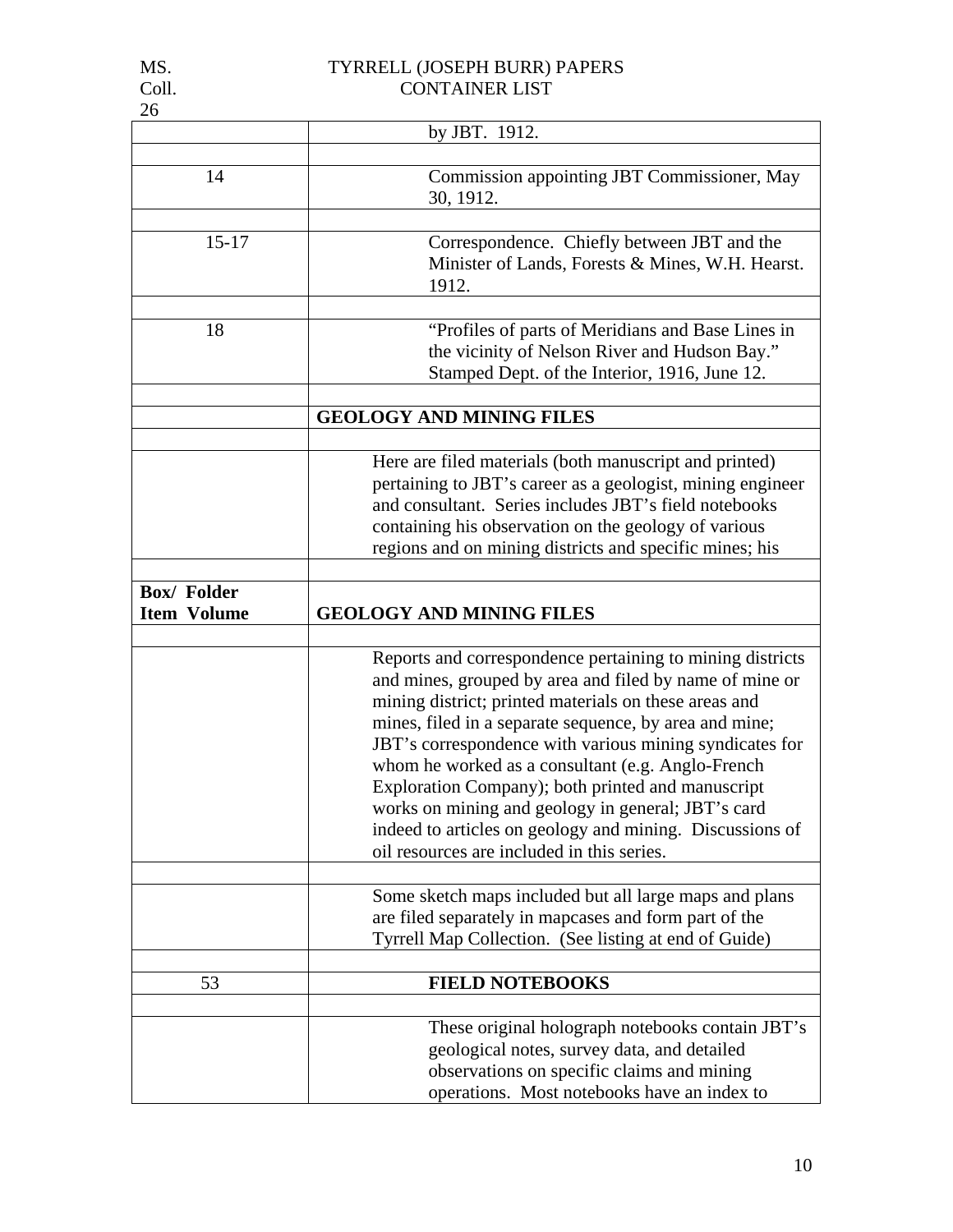| . . | ۰. | × |
|-----|----|---|
|     |    |   |
|     |    |   |

|                                                 | locations or claims covered in the notebook. In<br>addition JBT has indexed the notebooks in his card<br>files (Item??) Notebooks are arranged<br>chronologically in the sequence established by<br>JBT. JBT's volume number is indicated for each<br>notebook. |
|-------------------------------------------------|-----------------------------------------------------------------------------------------------------------------------------------------------------------------------------------------------------------------------------------------------------------------|
| 53<br>1A                                        | 1890-1891. Holograph notebook recording                                                                                                                                                                                                                         |
|                                                 | JBT's notes on the geology of<br>Weston and parts of Toronto,<br>including Scarborough Bluffs.                                                                                                                                                                  |
| 53<br>$1-4$                                     | Notebooks 1-4. Mar. 24 – Sept. 25, 1899.                                                                                                                                                                                                                        |
|                                                 | Klondike. Includes data on the<br>Yukon and Klondike Rivers. 4<br>vols.                                                                                                                                                                                         |
| 5                                               | Notebook 5. Apr. 19-July 3, 1900.<br>Klondike.                                                                                                                                                                                                                  |
|                                                 |                                                                                                                                                                                                                                                                 |
| Box/<br>Folder/<br><b>Item</b><br><b>Volume</b> | <b>FIELD NOTEBOOKS</b>                                                                                                                                                                                                                                          |
| 6                                               | Notebook 6. July 21-Nov. 21, 1900<br>Klondike.                                                                                                                                                                                                                  |
| 7                                               | Notebook 7. Dec. 1, 1900-Feb. 16, 1901.<br>Klondike.                                                                                                                                                                                                            |
| 8                                               | Notebook 8. 1901-1903. Klondike.                                                                                                                                                                                                                                |
| 9                                               | Notebook 9. Sept. 11, 1901-Jan. 25,<br>1904. Klondike.                                                                                                                                                                                                          |
| 10                                              | Notebook 10. 1903-Mar. 15, 1904.<br>Hunker Creek; McConnell &<br>Croteau Concession, Klondike.                                                                                                                                                                  |
| 11                                              | Notebook 11. May 1904-Jan. 6. 1905.<br>Klondike.                                                                                                                                                                                                                |
| 12                                              | Notebook 12. 1905. Grotchier<br>Concession, Klondike.                                                                                                                                                                                                           |
| 13                                              | Notebook 13. July 23-Dec. 13, 1905.                                                                                                                                                                                                                             |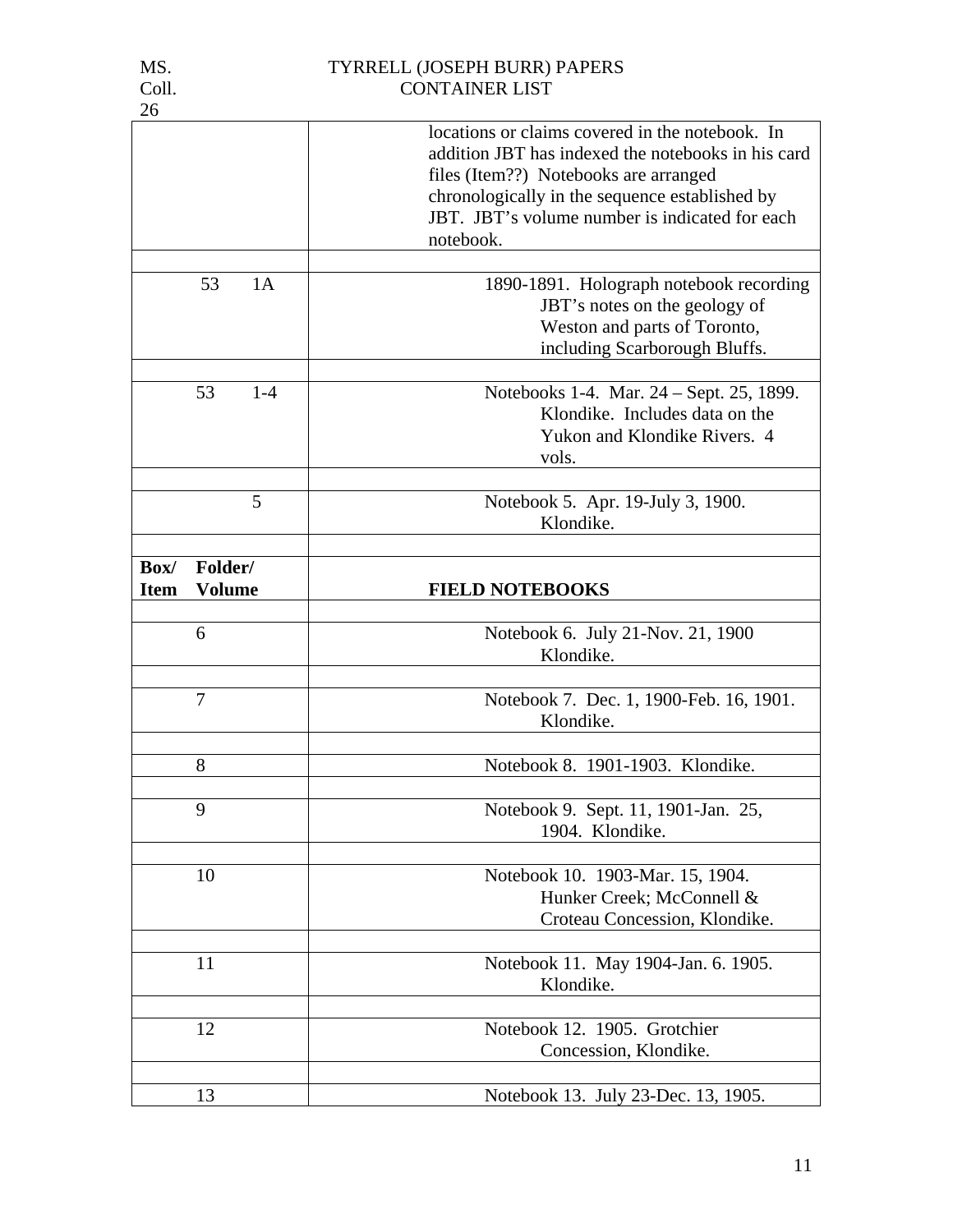| 26                  |                          |                                                                             |
|---------------------|--------------------------|-----------------------------------------------------------------------------|
|                     |                          | Klondike.                                                                   |
|                     | 14                       | Index to Klondike notebooks, 1898-1905.<br>Compiled by JBT.                 |
| 54                  | 1                        | Notebook I. May 22-Aug. 2, 1906.<br>Northern Ontario.                       |
|                     | $\overline{2}$           | Notebook II. Aug. 3-Aug. 18, 1906.<br>Northern Ontario.                     |
|                     | 3                        | Notebook III. Sept. 11-Oct. 16, 1906.<br>Youkon.                            |
|                     | $\overline{4}$           | Notebook IV. Oct. 19-Nov. 21, 1906.<br>Yukon.                               |
|                     | 5                        | Notebook V. Jan.-Oct. 1907. Northern<br>Ontario.                            |
| Box/<br><b>Item</b> | Folder/<br><b>Volume</b> | <b>GEOLOGY AND MINING FILES</b>                                             |
|                     |                          | <b>FIELD NOTEBOOKS</b>                                                      |
|                     | 6                        | Notebook VI. 1907. Right-of-Way Mine,<br>Ont.                               |
|                     | 6A                       | Notebook VI. 1907-1908. Northern<br>Ontario                                 |
|                     | $\overline{7}$           | Notebook VII. 1908-1909. Northern<br>Ontario, Quebec, Maritimes.            |
|                     | 8                        | Notebook VIII. May 25-June 4, 1908.<br>Cobalt Merger, Ont.                  |
|                     | 9                        | Notebook IX. 1908-1909. Northern<br>Ontario, Nova Scotia, Western<br>Canada |
|                     |                          |                                                                             |
|                     | 10                       | Notebook X. 1908-1909. Northern<br>Ontario, Quebec.                         |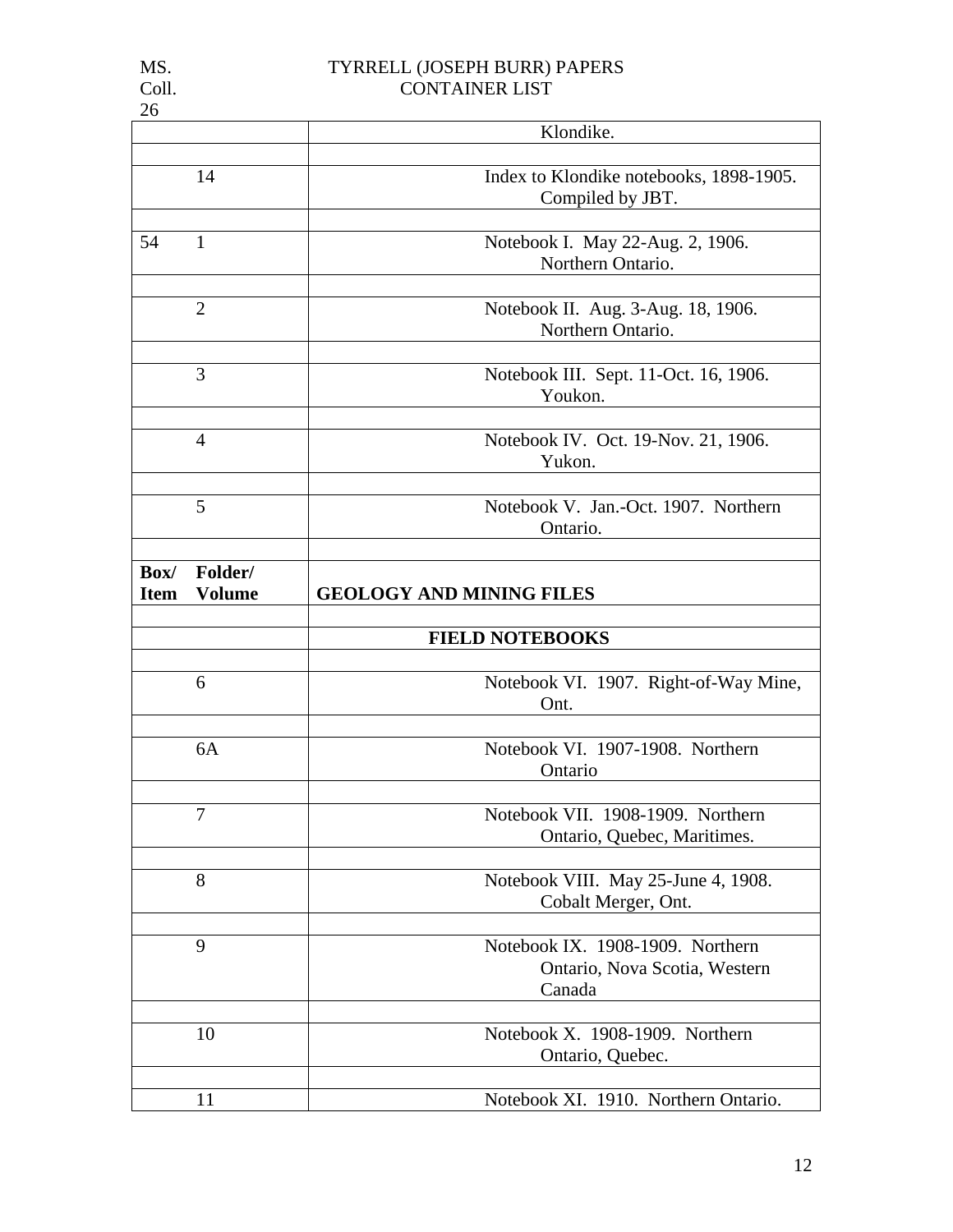| $\sim$<br>. .<br>v |
|--------------------|
|                    |
|                    |
|                    |
|                    |

| 12                           | Notebook XII. 1910-1911. Northern                                    |
|------------------------------|----------------------------------------------------------------------|
|                              | Ontario.                                                             |
| 13                           | Notebook XIII, 1910-1911. Northern                                   |
|                              | Ontario. Map in pocket showing                                       |
|                              | mining claims in Twp. Of Deloro,                                     |
|                              | Temagami Forest Reserve.                                             |
|                              |                                                                      |
| 14                           | Notebook XIV. 1911. Northern Ontario.                                |
|                              | Typed transcript of notes on                                         |
|                              | "Martin Group", June 17, in pocket.                                  |
|                              |                                                                      |
| 15                           | Notebook XV. 1911-1913. Northern                                     |
|                              | Ontario.                                                             |
| 16                           | Notebook XVI. 1913. Northern Ontario.                                |
|                              | In pocket: Plan of property on Lake                                  |
|                              | Demontigny, Timiskaming; two                                         |
|                              |                                                                      |
| <b>Folder</b><br><b>Box</b>  |                                                                      |
| <b>Volume</b><br><b>Item</b> | <b>GEOLOGY AND MINING FILES</b>                                      |
|                              | <b>FIELD NOTEBOOKS</b>                                               |
|                              |                                                                      |
| 16                           | Certificates of Assay for                                            |
|                              | Hurricanaw.                                                          |
|                              |                                                                      |
| 17                           | Notebook XVII. Oct. 16, 1913-June 18,                                |
|                              | 1914. Northern Ontario, Wesern                                       |
|                              | Canada.                                                              |
| 18                           | Notebook XVIII. 1914. Northern Ontario,                              |
|                              | Western Canada, Quebec.                                              |
|                              |                                                                      |
| 19                           | Notebook XIX. 1915. Northern Ontario.                                |
|                              |                                                                      |
| 20                           | Notebook XX. 1915-1916. Northern                                     |
|                              | Ontario, Western Canada. In                                          |
|                              | pocket: Printed map and                                              |
|                              | memorandum on Schreiber or Big                                       |
|                              | Duck Lake Gold Area; Report on                                       |
|                              | Assay from Schreiber gold area;                                      |
|                              | Certificate of Assay for Edward's<br>Island; holograph notes by J.A. |
|                              |                                                                      |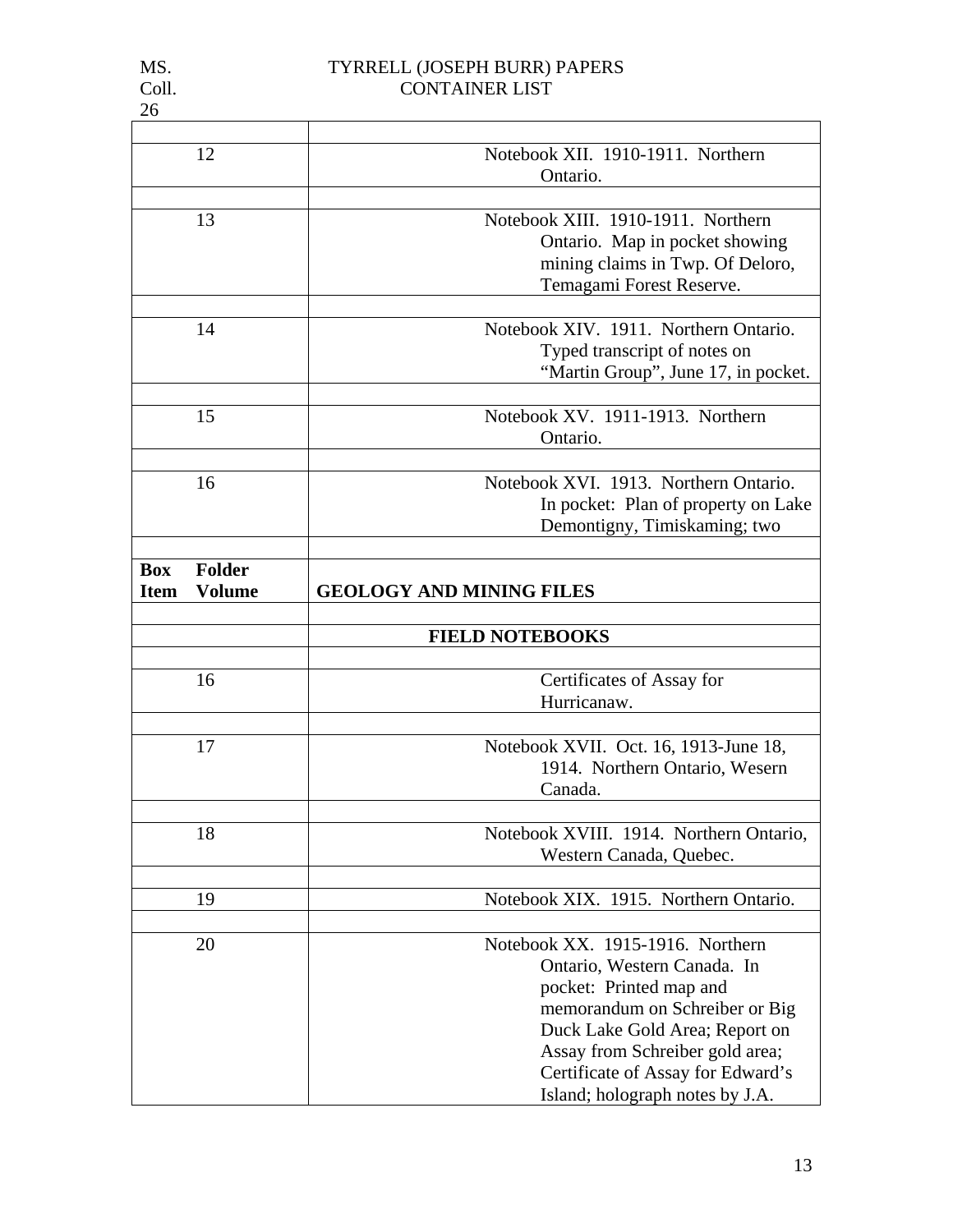| 26          |                |                                                                  |
|-------------|----------------|------------------------------------------------------------------|
|             |                | Dresser on michipicoten etc., 1915.                              |
|             |                |                                                                  |
|             | 21             | Notebook XXI. Aug. 8-Dec. 18, 1916.                              |
|             |                | Western Canada, Northern Ontario.                                |
|             |                | In pocket: Free Miner's Certificate                              |
|             |                | issued to J.B. Tyrrell, July 10, 1916,                           |
|             |                | New Westminister, B.C.;                                          |
|             |                | Certificate of Assay for Beatty Tp.,                             |
|             |                | Nov. 13, 1916; Certificate of Assay                              |
|             |                | for Herb Lake; notes and clippings.                              |
|             |                |                                                                  |
| 55          | 1              | Notebook XXII. Feb. 2-Nov. 7, 1917; May                          |
|             |                | 10, 1918. Northern Ontario, British                              |
|             |                | Columbia. In pocket: Certificate of                              |
|             |                | for Thoen's Basin, B.C., Aug. 27,                                |
|             |                | 1917.                                                            |
|             |                |                                                                  |
|             | $\overline{2}$ | Notebook XXIII. Sept. 13, 1917-Sept. 5,                          |
|             |                | 1918. Newfoundland, Quebec.                                      |
| Box/        | <b>Folder</b>  |                                                                  |
| <b>Item</b> | <b>Volume</b>  | <b>GEOLOGY AND MINING FILES</b>                                  |
|             |                |                                                                  |
|             |                | <b>FIELD NOTEBOOKS</b>                                           |
|             |                |                                                                  |
|             | 3              | Notebook XXIV. May 22-Dec. 17, 1918.                             |
|             |                | British Columbia, Northern                                       |
|             |                | Ontario.                                                         |
|             |                |                                                                  |
|             | 4              | Notebook XXV. 1919. Northern Ontario,                            |
|             |                | Manitoba.                                                        |
|             |                |                                                                  |
|             | 5              | Notebook XXVI. Mar. 4, 1920-Aug. 21,                             |
|             |                | 1921. Northern Ontario. In pocket:                               |
|             |                | notes on Argonaut.                                               |
|             | 6              | Notebook XXVII. Sept. 28-Nov. 8, 1920.                           |
|             |                | Newfoundland. Account of JBT's                                   |
|             |                |                                                                  |
|             |                | trip to investigate White Bay                                    |
|             |                | <b>Timber Concession and Chrome</b>                              |
|             |                | Point, Nfld. For additional material                             |
|             |                | on timber resources, see Box ?.                                  |
|             |                |                                                                  |
|             |                |                                                                  |
|             | $\overline{7}$ | Notebook XXVIII. 1921-1924. Northern<br>Ontario, Western Canada. |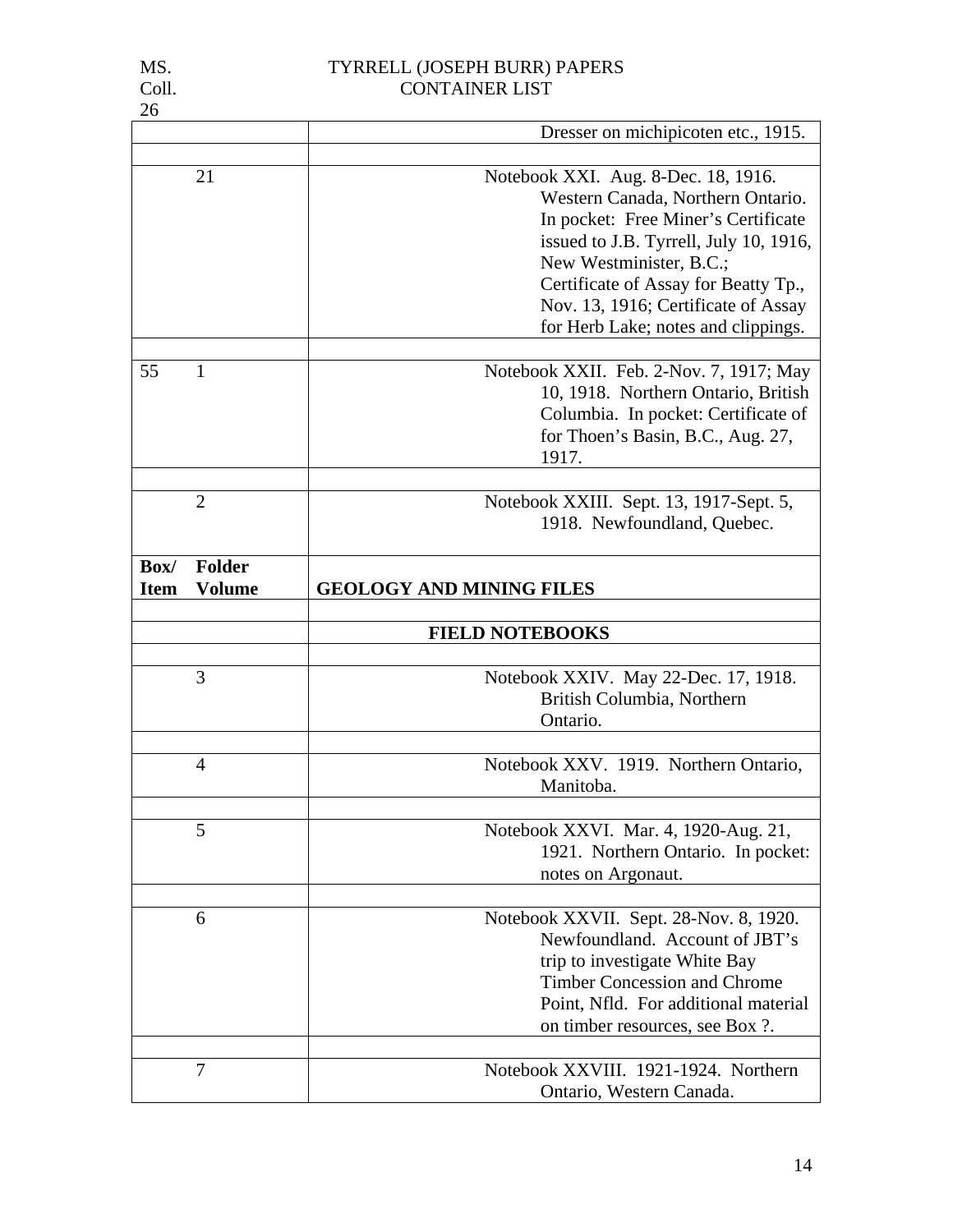|             | 8             | Notebook XXIX. 1925-1933. Northern                    |
|-------------|---------------|-------------------------------------------------------|
|             |               | Ontario. In pocket: additional                        |
|             |               | notes on Kirkland Lake Gold Mine;                     |
|             |               | clippings and sketch of Malartic                      |
|             |               | Gold Fields, 1941; notes on                           |
|             |               | McEnany, Apr. 9, 1940; sketch of                      |
|             |               | Sigma Mine, Aug. 4, 1941.                             |
|             |               |                                                       |
|             | 9             | Notebook. Ca. 1940. Compilation by JBT                |
|             |               | of data for many different mines in                   |
|             |               | Ontario, including Kirkland Lake                      |
|             |               | Gold Mine. Sources referred to                        |
|             |               | date from 1936 to 1940. Arranged                      |
|             |               | alphabetically by name of mine.                       |
|             |               |                                                       |
|             |               | MINING REPORTS AND CORRESPONDENCE                     |
|             |               |                                                       |
|             |               | Here are filed JBT's reports, correspondence and      |
|             |               | other manuscript materials pertaining to specific     |
|             |               |                                                       |
| Box/        | Folder/       | <b>GEOLOGY AND MINING FILES</b>                       |
| <b>Item</b> | <b>Volume</b> |                                                       |
|             |               |                                                       |
|             |               |                                                       |
|             | 9             | MINING REPORTS AND CORRESPONDENCE                     |
|             |               |                                                       |
|             |               | mining properties in Canada in elsewhere.             |
|             |               | Material is grouped by country, area or province,     |
|             |               | and is then filed under the name of the mining        |
|             |               | property. Correspondence with the various mining      |
|             |               | indicates and investment companies for whom           |
|             |               | JBT worked is grouped under the name of the           |
|             |               | syndicate or company. Reports of a more general       |
|             |               | nature on the mining industry in Canada and           |
|             |               | elsewhere are to be found at the end of this section. |
|             |               | Printed materials pertaining to specific mines and    |
|             |               | to the mining industry in general are in the          |
|             |               | following section. Maps of individual properties      |
|             |               | are filed in the J.B. Tyrrell Map Collection.         |
|             |               |                                                       |
|             | 55            | Alberta                                               |
|             |               | <b>British Columbia</b>                               |
|             |               |                                                       |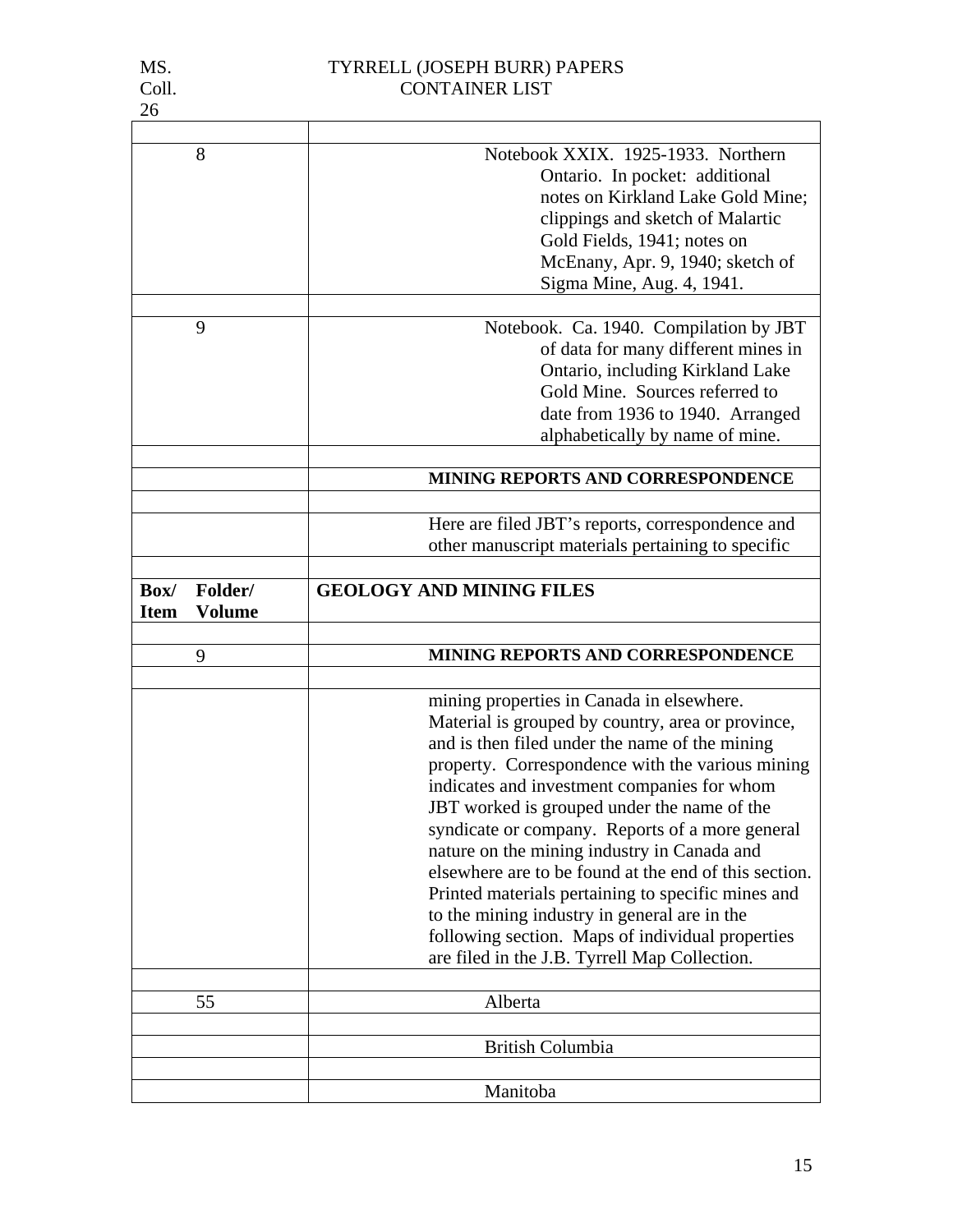|                              | New Brunswick                                          |
|------------------------------|--------------------------------------------------------|
|                              |                                                        |
|                              | Newfoundland                                           |
|                              |                                                        |
|                              | North West Territories                                 |
|                              |                                                        |
|                              | Nova Scotia                                            |
|                              |                                                        |
| 56                           | Ontario. A - K                                         |
|                              |                                                        |
|                              | Ontario. Kirkland Lake Gold Mine.                      |
|                              | (also includes material re Beaver                      |
|                              | <b>Consolidated Mines)</b>                             |
|                              |                                                        |
| 57                           | 1915-1929.                                             |
|                              |                                                        |
| 58                           | 1930-1956.                                             |
|                              |                                                        |
|                              |                                                        |
|                              |                                                        |
| <b>Folder</b><br>Box/        | <b>GEOLOGY AND MINING FILES</b>                        |
| <b>Volume</b><br><b>Item</b> |                                                        |
|                              |                                                        |
|                              | MINING REPORTS AND CORRESPONDENCE                      |
|                              |                                                        |
| 59                           | Lawsuit re Beaver                                      |
|                              | Consolidated Mines, Ltd.,                              |
|                              | Ont.: Tyrrell vs. Evans et                             |
|                              | al. Tyrrell vs. Culver.                                |
|                              | 1927.                                                  |
|                              |                                                        |
| 60                           | Ontario. L - Z                                         |
|                              |                                                        |
|                              | Quebec                                                 |
|                              |                                                        |
|                              |                                                        |
|                              |                                                        |
| 61                           | Yukon                                                  |
|                              |                                                        |
| 62                           | Yukon. Bronson and Ray Concession.                     |
|                              | 1898-1906.                                             |
|                              |                                                        |
|                              | Mining syndicates                                      |
|                              |                                                        |
|                              | (Much additional material will                         |
|                              | be found in the chronological<br>correspondence files) |

26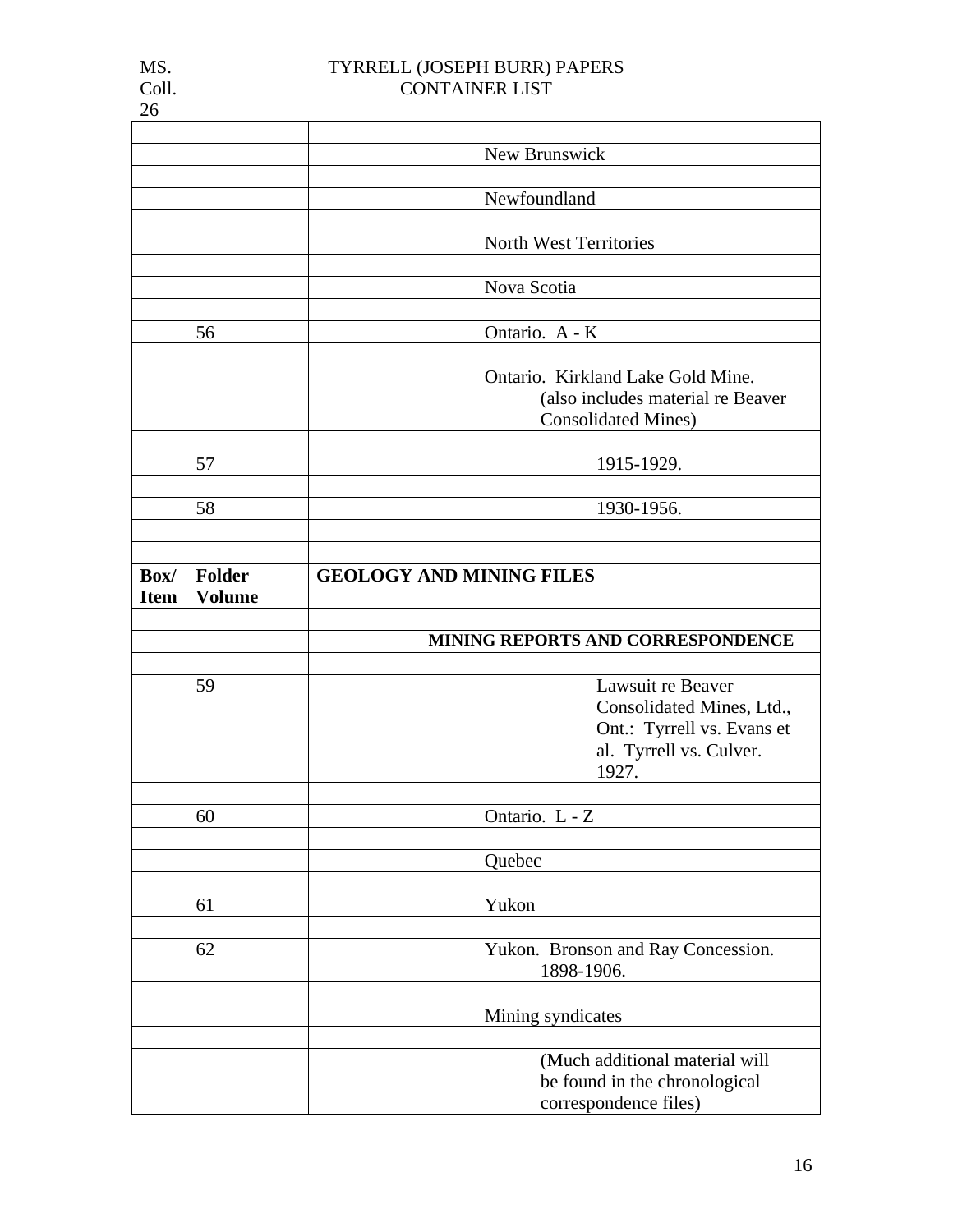| MS.   | TYRRELL (JOSEPH BURR) PAPERS |
|-------|------------------------------|
| Coll. | <b>CONTAINER LIST</b>        |

MS.<br>Coll.<br>26

| 63                 | Anglo French Exploration                   |
|--------------------|--------------------------------------------|
|                    | Company                                    |
|                    |                                            |
|                    |                                            |
|                    | <b>Gray Mining Syndicate</b>               |
|                    |                                            |
|                    | MacKenzie, Mann & Co.                      |
|                    |                                            |
|                    | Ogoki Syndicate                            |
|                    |                                            |
|                    | Pileggi Prospecting Syndicate              |
|                    |                                            |
| 64                 | Northern Canada Mining                     |
|                    | Corporation.                               |
|                    | 1929-1949.                                 |
|                    |                                            |
| 65                 | Mining properties in the United States.    |
|                    |                                            |
|                    | Alaska                                     |
| <b>Box/Folder/</b> | <b>GEOLOGY AND MINING FILES</b>            |
| <b>Item volume</b> |                                            |
|                    |                                            |
| 65                 | North Carolina                             |
|                    |                                            |
| 66                 | Correspondence, notes, and articles by JBT |
|                    | and others re mining industry in           |
|                    | Canada in general. 1908-1948.              |
|                    |                                            |
|                    | (Similar materials also will be            |
|                    | found in chronological files)              |
|                    |                                            |
|                    | PRINTED MATERIALS RE GEOLOGY AND           |
|                    | <b>MINING INDUSTRY</b>                     |
|                    |                                            |
|                    | Offprints, publications clippings re       |
|                    | geological subjects; mining in general and |
|                    | specific mines, collected by JBT. Printed  |
|                    | materials on specific mines (including     |
|                    | annual reports) is listed first.           |
|                    |                                            |
|                    | <b>CANADIAN MINES</b>                      |
|                    |                                            |
| 67                 | Alberta                                    |
|                    | <b>British Columbia</b>                    |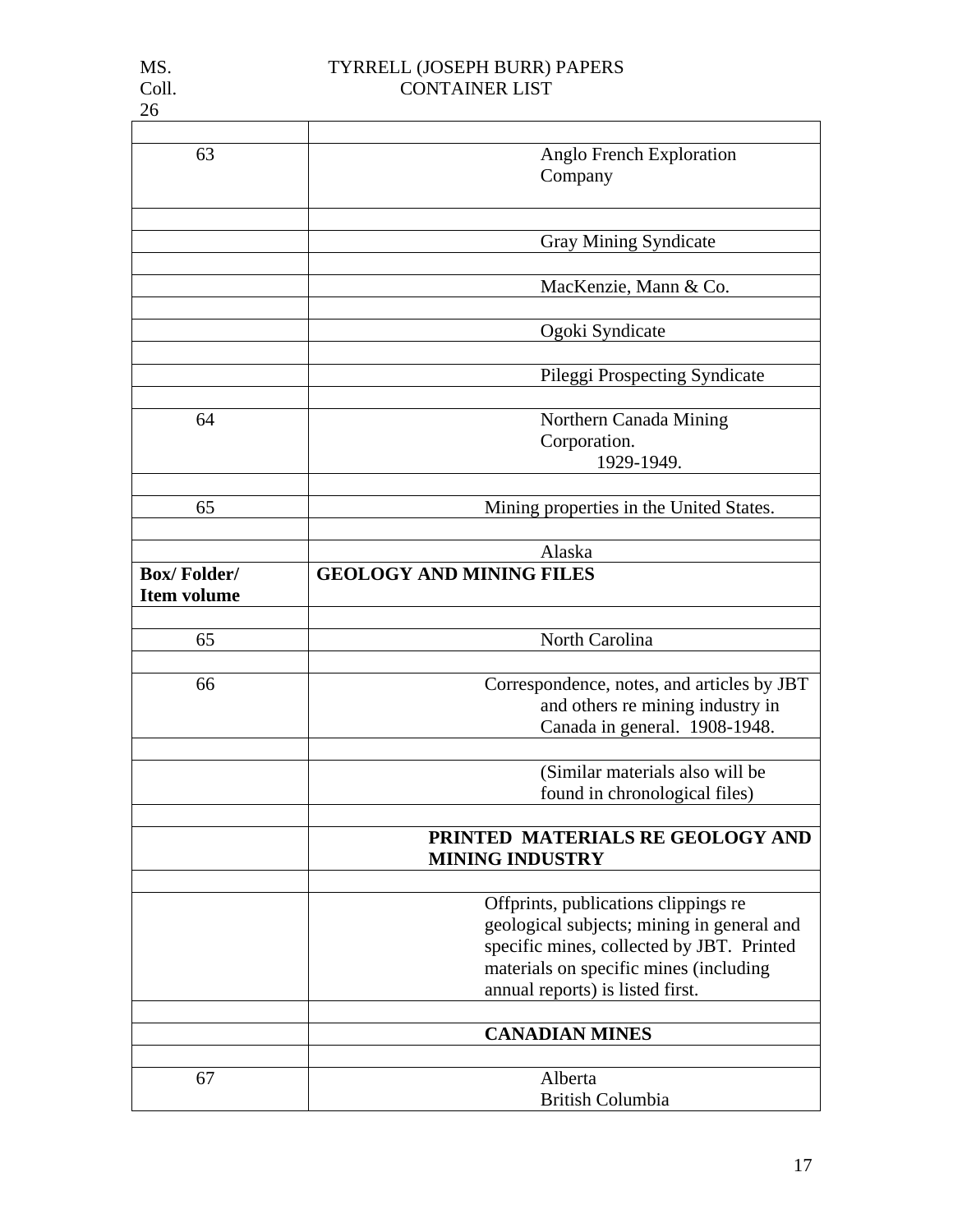| I<br>. .<br>٠<br>۰, |
|---------------------|
| ï<br>×<br>۰,        |

|                    | Manitoba                         |
|--------------------|----------------------------------|
|                    | Nova Scotia                      |
|                    | Newfoundland                     |
|                    | Northwest Territories            |
|                    |                                  |
|                    | Ontario.                         |
|                    |                                  |
| 68                 | $A - G$                          |
|                    |                                  |
|                    |                                  |
| 69                 | $H - J$                          |
|                    |                                  |
| 70                 | Ka - Kirkland Lake area          |
|                    |                                  |
| 71-73              | Kirkland Lake Gold Mine.         |
|                    | 1921-1956                        |
|                    |                                  |
| 74                 | $Ko - N$                         |
|                    |                                  |
| 75                 | Northern Canada Mining           |
|                    | Corporation Ltd.                 |
| <b>Box/folder/</b> | <b>GEOLOGY AND MINING FILES</b>  |
| <b>Item volume</b> |                                  |
|                    |                                  |
|                    |                                  |
|                    | PRINTED MATERIALS RE GEOLOGY AND |
|                    | <b>MINING INDUSTRY</b>           |
|                    |                                  |
|                    | <b>CANADIAN MINES</b>            |
|                    |                                  |
| 76                 | $P - Q$                          |
|                    |                                  |
| 77                 | $R - Z$                          |
|                    |                                  |
| 78                 | Quebec                           |
|                    |                                  |
|                    | Yukon                            |
|                    |                                  |
|                    |                                  |
| 79                 | <b>UNITED STATES</b>             |
|                    |                                  |
| 80                 | WORLDWIDE (EXCLUDING NORTH       |
|                    | <b>AMERICA</b> )                 |
|                    |                                  |
|                    | Africa                           |
|                    | Australia                        |
|                    | The East                         |
|                    | Europe                           |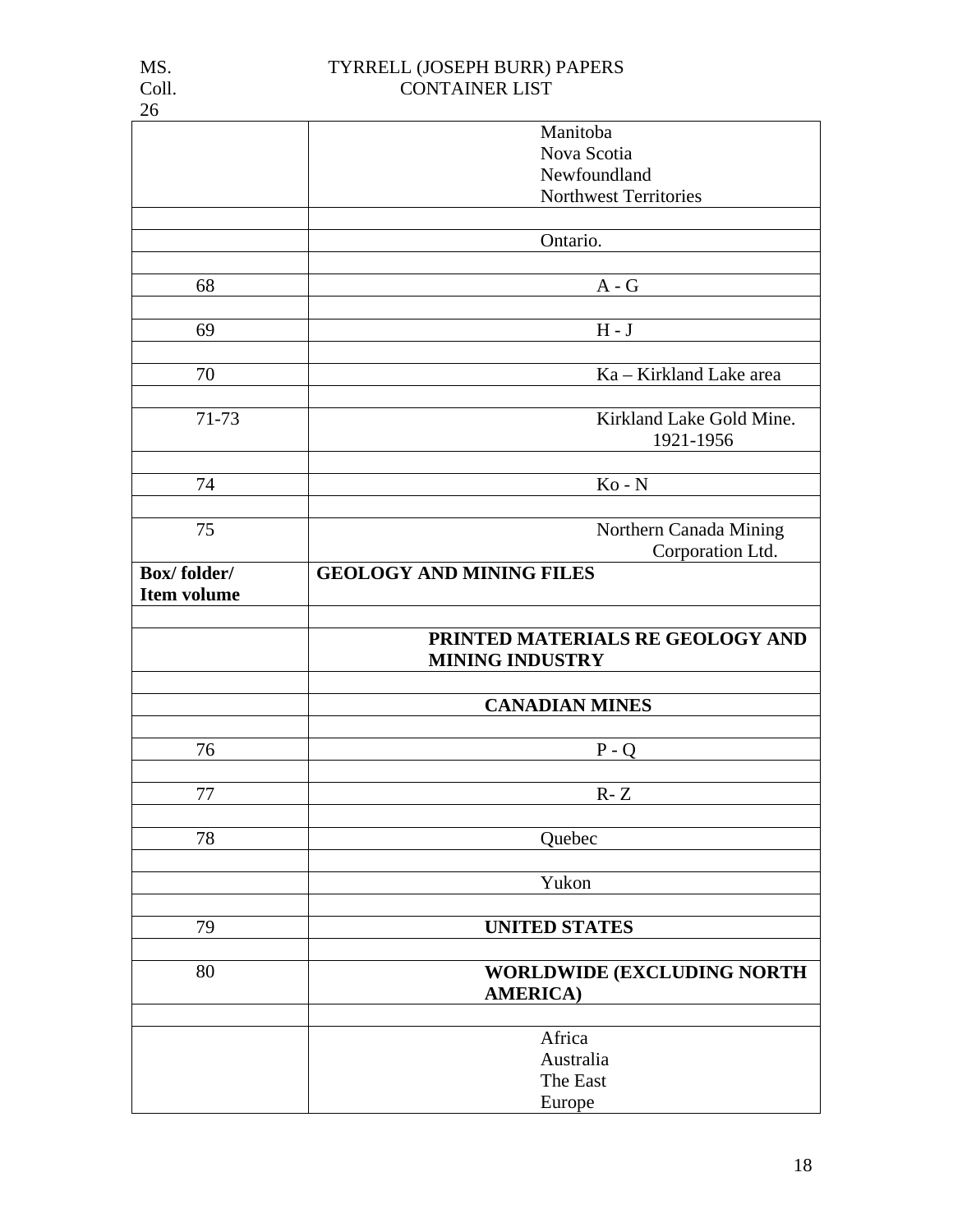|                                          | India                                                                                                                                                       |
|------------------------------------------|-------------------------------------------------------------------------------------------------------------------------------------------------------------|
|                                          | South America                                                                                                                                               |
|                                          | PRINTED MATERIALS ON GEOLOGY AND                                                                                                                            |
|                                          | <b>MINING</b>                                                                                                                                               |
|                                          |                                                                                                                                                             |
|                                          | (Much of this material has not been sorted<br>and may belong with other files for specific<br>mines)                                                        |
|                                          |                                                                                                                                                             |
| 81                                       | Scrapbook containing clippings re<br>Geological Survey of Canada.<br>1878-1892. Scrapbook in box 66                                                         |
|                                          | Offprints, clippings, etc. re mining in                                                                                                                     |
|                                          | Canada, as collected by JBT                                                                                                                                 |
| 82-84                                    | Unsorted printed materials on geology,<br>mining, and specific mines.                                                                                       |
| <b>Box/Folder/</b><br><b>Item Volume</b> | <b>GEOLOGY AND MINING FILES</b>                                                                                                                             |
| 85                                       |                                                                                                                                                             |
|                                          | Printed materials on gold and on gold<br>mining methods.                                                                                                    |
|                                          |                                                                                                                                                             |
| 86                                       | Issues of geological and mining<br>periodicals.                                                                                                             |
|                                          | <b>INDEXES TO MATERIAL ON GEOLOGY</b><br><b>AND MINING</b>                                                                                                  |
| 87                                       | Card index to articles on and reference to<br>specific mines, gold, and gold<br>mining. Compiled by JBT. Housed<br>in a 4 drawer card catalogue<br>cabinet. |
| 88                                       | Card index to JBT's notebooks, giving<br>references to specific mines.<br>Compiled by JBT. Housed in<br>single drawer card catalogue.                       |
|                                          | Card index to articles on geological                                                                                                                        |

26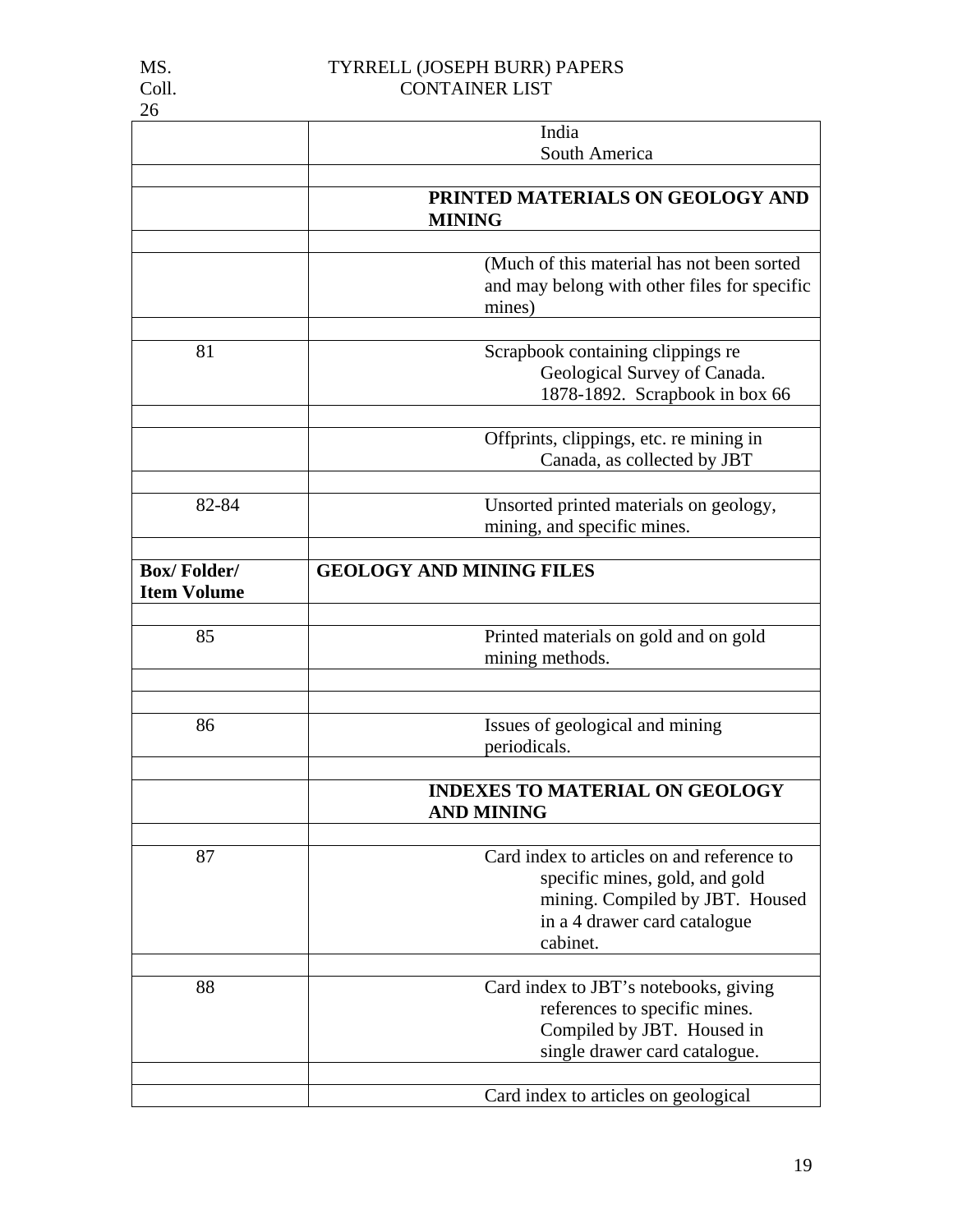| 26                 |                                                                                                                                                                                                                                                                                                                                                                                                                                                                    |
|--------------------|--------------------------------------------------------------------------------------------------------------------------------------------------------------------------------------------------------------------------------------------------------------------------------------------------------------------------------------------------------------------------------------------------------------------------------------------------------------------|
|                    | subjects. Compiled by JBT. Housed in                                                                                                                                                                                                                                                                                                                                                                                                                               |
|                    | single drawer and catalogue.                                                                                                                                                                                                                                                                                                                                                                                                                                       |
|                    |                                                                                                                                                                                                                                                                                                                                                                                                                                                                    |
| 89                 | <b>TIMBER FILES</b>                                                                                                                                                                                                                                                                                                                                                                                                                                                |
|                    |                                                                                                                                                                                                                                                                                                                                                                                                                                                                    |
|                    | Correspondence and papers re White Bay timber                                                                                                                                                                                                                                                                                                                                                                                                                      |
|                    | and Pulp Co., Nfld. and other timber properties                                                                                                                                                                                                                                                                                                                                                                                                                    |
|                    | and companies.                                                                                                                                                                                                                                                                                                                                                                                                                                                     |
|                    |                                                                                                                                                                                                                                                                                                                                                                                                                                                                    |
|                    | <b>HISTORICAL RESEARCH FILES</b>                                                                                                                                                                                                                                                                                                                                                                                                                                   |
|                    |                                                                                                                                                                                                                                                                                                                                                                                                                                                                    |
|                    | This series contains JBT's correspondence, research notes and                                                                                                                                                                                                                                                                                                                                                                                                      |
|                    | other materials (both manuscript and printed) pertaining to his                                                                                                                                                                                                                                                                                                                                                                                                    |
|                    | books and articles on David Thompson, Samuel Hearne, various                                                                                                                                                                                                                                                                                                                                                                                                       |
|                    | other Hudson Bay Company employees, and the sites and history                                                                                                                                                                                                                                                                                                                                                                                                      |
|                    | of several of the Company's trading posts. JBT's transcripts of                                                                                                                                                                                                                                                                                                                                                                                                    |
|                    | journals of various Hudson Bay Company factors are included as                                                                                                                                                                                                                                                                                                                                                                                                     |
|                    | well as some material on a Franklin search party. Contains page                                                                                                                                                                                                                                                                                                                                                                                                    |
|                    | proofs for JBT's books on David Thompson and on Samuel                                                                                                                                                                                                                                                                                                                                                                                                             |
|                    |                                                                                                                                                                                                                                                                                                                                                                                                                                                                    |
| <b>Box/Folder</b>  | <b>HISTORICAL RESEARCH FILES</b>                                                                                                                                                                                                                                                                                                                                                                                                                                   |
| <b>Item Volume</b> |                                                                                                                                                                                                                                                                                                                                                                                                                                                                    |
|                    | Hearne. Additional material may be in the chronological                                                                                                                                                                                                                                                                                                                                                                                                            |
|                    | correspondence files.                                                                                                                                                                                                                                                                                                                                                                                                                                              |
|                    |                                                                                                                                                                                                                                                                                                                                                                                                                                                                    |
|                    | <b>CORRESPONDENCE AND PAPERS</b>                                                                                                                                                                                                                                                                                                                                                                                                                                   |
|                    |                                                                                                                                                                                                                                                                                                                                                                                                                                                                    |
|                    |                                                                                                                                                                                                                                                                                                                                                                                                                                                                    |
|                    |                                                                                                                                                                                                                                                                                                                                                                                                                                                                    |
|                    |                                                                                                                                                                                                                                                                                                                                                                                                                                                                    |
|                    |                                                                                                                                                                                                                                                                                                                                                                                                                                                                    |
|                    |                                                                                                                                                                                                                                                                                                                                                                                                                                                                    |
|                    |                                                                                                                                                                                                                                                                                                                                                                                                                                                                    |
|                    |                                                                                                                                                                                                                                                                                                                                                                                                                                                                    |
|                    |                                                                                                                                                                                                                                                                                                                                                                                                                                                                    |
|                    |                                                                                                                                                                                                                                                                                                                                                                                                                                                                    |
|                    |                                                                                                                                                                                                                                                                                                                                                                                                                                                                    |
|                    |                                                                                                                                                                                                                                                                                                                                                                                                                                                                    |
|                    |                                                                                                                                                                                                                                                                                                                                                                                                                                                                    |
|                    |                                                                                                                                                                                                                                                                                                                                                                                                                                                                    |
|                    |                                                                                                                                                                                                                                                                                                                                                                                                                                                                    |
|                    |                                                                                                                                                                                                                                                                                                                                                                                                                                                                    |
|                    |                                                                                                                                                                                                                                                                                                                                                                                                                                                                    |
|                    | and others employed by the                                                                                                                                                                                                                                                                                                                                                                                                                                         |
| 90<br>91           | An index to information contained in these papers about<br>various Hudson Bay factors and trading posts is filed in<br>the first folder of Box 90.<br>Correspondence and research materials re David<br>Thompson. 1888-1958. (and others, e.g.<br>Kelsey, Hendry)<br>Correspondence and research materials re<br><b>Samuel Hearne</b><br>Philip Turnor<br><b>Mathew Cocking</b><br>John MacDonald of Garth<br>James Finlay<br>Joseph Howse<br><b>Patrick Small</b> |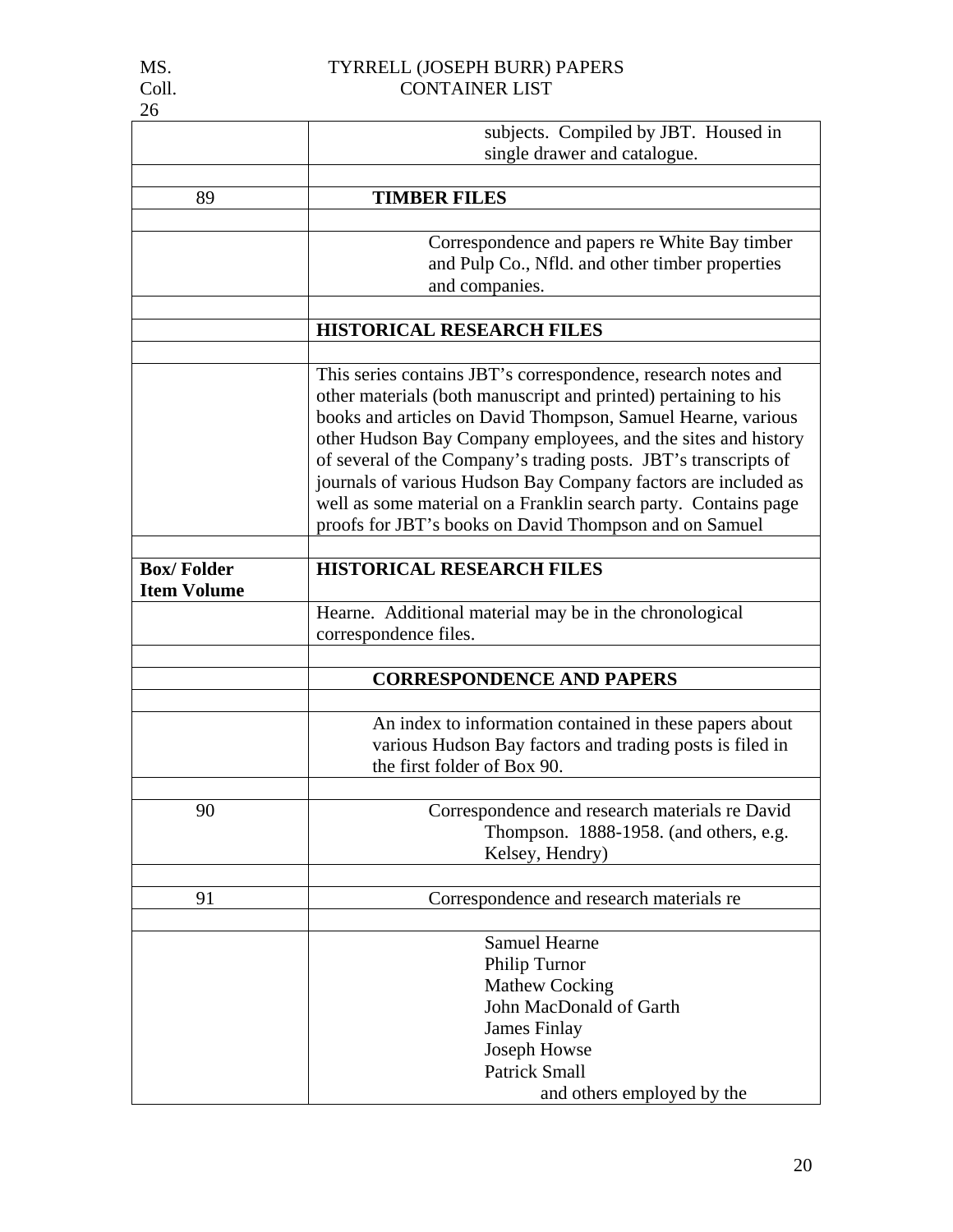| 26                 |                                                            |
|--------------------|------------------------------------------------------------|
|                    | Hudson Bay Co,                                             |
|                    |                                                            |
| 92                 | Correspondence and research materials are                  |
|                    |                                                            |
|                    | <b>James Anderson</b>                                      |
|                    | Hannah Bay Massacre                                        |
|                    | Hudson Bay Arctic Expedition in search of                  |
|                    | Franklin, 1855.                                            |
|                    |                                                            |
|                    | HISTORICAL RESEARCH NOTES                                  |
|                    |                                                            |
| 93                 | Notebooks containing JBT's research notes, transcripts     |
|                    | and abstracts made from Hudson Bay Company records.        |
|                    |                                                            |
|                    |                                                            |
|                    | Record of Arctic travel                                    |
|                    | <b>Travels in West and North</b>                           |
|                    | Extracts from Journal of occureences at the                |
|                    | Hudson's Bay Company"s Post at Grand                       |
|                    | Rapids.                                                    |
|                    |                                                            |
|                    |                                                            |
| <b>Box/Folder/</b> | <b>HISTORICAL RESEARCH FILES</b>                           |
| <b>Item Volume</b> |                                                            |
|                    |                                                            |
|                    | <b>HISTORICAL RESEARCH NOTES</b>                           |
|                    |                                                            |
| 93                 | Churchill journal commencing 18 <sup>th</sup> August 1924. |
|                    | Some Account of the trade carried on by the North          |
|                    | West Company                                               |
|                    | John Finlay's Journal. 1824. Abstract made by              |
|                    | J.B. Tyrrell                                               |
|                    |                                                            |
|                    | Alex. Henry's Journal.                                     |
|                    | York Factory (3 notebooks transcribing entries)            |
|                    | 3 notebooks of extracts & notes re David                   |
|                    | Thompson.                                                  |
|                    |                                                            |
|                    | TRANSCRIPTS OF HUDSON BAY CO. JOURNALS                     |
|                    |                                                            |
| 94                 | Chiefly typed transcripts made for JBT of various journals |
|                    | and other materials relating to the Hudson Bay Co.         |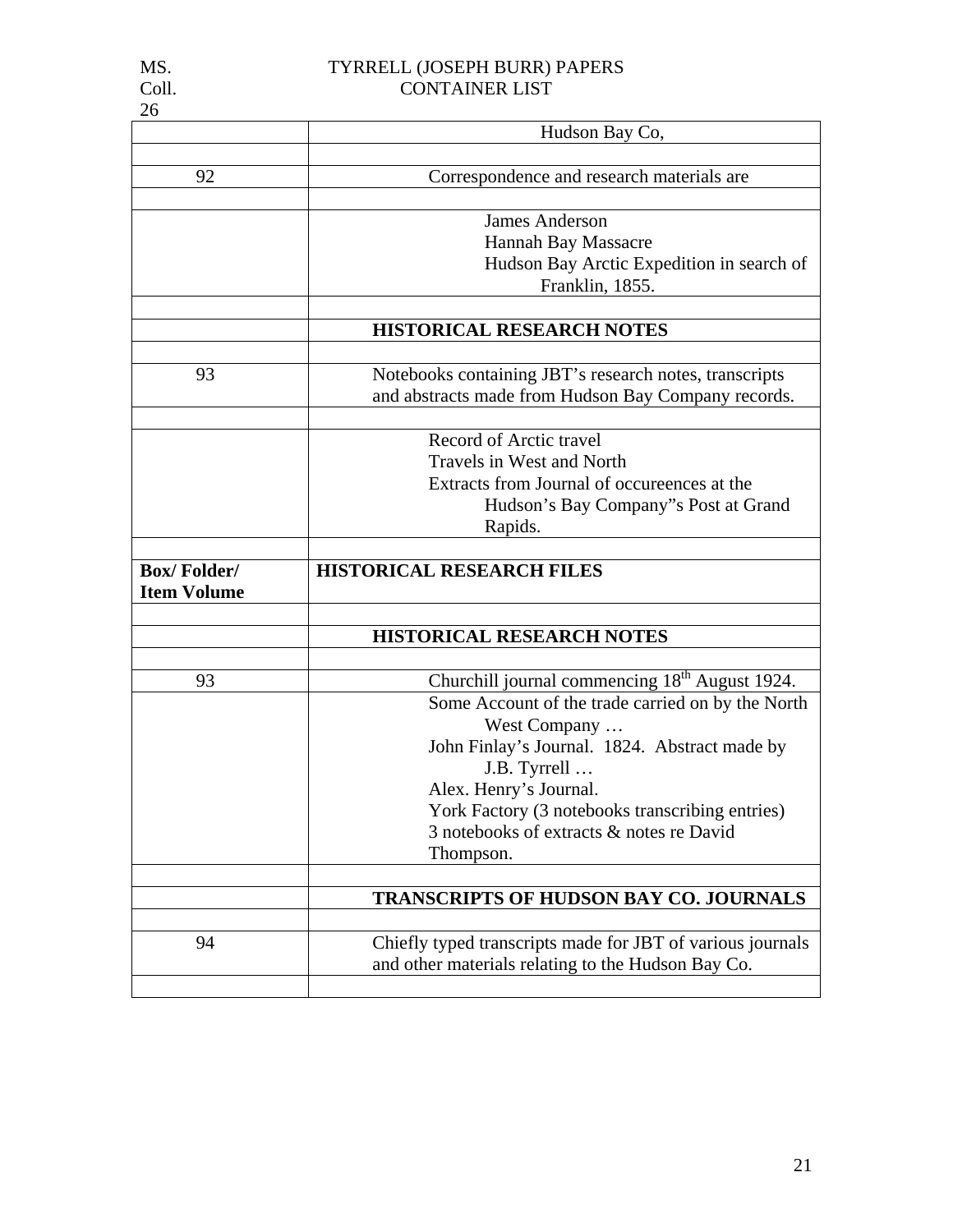| 26                 |                                                            |
|--------------------|------------------------------------------------------------|
|                    | Peter Fidler's journals                                    |
|                    | Duncan MacGillivray's journal and an article by            |
|                    | him entitled "Sketch of the Fur Trade"                     |
|                    | John McKay's journal                                       |
|                    |                                                            |
|                    | Thomas Swain's journal                                     |
|                    | Additional abstracts and transcripts of other              |
|                    | Hudson Bay Journals and documents.                         |
|                    |                                                            |
|                    | <b>PAGE PROOFS FOR BOOKS</b>                               |
|                    |                                                            |
| 95                 | David Thompson's Journal.                                  |
| 96                 | Samuel Hearns's Journey from Prince of Wales               |
|                    |                                                            |
|                    | Fort                                                       |
|                    |                                                            |
|                    | PRINTED RESEARCH MATERIALS                                 |
|                    | Pamphlets, offprints, clippings, etc. collected by JBT and |
|                    |                                                            |
|                    | relating to his research on the Hudson Bay Company, its    |
|                    | employees and trading posts, and to the exploration and    |
|                    | history of northern Canada.                                |
|                    |                                                            |
| 97                 | David Thompson material                                    |
|                    |                                                            |
| <b>Box Folder</b>  | <b>HISTORICAL RESEARCH FILES</b>                           |
| <b>Item Volume</b> |                                                            |
|                    | PRINTED RESEARCH MATERIALS                                 |
|                    |                                                            |
| 98-99              | Hudson Bay Company employees, posts                        |
|                    | <b>Exploration of northern Canada</b>                      |
|                    | History of northwestern Canada, etc.                       |
|                    |                                                            |
|                    | <b>CARD INDEXES</b>                                        |
|                    |                                                            |
|                    | Housed in single drawer card catalogue.                    |
| 100                | Card index to David Thompson's Journals.                   |
|                    |                                                            |
|                    | Compiled by JBT. 1/2 drawer.                               |
|                    | Card index to articles on history of the Northwest.        |
|                    |                                                            |
|                    | Compiled by JBT. 1/2 drawer.                               |
|                    |                                                            |
|                    | <b>ROYAL SOCIETY FILES</b>                                 |
|                    |                                                            |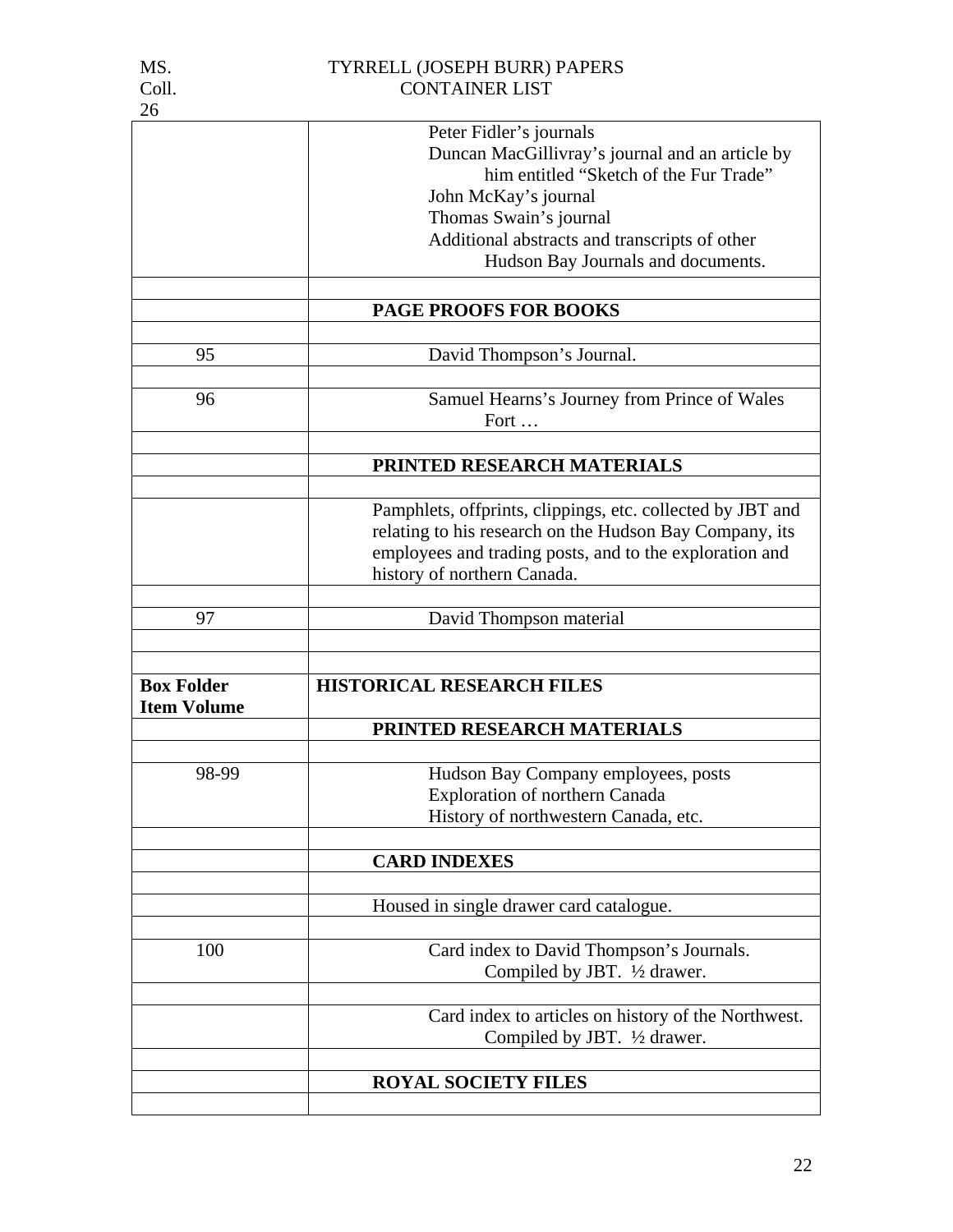| 101                                     | Correspondence and papers. 1927-1953.                                                                 |
|-----------------------------------------|-------------------------------------------------------------------------------------------------------|
|                                         | <b>CHAMPLAIN SOCIETY FILES</b>                                                                        |
|                                         |                                                                                                       |
| 101                                     | Correspondence and papers. 1927-1939.                                                                 |
|                                         | Relates to publication of JBT's books by                                                              |
|                                         | the Society and other matters pertaining to                                                           |
|                                         | the organization.                                                                                     |
|                                         |                                                                                                       |
|                                         | <b>MAPLE WOOD ORCHARDS FILES</b>                                                                      |
|                                         | Correspondence and papers re Maplewood                                                                |
|                                         | Orchards.                                                                                             |
| 102                                     | 1922-1937.                                                                                            |
|                                         |                                                                                                       |
| 103                                     | 1938-1956                                                                                             |
| 104                                     | Printed materials on Maplewood Orchards.                                                              |
|                                         |                                                                                                       |
|                                         | <b>UNIVERSITY OF TORONTO FILES</b>                                                                    |
|                                         |                                                                                                       |
| 105                                     | Correspondence and papers re the 1940 reunion of<br>JBT's class of 1880. 1940.                        |
|                                         |                                                                                                       |
| <b>Box Folder</b><br><b>Item Volume</b> | <b>HISTORICAL RESEARCH FILES</b>                                                                      |
|                                         | <b>UNIVERSITY OF TORONTO FILES</b>                                                                    |
|                                         |                                                                                                       |
| 105                                     | Contains brief biographical sketches as                                                               |
|                                         | well as correspondence arranging the<br>reunion.                                                      |
|                                         |                                                                                                       |
|                                         | Clippings re University of Toronto affairs. 1895-<br>1897.                                            |
|                                         |                                                                                                       |
|                                         | Clippings pasted onto pages once in scrapbook.                                                        |
|                                         | Collected by JBT.                                                                                     |
| 106                                     | <b>BIOGRAPHICAL FILES ON FRIENDS AND</b>                                                              |
|                                         | <b>ASSOCIATES</b>                                                                                     |
|                                         |                                                                                                       |
|                                         | Contains chiefly printed materials, e.g. articles,<br>offprints, clippings, obituaries, etc. on JBT's |
|                                         |                                                                                                       |

23

26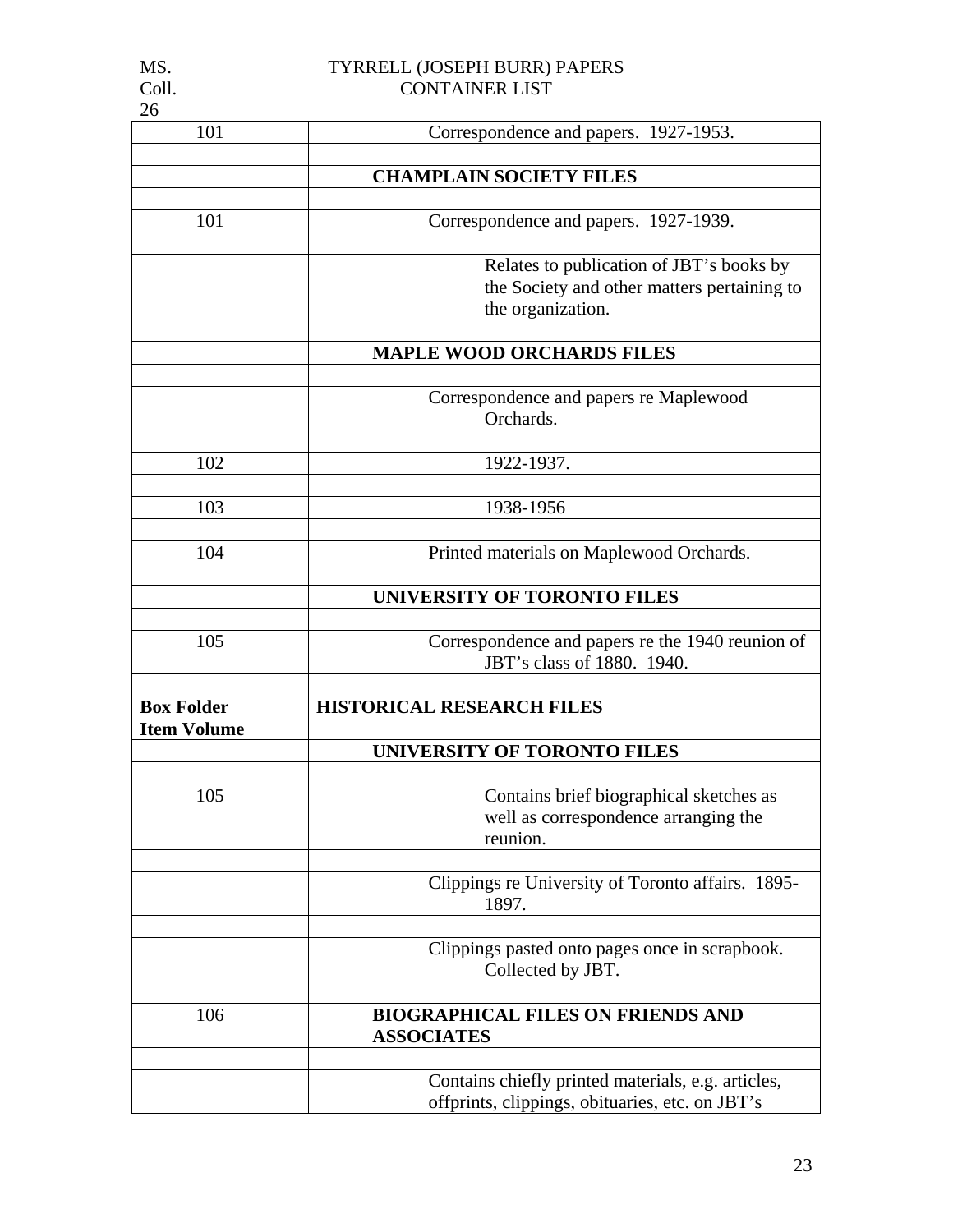| COII.              | CUNTAINER LIJT                                                      |
|--------------------|---------------------------------------------------------------------|
| 26                 |                                                                     |
|                    | friends and associates. Collected by JBT.                           |
|                    | Arranged alphabetically.                                            |
|                    |                                                                     |
|                    | <b>FAMILY HISTORY FILES</b>                                         |
|                    |                                                                     |
| 107 A&B            | Correspondence and papers giving genealogical                       |
| Mapcase            | information re:                                                     |
|                    |                                                                     |
|                    | Burr family                                                         |
|                    | Carey family                                                        |
|                    | L'Amoreaux family                                                   |
|                    | <b>Tyrrell family</b>                                               |
|                    |                                                                     |
|                    | Includes family trees. Additional family                            |
|                    | trees are filed in the Mapcase.                                     |
|                    | Includes printed materials, e.g. offprints,                         |
|                    | articles, clippings.                                                |
|                    |                                                                     |
|                    | Papers documenting the career of James W.                           |
|                    | Tyrrell, JBT's brother. Includes articles by                        |
|                    | James Tyrrell, clippings, reviews of his                            |
|                    | books, etc.                                                         |
|                    |                                                                     |
|                    |                                                                     |
|                    |                                                                     |
| <b>Box/Folder/</b> | <b>WRITINGS BY JBT</b>                                              |
| <b>Item Volume</b> |                                                                     |
|                    |                                                                     |
|                    | <b>BIBLIOGRAPHIES</b>                                               |
|                    |                                                                     |
|                    | Contains lists and bibliographies of JBT's writings, speeches, etc. |
|                    |                                                                     |
| 108                | Bibliography of J.B. Tyrrell. University of Toronto,                |
|                    | Library. 1958. Typescript. With holograph                           |
|                    | $11'$ $21'$                                                         |

| additions. 24 p. 2 copies.                |
|-------------------------------------------|
|                                           |
| "Copied from                              |
| (a) bibliography in notebook kept         |
| by J.B. Tyrrell                           |
| (b) bibliography on cards compiled        |
| in part by J.B. Tyrrell and in part by    |
| an unidentified assistant."               |
| The arrangement of JBT's printed          |
| appearances in Boxes 111-115 utilizes the |
| numbering system set out in this          |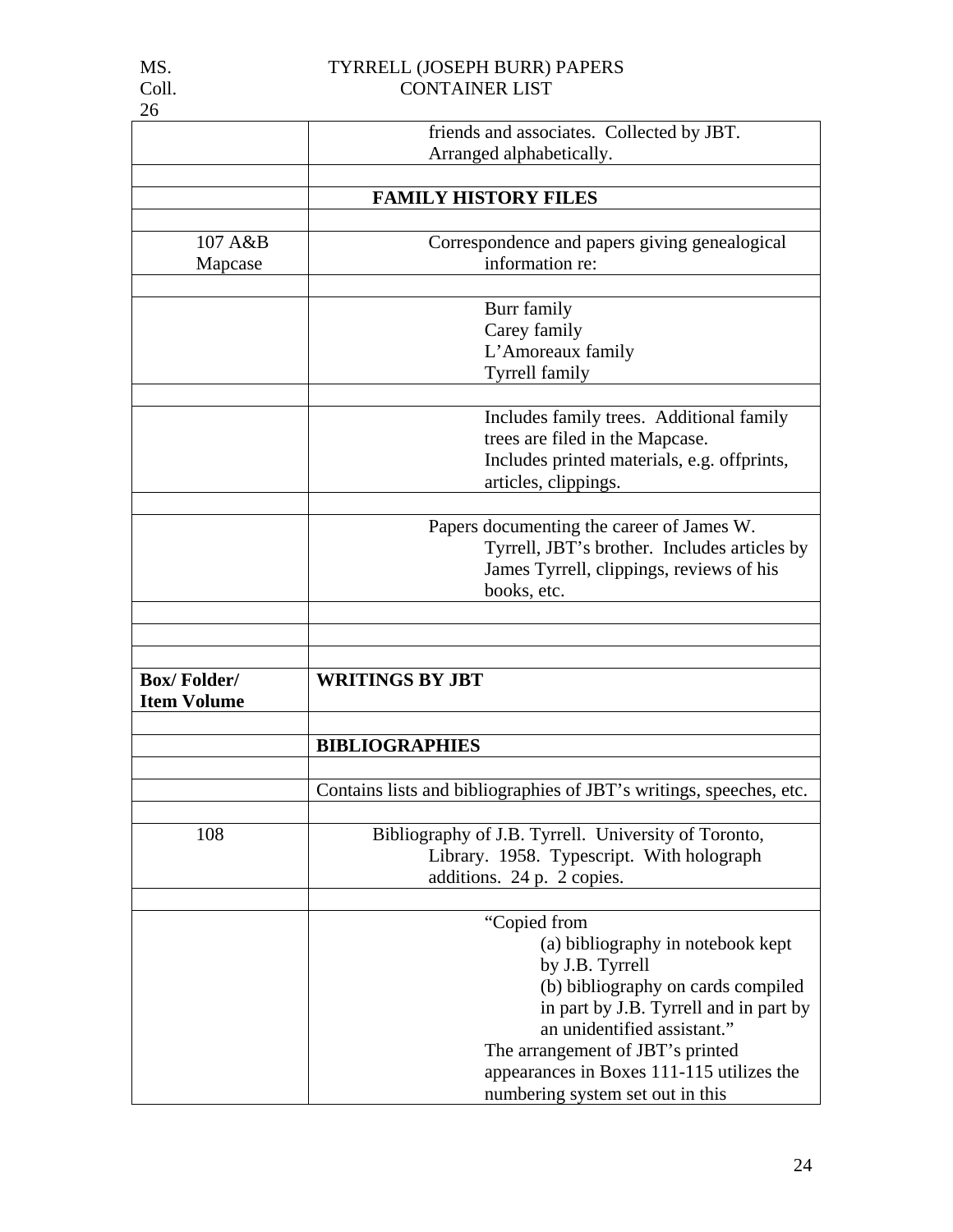|            |               | bibliography.                                                                                                                                                                                                                                                                                                     |
|------------|---------------|-------------------------------------------------------------------------------------------------------------------------------------------------------------------------------------------------------------------------------------------------------------------------------------------------------------------|
|            |               |                                                                                                                                                                                                                                                                                                                   |
|            |               | Typed and holograph lists of publications by<br>subject fields.                                                                                                                                                                                                                                                   |
|            |               |                                                                                                                                                                                                                                                                                                                   |
|            | 109           | Card catalogue of JBT's publications. Compiled by JBT<br>and chiefly in his hand. Housed in small card box.                                                                                                                                                                                                       |
|            |               |                                                                                                                                                                                                                                                                                                                   |
|            |               | Forms basis for Bibliography of J.B.<br>Tyrrell, listed above.                                                                                                                                                                                                                                                    |
|            |               |                                                                                                                                                                                                                                                                                                                   |
|            |               | <b>WRITINGS</b>                                                                                                                                                                                                                                                                                                   |
|            |               |                                                                                                                                                                                                                                                                                                                   |
|            | 110           | Drafts and typescripts.                                                                                                                                                                                                                                                                                           |
|            |               |                                                                                                                                                                                                                                                                                                                   |
|            |               | Here are filed the drafts for a few of JBT's articles.<br>For printed appearances see the next boxes. In<br>cases where only a manuscript copy or draft exists<br>for a work which is enumerated in the<br>bibliography, that manuscript copy has been filed<br>with the printed material in the following boxes. |
|            |               |                                                                                                                                                                                                                                                                                                                   |
|            |               | Publications                                                                                                                                                                                                                                                                                                      |
|            |               |                                                                                                                                                                                                                                                                                                                   |
|            | 111           | Arranged by numbers assigned in bibliography,                                                                                                                                                                                                                                                                     |
| <b>Box</b> | <b>Folder</b> | <b>WRITINGS</b>                                                                                                                                                                                                                                                                                                   |
|            |               |                                                                                                                                                                                                                                                                                                                   |
|            |               | Publications                                                                                                                                                                                                                                                                                                      |
|            |               |                                                                                                                                                                                                                                                                                                                   |
|            |               | i.e. chronologically                                                                                                                                                                                                                                                                                              |
|            | 111           | $1-44$ A                                                                                                                                                                                                                                                                                                          |
|            |               |                                                                                                                                                                                                                                                                                                                   |
|            | 112           | 46-112                                                                                                                                                                                                                                                                                                            |
|            |               |                                                                                                                                                                                                                                                                                                                   |
|            | 113           | 115-160                                                                                                                                                                                                                                                                                                           |
|            |               |                                                                                                                                                                                                                                                                                                                   |
|            | 114           | 161-226                                                                                                                                                                                                                                                                                                           |
|            |               |                                                                                                                                                                                                                                                                                                                   |
|            | 115           | 227-296                                                                                                                                                                                                                                                                                                           |
|            |               | <b>AUTOBIOGRAPHICL AND BIOGRAPHICAL</b>                                                                                                                                                                                                                                                                           |
|            |               | <b>MATERIALS</b>                                                                                                                                                                                                                                                                                                  |
|            |               |                                                                                                                                                                                                                                                                                                                   |
|            |               | <b>Notebooks and Diaries</b>                                                                                                                                                                                                                                                                                      |

26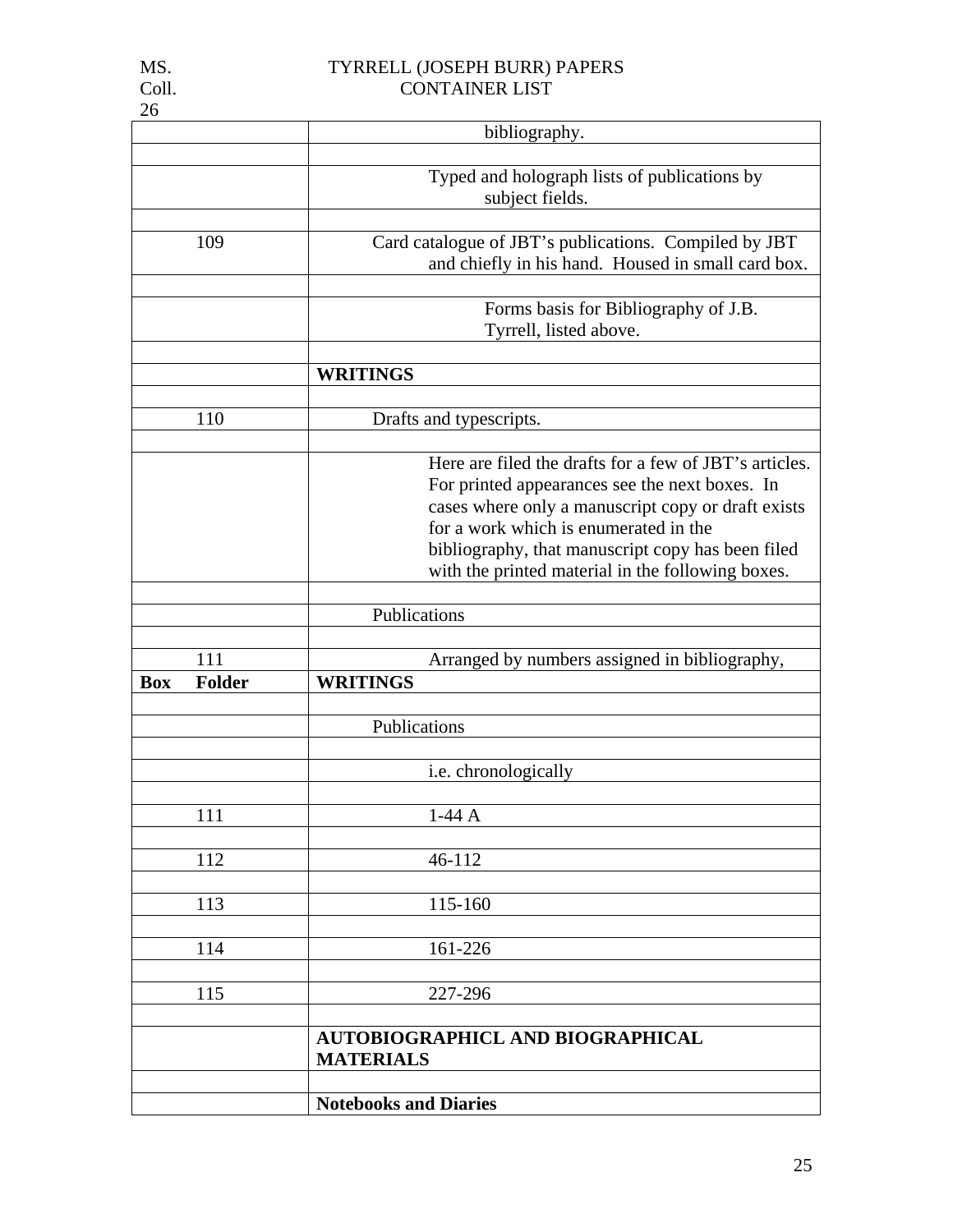| 26         |               |                                                                                                                                                                                                                                                                                                                                                                                                                                                                            |
|------------|---------------|----------------------------------------------------------------------------------------------------------------------------------------------------------------------------------------------------------------------------------------------------------------------------------------------------------------------------------------------------------------------------------------------------------------------------------------------------------------------------|
|            |               |                                                                                                                                                                                                                                                                                                                                                                                                                                                                            |
|            |               | Chiefly pocket diaries containing brief entries and records of<br>business, professional, and personal activities and social<br>engagements for each year covered. Diaries covering 1883 to<br>1898 give details of JBT's expeditions for the Geological Survey<br>of Canada. Many volumes contain brief financial accounts at<br>back. Later volumes have newspaper clippings laid in. Cover<br>most years between 1882 and 1957.                                         |
|            |               | Microfilm available for most volumes. (mfm. dup. 1) 183                                                                                                                                                                                                                                                                                                                                                                                                                    |
|            |               |                                                                                                                                                                                                                                                                                                                                                                                                                                                                            |
|            | 116           | $[187-?]$<br>1882-1886<br>1888-1898<br>1900-1901<br>1905-1908<br>1910<br>1913-1914<br>1916-1921                                                                                                                                                                                                                                                                                                                                                                            |
|            | 117           | 1922-1949. Many vols. have newspaper clippings laid in.                                                                                                                                                                                                                                                                                                                                                                                                                    |
|            |               |                                                                                                                                                                                                                                                                                                                                                                                                                                                                            |
|            | 118           | 1950-1957. Vols. have newspaper clippings laid in.<br>Memorandum book. Very few entries. 1 p.                                                                                                                                                                                                                                                                                                                                                                              |
| <b>Box</b> | <b>Folder</b> | <b>Notebooks and Diaries</b>                                                                                                                                                                                                                                                                                                                                                                                                                                               |
|            |               |                                                                                                                                                                                                                                                                                                                                                                                                                                                                            |
|            | 118           | jotted figures for 1953-55.                                                                                                                                                                                                                                                                                                                                                                                                                                                |
|            |               |                                                                                                                                                                                                                                                                                                                                                                                                                                                                            |
|            |               | Notebook containing figures for 1955 accounts. Inserted<br>in notebook labeled Canadian Institute of Mining<br>& Metallurgy, Toronto, 1950.<br>JBT's partial summary of events year by year.<br>Incomplete. Last entries 1931. Several other years<br>left blank.                                                                                                                                                                                                          |
|            |               |                                                                                                                                                                                                                                                                                                                                                                                                                                                                            |
|            |               | <b>AUTOBIOGRAPHICAL NOTES AND DIARY EXTRACTS</b>                                                                                                                                                                                                                                                                                                                                                                                                                           |
|            |               | Compiled and extracted by JBT from his diaries and other sources<br>ca.1944-48 in preparation for writing his own autobiography.<br>Covers his life from 1858 to 192. Early years include much<br>original biographical materials (letters, newspaper clippings,<br>reprints of articles, invitations, menus, and other ephemera as well<br>as original photographs). Significant items are noted below.<br>Most of the correspondence, however, as well as the reports on |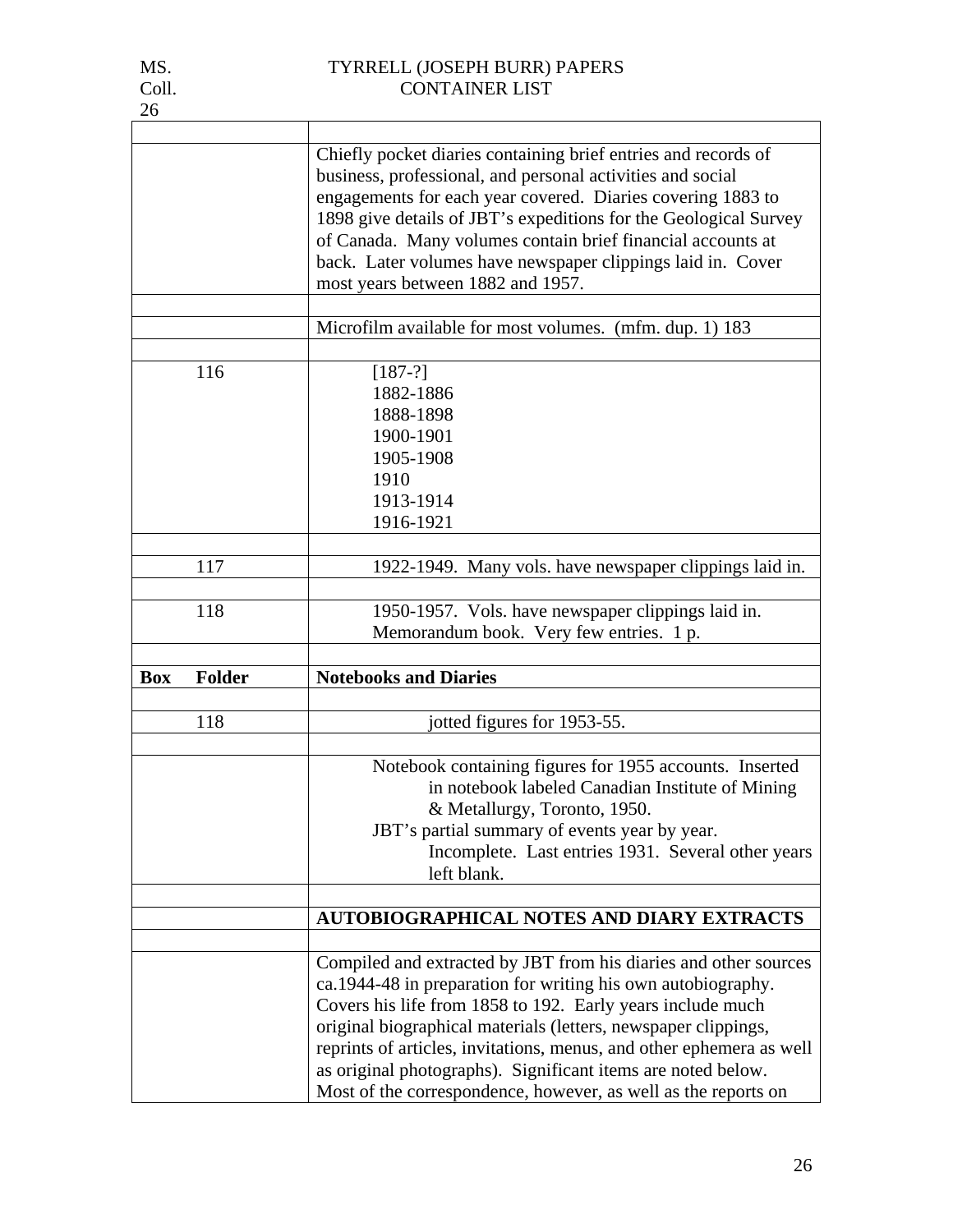|            |               | mining properties originally appended to the extracts, was   |
|------------|---------------|--------------------------------------------------------------|
|            |               | removed at a later date and is to be found elsewhere in the  |
|            |               | collection. Later years contain little additional materials. |
|            |               |                                                              |
|            | 119           | 1858-1897                                                    |
|            |               |                                                              |
|            |               | Holograph narrative. Removed from 2 ring                     |
|            |               | binders. Interleaved with clippings, invitations,            |
|            |               | menus, ephemera, and photographs. Summarizes                 |
|            |               | events year by year.                                         |
|            |               |                                                              |
|            | 120           | 1898-1905                                                    |
|            |               |                                                              |
|            |               | Chiefly holograph, often in diary form, on foolscap          |
|            |               | sheets interleaved with business letters, clippings,         |
|            |               | etc. Note at the end of the account of each year             |
|            |               | JBT lists his publications for the year.                     |
|            |               |                                                              |
|            |               | Microfilm copy is available. (Mfm. Dup.)                     |
|            |               |                                                              |
|            | 121           | 1906-1926                                                    |
|            |               |                                                              |
|            |               | Chiefly holograph, often in diary form, on foolscap          |
|            |               | sheets interleaved with business letters, clippings,         |
|            |               | etc.                                                         |
|            |               |                                                              |
| <b>Box</b> | <b>Folder</b> | <b>AUTOBIOGRAPHY</b>                                         |
|            |               |                                                              |
| 122        | $1 - 15$      | Early drafts.                                                |
|            |               |                                                              |
|            |               | Holograph drafts and some heavily annotated                  |
|            |               | typescript. Chapter headings for most sections.              |
|            |               | Covers childhood to 1901. Written ca. 194-?                  |
|            |               |                                                              |
|            | $16 - 21$     | Typed draft.                                                 |
|            |               |                                                              |
|            |               | Six chapters, covering JBT's life to 1886. Written           |
|            |               | ca.194-?-ca.1954? (Note appended in JBT's hand               |
|            |               | referring to 1954 publication)                               |
|            |               |                                                              |
|            | 22-29         | Revised typescript.                                          |
|            |               |                                                              |
|            |               | Chapters 1-5; 10-12. Revisions in JBT's hand and             |
|            |               |                                                              |
|            |               |                                                              |
|            |               | in J.E. Middleton's. Written ca. 194-?-ca.1954.              |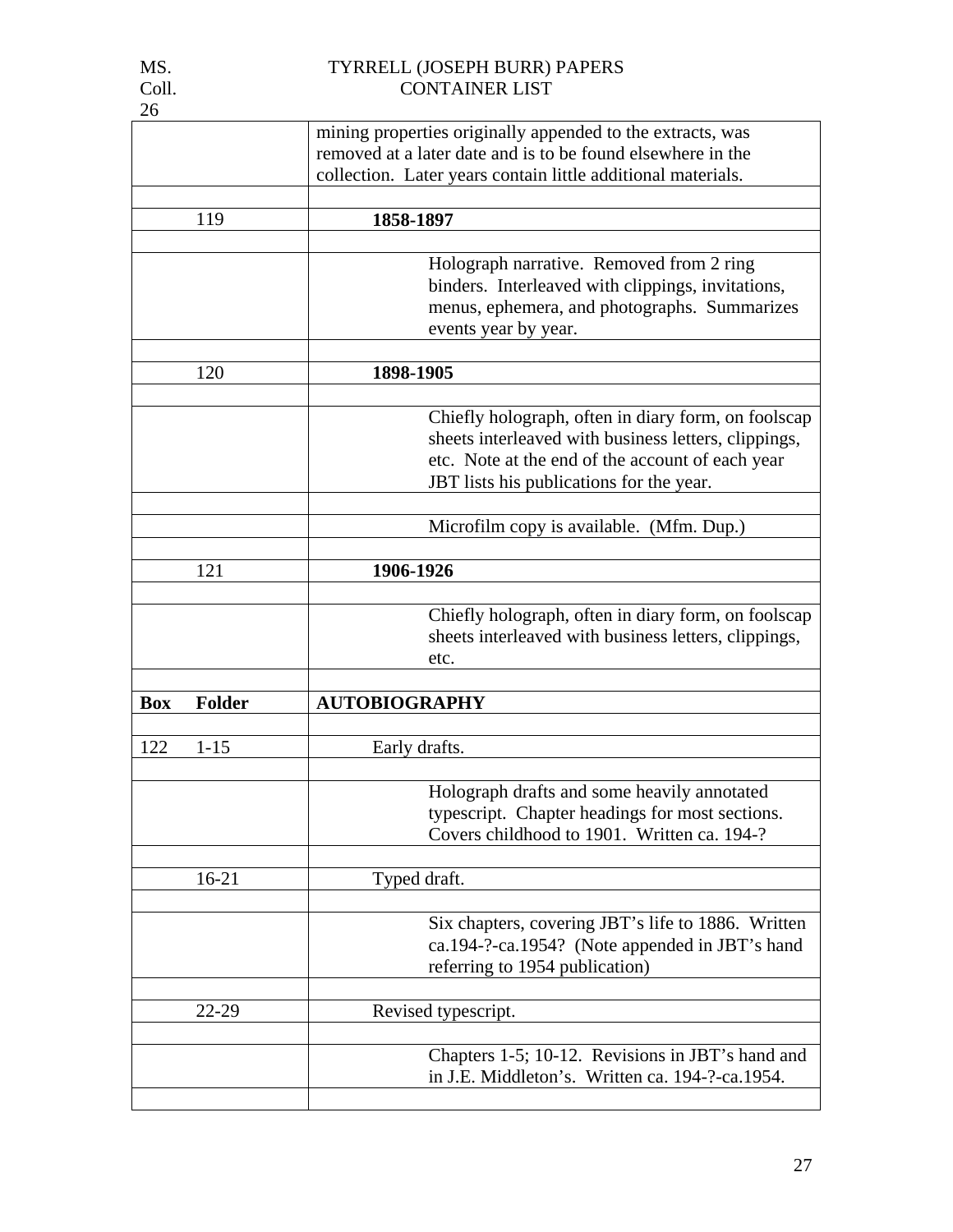| 26                                                          |                                                                                                                                                                                                                                                                                                                                                                                                                                                                                               |  |  |
|-------------------------------------------------------------|-----------------------------------------------------------------------------------------------------------------------------------------------------------------------------------------------------------------------------------------------------------------------------------------------------------------------------------------------------------------------------------------------------------------------------------------------------------------------------------------------|--|--|
|                                                             | <b>BIOGRAPHY</b>                                                                                                                                                                                                                                                                                                                                                                                                                                                                              |  |  |
| 123                                                         | Drafts and notes for A Canadian Geologist, by W.J.<br>Loudon (Toronto: Macmillan, 1930)                                                                                                                                                                                                                                                                                                                                                                                                       |  |  |
|                                                             | Holograph and typed drafts. Partial drafts only.                                                                                                                                                                                                                                                                                                                                                                                                                                              |  |  |
|                                                             | <b>CHRONOLOGICAL FILES (PRINTED MATERIALS)</b>                                                                                                                                                                                                                                                                                                                                                                                                                                                |  |  |
|                                                             | These files contain clippings, articles, offprints, programs, menus<br>ephemera, etc. documenting JBT's activities. Printed material<br>written by JBT is in the Bibliography section of this guide.<br>Printed material relating to mining and mines is similarly to be<br>found in that section of the guide. Other subject groupings which<br>include printed materials are: Historical Research; Family<br>History; Maplewood Orchards, following grouping established by<br>JBT himself. |  |  |
|                                                             | Material predating JBT's death was collected by him. Some<br>attempt has been made to add material subsequent to his death by<br>the Library.                                                                                                                                                                                                                                                                                                                                                 |  |  |
| 124                                                         | Scrapbook of clippings. 1884-1898.                                                                                                                                                                                                                                                                                                                                                                                                                                                            |  |  |
| 125                                                         | 1890-1909                                                                                                                                                                                                                                                                                                                                                                                                                                                                                     |  |  |
| <b>Folder</b><br><b>Box</b><br><b>Item</b><br><b>Volume</b> | <b>CHRONOLOGICAL FILES (PRINTED MATERIALS)</b>                                                                                                                                                                                                                                                                                                                                                                                                                                                |  |  |
| 126                                                         | 1910-1912                                                                                                                                                                                                                                                                                                                                                                                                                                                                                     |  |  |
| 127                                                         | 1913-1916                                                                                                                                                                                                                                                                                                                                                                                                                                                                                     |  |  |
| 128                                                         | Scrapbook of clippings. 1913-1923.                                                                                                                                                                                                                                                                                                                                                                                                                                                            |  |  |
| 129                                                         | 1917-1926                                                                                                                                                                                                                                                                                                                                                                                                                                                                                     |  |  |
| 130                                                         | 1927-1930                                                                                                                                                                                                                                                                                                                                                                                                                                                                                     |  |  |
| 131                                                         | 1931-1939                                                                                                                                                                                                                                                                                                                                                                                                                                                                                     |  |  |
| 132                                                         | 1940-1945                                                                                                                                                                                                                                                                                                                                                                                                                                                                                     |  |  |
| 133                                                         | 1947-1958                                                                                                                                                                                                                                                                                                                                                                                                                                                                                     |  |  |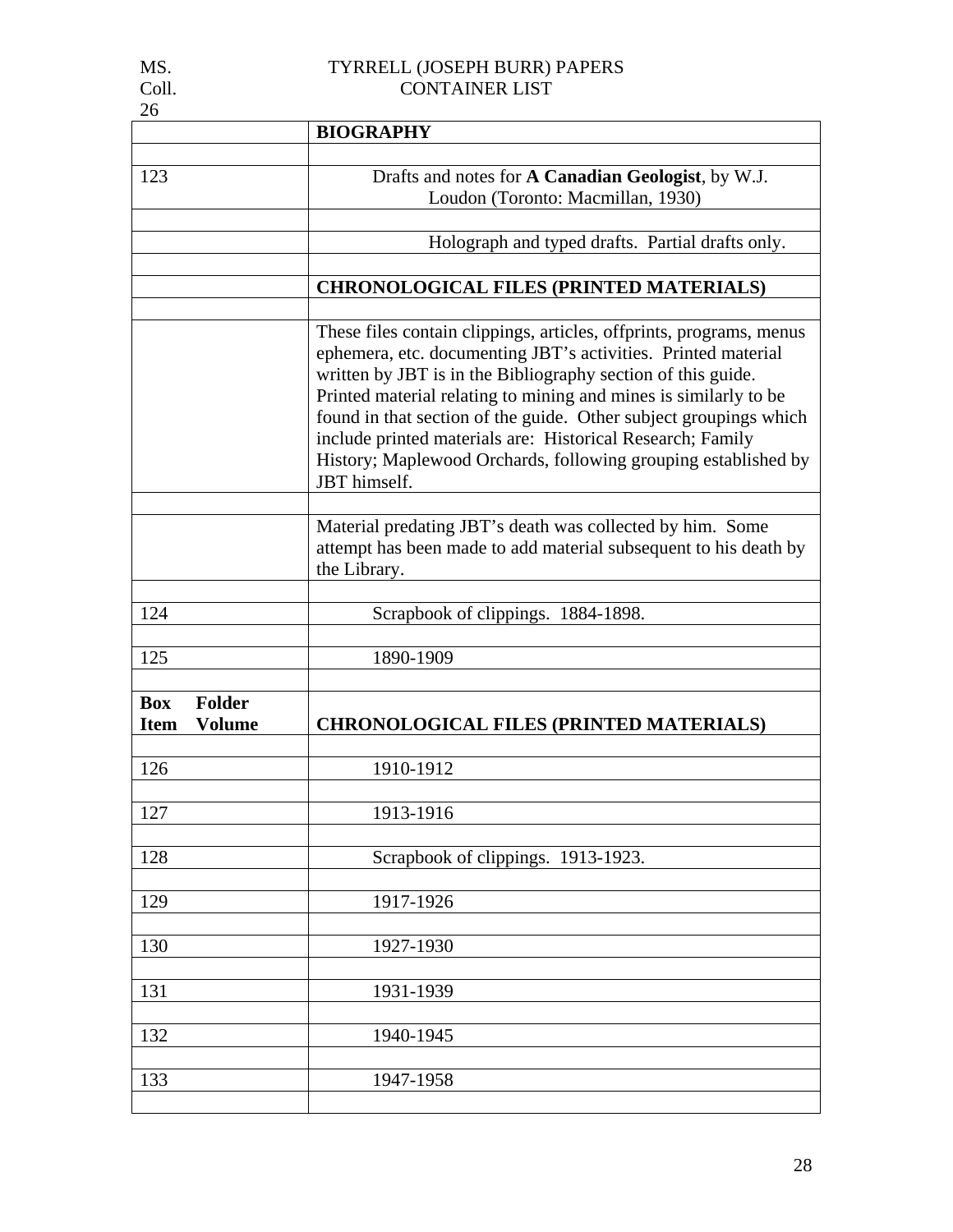| MS.                          | TYRRELL (JOSEPH BURR) PAPERS                                    |  |  |
|------------------------------|-----------------------------------------------------------------|--|--|
| Coll.                        | <b>CONTAINER LIST</b>                                           |  |  |
| 26                           |                                                                 |  |  |
| 134                          | Scrapbook of clippings. 1950's.                                 |  |  |
|                              |                                                                 |  |  |
| 135                          | 1970- present                                                   |  |  |
|                              |                                                                 |  |  |
| 136                          | Clippings ? by JBT                                              |  |  |
|                              |                                                                 |  |  |
|                              |                                                                 |  |  |
|                              | POSTCARDS AND GREETING CARDS                                    |  |  |
|                              |                                                                 |  |  |
| 137-139                      |                                                                 |  |  |
|                              |                                                                 |  |  |
| 140                          | Prize book. H.W. Bates. Illustrated travels  "Presented to Pte. |  |  |
|                              | J.B. Tyrrell as fifth prize 1879.                               |  |  |
|                              |                                                                 |  |  |
|                              |                                                                 |  |  |
|                              |                                                                 |  |  |
|                              |                                                                 |  |  |
|                              |                                                                 |  |  |
|                              | <b>CONTAINER LIST: PHOTOGRAPH COLLECTION</b>                    |  |  |
|                              |                                                                 |  |  |
|                              | PHOTOGRAPH ALBUMS                                               |  |  |
|                              |                                                                 |  |  |
| <b>Box P141</b>              | Album 1. Saskatchewan River and Rocky Mountains. 1883.          |  |  |
|                              | 1886. 61 leaves.                                                |  |  |
|                              |                                                                 |  |  |
|                              |                                                                 |  |  |
|                              |                                                                 |  |  |
| <b>Folder</b><br><b>Box</b>  | <b>CONTAINER LIST: PHOTOGRAPH COLLECTION</b>                    |  |  |
| <b>Volume</b><br><b>Item</b> |                                                                 |  |  |
|                              |                                                                 |  |  |
|                              | <b>PHOTOGRAPH ALBUMS</b>                                        |  |  |
|                              |                                                                 |  |  |
| <b>Box P141</b>              | <b>Contents:</b>                                                |  |  |
|                              | [Expedition to Rocky Mountains, Alta. And B.C.] 1883.           |  |  |
|                              |                                                                 |  |  |
|                              | 17 prints $(15 \times 21 \text{ cms.})$ Indexed.                |  |  |
|                              | Photographs by G.M. Dawson, leader of                           |  |  |
|                              | the expedition.                                                 |  |  |
|                              |                                                                 |  |  |
|                              |                                                                 |  |  |
|                              |                                                                 |  |  |
|                              | [Expedition to Red Deer River vicinity, Alta.] 1886.            |  |  |
|                              |                                                                 |  |  |
|                              | 44 prints $(15 \times 21 \text{ cms.})$ Indexed                 |  |  |
|                              | Photographs by JBT.                                             |  |  |
|                              |                                                                 |  |  |
| <b>Box P142</b>              | Album 2. [North Western Manitoba] 1887. 18 p. with              |  |  |
|                              | photographs. Remainder of album blank.                          |  |  |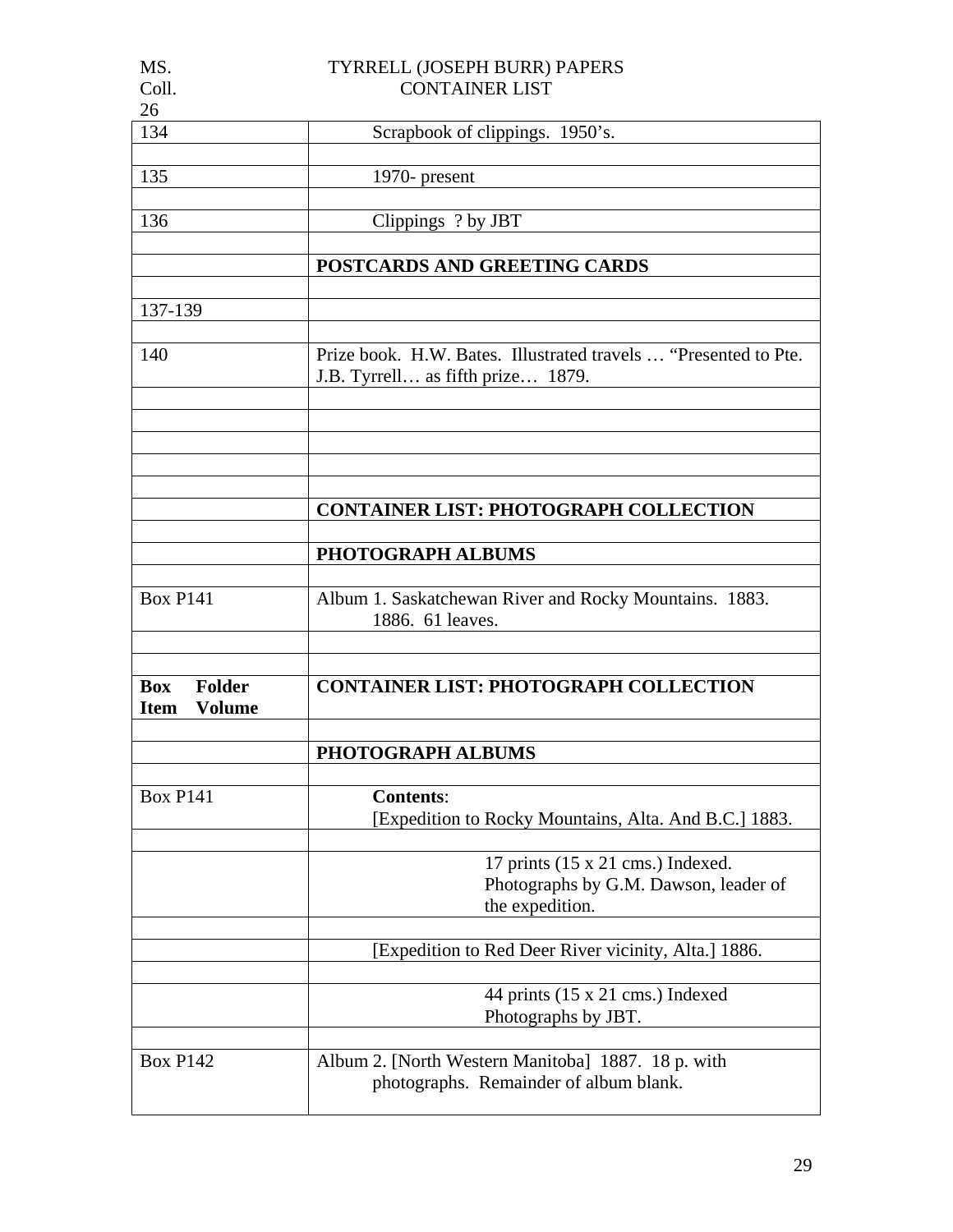|                                                             | 18 prints $(15 \times 21 \text{ cms.})$ Indexed.<br>Photographs by JBT.                                                                                                                                       |  |  |
|-------------------------------------------------------------|---------------------------------------------------------------------------------------------------------------------------------------------------------------------------------------------------------------|--|--|
|                                                             |                                                                                                                                                                                                               |  |  |
| <b>Box P143</b><br><b>Box P144</b>                          | Album 3. Expedition to the Barren Lands, Doobaunt River and<br>Lake, & Chesterfield Inlet. 1893.<br>75 p.                                                                                                     |  |  |
|                                                             | 139 prints (9.5 x 12 cms.) Indexed<br>Photographs by JBT<br>Includes printed map or territory covered on 2 sheets.                                                                                            |  |  |
| <b>Box P145</b>                                             | Album 4. Cumberland House in canoes down Kazan River to<br>Churchill, then by dog sleds to Winnipeg. 1894<br>40 p.                                                                                            |  |  |
|                                                             | 154 prints $(4.5 \times 6.5 \text{ cm})$ Indexed.<br>Photographs by JBT.                                                                                                                                      |  |  |
| <b>Box P146</b>                                             | Album 5. Klondike, 1898-1899.<br>45 p.                                                                                                                                                                        |  |  |
|                                                             | 282 prints (chiefly 5.5 x 8 cms.; some 9.5 x 11.5 cms.)<br>Indexed. Photographs by JBT.                                                                                                                       |  |  |
| <b>Folder</b><br><b>Box</b><br><b>Item</b><br><b>Volume</b> | <b>CONTINER LIST: PHOTOGRAPH COLLECTION</b>                                                                                                                                                                   |  |  |
|                                                             | PHOTOGRAPH ALBUMS                                                                                                                                                                                             |  |  |
| <b>Box P147</b>                                             | Album 6. Klondike. 1899-1905.<br>91 p.                                                                                                                                                                        |  |  |
|                                                             | 434 prints (chiefly 6 x 10 cms.; some 9 x 12 cms.)<br>Indexed. Photographs by JBT.                                                                                                                            |  |  |
| <b>Box P148</b>                                             | Album 7. Klondike. 1898-1905<br>71 p.                                                                                                                                                                         |  |  |
|                                                             | 65 prints. Sizes vary. Indexed<br>Photographs by several different professional<br>photographers: E.A. Hegg, Larss & Duclos, Adams &<br>Larkin, Goetzman, H.A. Darms. May include some<br>photographs by JBT. |  |  |
| <b>Box P149</b>                                             | Album 8. Klondike. 1900-1904.                                                                                                                                                                                 |  |  |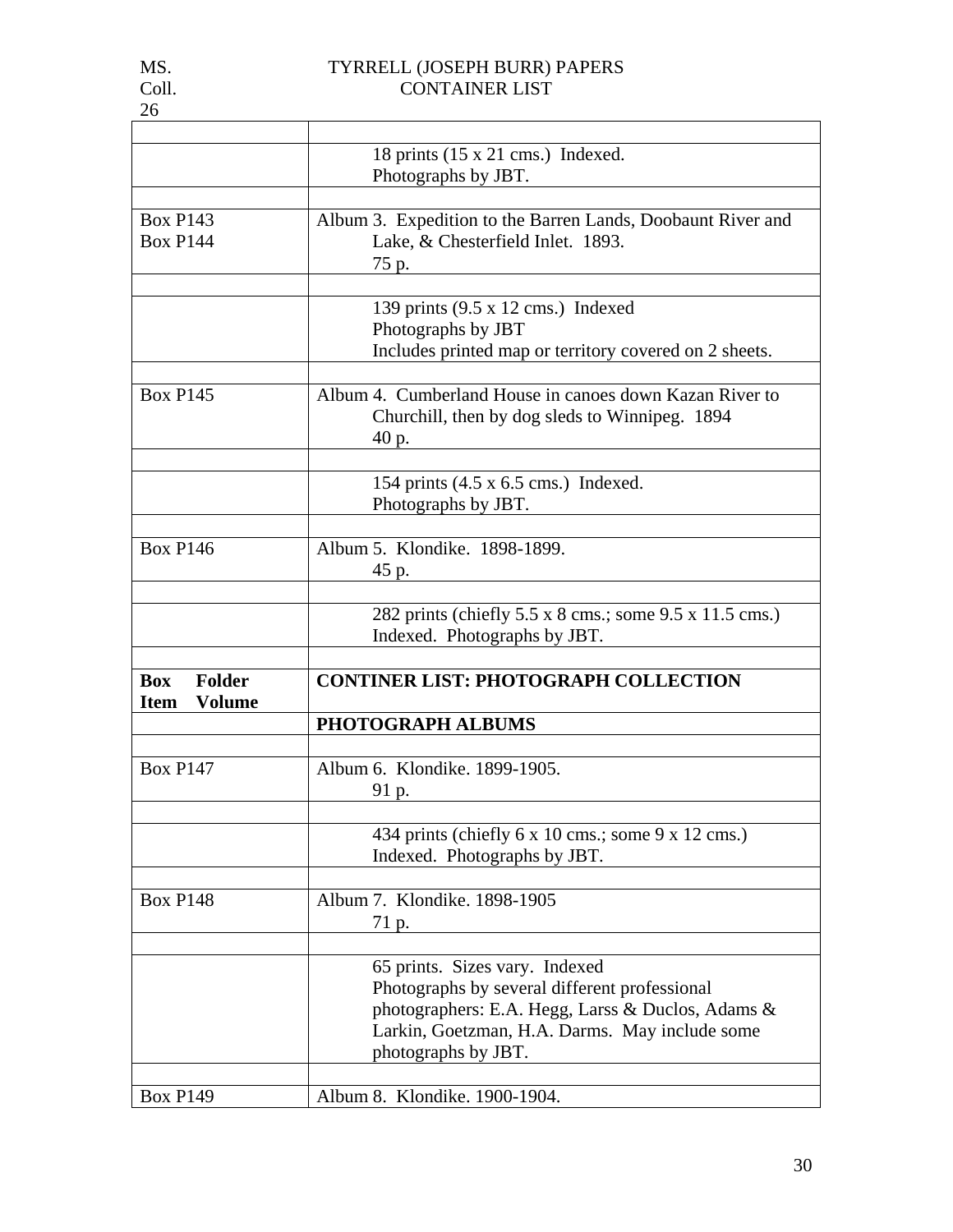| 26                           |                                                                                                          |  |  |
|------------------------------|----------------------------------------------------------------------------------------------------------|--|--|
|                              | 96 p.                                                                                                    |  |  |
|                              |                                                                                                          |  |  |
|                              | 97 prints. Sizes vary. Indexed                                                                           |  |  |
|                              | Most photographs by JBT.                                                                                 |  |  |
|                              | 8 prints identified as taken by professional photographers.                                              |  |  |
|                              |                                                                                                          |  |  |
| <b>Box P150</b>              | Album 9. Gold Run Creek, Klondike. 1901-1902.                                                            |  |  |
|                              | 97 p.                                                                                                    |  |  |
|                              | 58 prints. (chiefly 12 x 16 cms.; 9.5 x 11 cms.) Indexed.                                                |  |  |
|                              | Photographs by JBT.                                                                                      |  |  |
|                              |                                                                                                          |  |  |
| <b>Box P151</b>              | Album 10. Klondike. [Panoramas. 1902-1905]                                                               |  |  |
|                              | 34 p.                                                                                                    |  |  |
|                              |                                                                                                          |  |  |
|                              | 136 panoramic. Prints (9 x 28 cms.) Indexed.                                                             |  |  |
|                              | Photographs by JBT. Duplicates of 11 prints are in                                                       |  |  |
|                              | separate folder following album.                                                                         |  |  |
| <b>Box P152</b>              | Album 11. Klondike. [ca.1902-1908]                                                                       |  |  |
|                              | 26 p.                                                                                                    |  |  |
|                              |                                                                                                          |  |  |
|                              | 25 prints (20 x 25.5 cms.) Indexed Photographs by Wolfe                                                  |  |  |
|                              | Photo.                                                                                                   |  |  |
|                              |                                                                                                          |  |  |
| <b>Box</b><br><b>Folder</b>  | <b>CONTAINER LIST: PHOTOGRAPH COLLECTION</b>                                                             |  |  |
| <b>Volume</b><br><b>Item</b> |                                                                                                          |  |  |
|                              | PHOTOGRAPH ALBUMS                                                                                        |  |  |
|                              |                                                                                                          |  |  |
| <b>Box P153</b>              | Album 12. Klondike. [ca.1903-1906]                                                                       |  |  |
|                              | 33 p.                                                                                                    |  |  |
|                              |                                                                                                          |  |  |
|                              | 24 prints (chiefly 19 x 24 cms.) Indexed. Photographs by                                                 |  |  |
|                              | E.J. Hamacher, J. Doody, Lewis & Holland, Barns &<br>Rogers. Some unattributed photographs may have been |  |  |
|                              | taken by JBT. Includes 6 postcards of Vancouver and                                                      |  |  |
|                              | Seattle.                                                                                                 |  |  |
|                              |                                                                                                          |  |  |
| <b>Box P153</b>              | Album 13. [Yukon River boats. C.1905]                                                                    |  |  |
|                              | 22 p.                                                                                                    |  |  |
|                              |                                                                                                          |  |  |
|                              | 17 prints (chiefly 20 x 25 cms.) Indexed. Photographs by                                                 |  |  |
|                              | J. Doody, E.J. Hamacher.                                                                                 |  |  |
|                              |                                                                                                          |  |  |
| <b>Box P154</b>              | Album 14. Conrad [Y.T.] 1906                                                                             |  |  |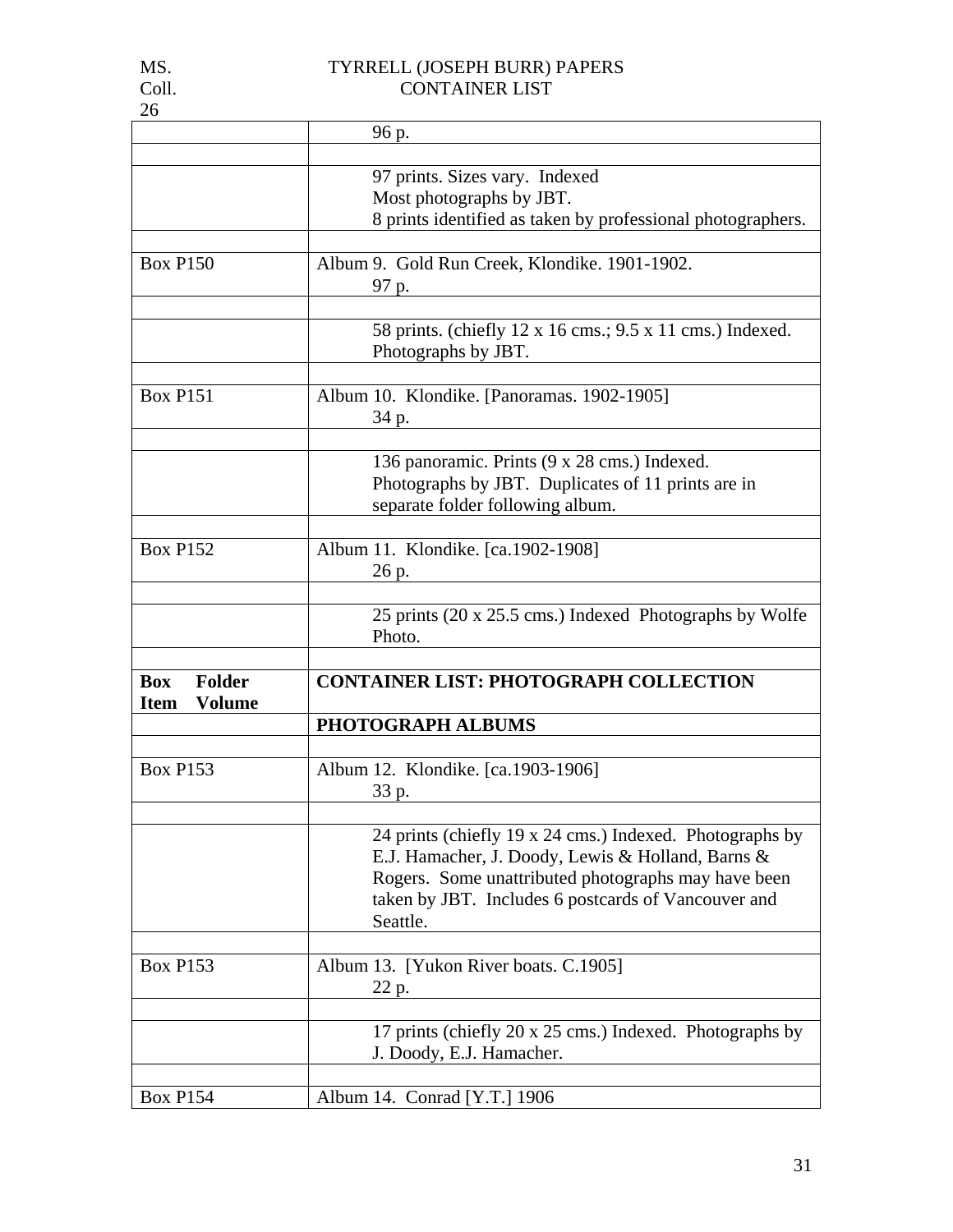| 26                                                          |                                                                                                                                                                                                                                                                                |
|-------------------------------------------------------------|--------------------------------------------------------------------------------------------------------------------------------------------------------------------------------------------------------------------------------------------------------------------------------|
|                                                             | 44 p.                                                                                                                                                                                                                                                                          |
|                                                             | 40 prints (chiefly 15 x 20 cms.) Indexed. Includes 3<br>postcards (9 x 14 cms.). Photographs by Muirhead and J.<br>Doody. Several unattributed photographs, possible by<br>JBT.                                                                                                |
| <b>Box P154</b>                                             | Album 15. Conrad [Y.t.] 1906.<br>51 p.                                                                                                                                                                                                                                         |
|                                                             | 48 prints (chiefly 15 x 20 cms.) Includes 2 postcards (9 x<br>14 cms.). Indexed. Photographs by Muirhead, J. Doody,<br>Case & Draper. Several unattributed photographs,<br>possible by JBT.                                                                                    |
| <b>Box P155</b>                                             | Album 16. 1906. Ontario<br>96 p.                                                                                                                                                                                                                                               |
|                                                             | 143 prints (chiefly 11 x 8.5 cms.) Contains photographs<br>of Ottawa, Toronto and Weston; mining properties in<br>northern Ontario including Cobalt, Ont.; Larder Lake area;<br>Nipigon area. Photos. chiefly by JBT. Cobalt area<br>photos. by Lake & Lewis, Cobalt.          |
| <b>Folder</b><br><b>Box</b><br><b>Volume</b><br><b>Item</b> | <b>CONTAINER LIST: PHOTOGRAPH COLLECTION</b>                                                                                                                                                                                                                                   |
|                                                             | PHOTOGRAPH ALBUMS                                                                                                                                                                                                                                                              |
| <b>Box P155</b>                                             | Album 16. 1906. Ontario<br>96 p.                                                                                                                                                                                                                                               |
|                                                             | Includes several postcards. Envelope laid in contains 6<br>postcards of Port Arthur.                                                                                                                                                                                           |
| <b>Box P155</b>                                             | Album 17. 1907. Ontario.<br>58 p.                                                                                                                                                                                                                                              |
|                                                             | 92 prints. $(11.5 \times 15.5 \text{ cms.}; 8 \times 11 \text{ cms.})$ Photographs by<br>JBT. Contains photographs of mining properties in<br>northern Ontario (Cobalt area, New Liskard, Haileybury,<br>Latchford.) 4 postcards of Cobalt, 1 postcard of<br>Temagami laid in. |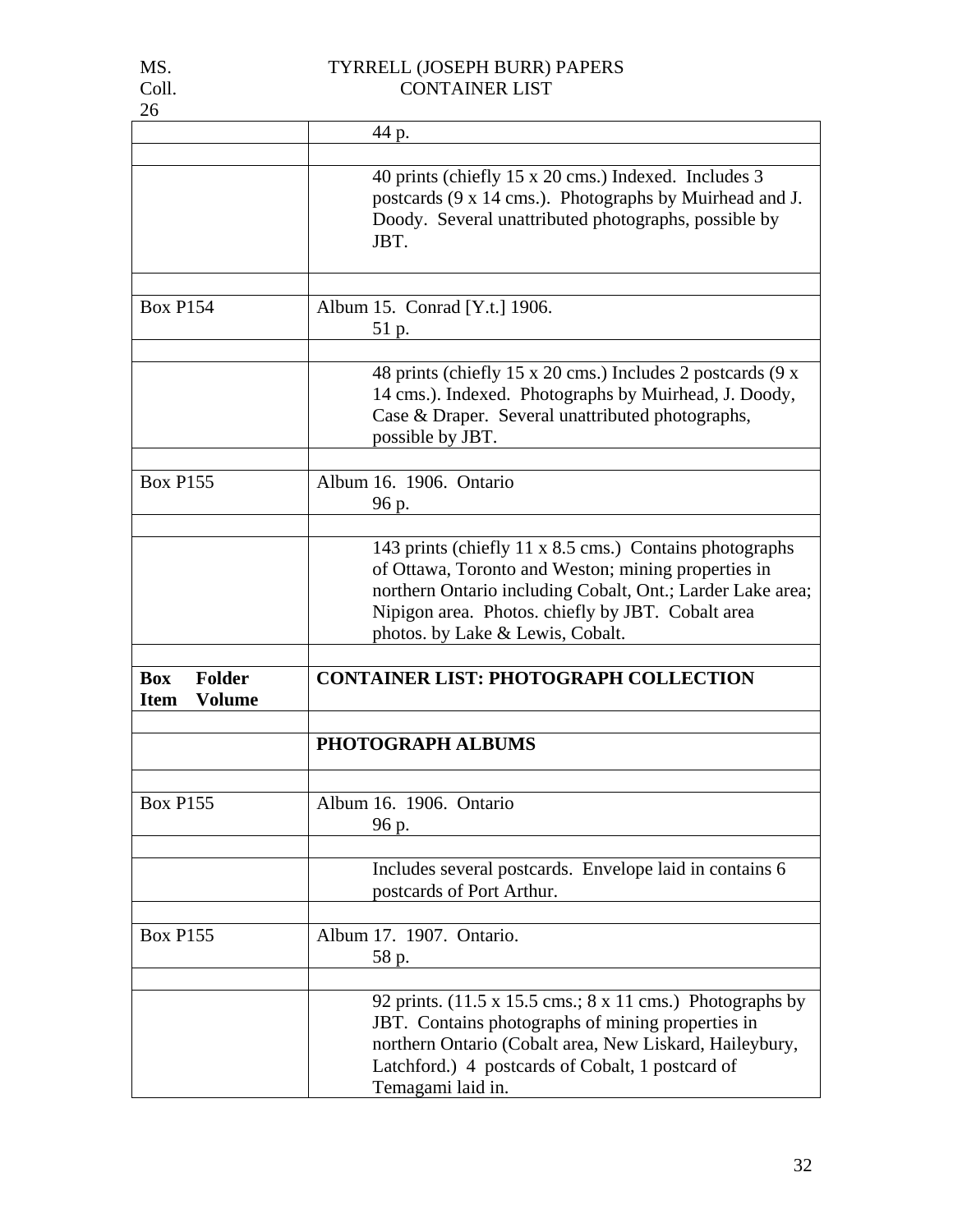| Album 18. 1908. Weston. Northern Ontario.                                                                                          |  |  |  |  |
|------------------------------------------------------------------------------------------------------------------------------------|--|--|--|--|
| Album 19. 1909                                                                                                                     |  |  |  |  |
| Album 20. 1910.                                                                                                                    |  |  |  |  |
| Album 21. 1911.                                                                                                                    |  |  |  |  |
| Album 22. 1912.                                                                                                                    |  |  |  |  |
| Album 23. Family 12 <sup>th</sup> International Geological Congress.<br>Northern Ontario                                           |  |  |  |  |
| Album 24. 1913. "Excursion A3, 1913". Album of photos. of<br>Congress trip to west coast, presented to JBT by G.E.<br>Grabhorn [?] |  |  |  |  |
| Album 25. 1914                                                                                                                     |  |  |  |  |
| Album 26. 1915-1916                                                                                                                |  |  |  |  |
| Album 27. Newfoundland. 1917.                                                                                                      |  |  |  |  |
| <b>CONTAINER LIST: PHOTOGRAPH COLLECTION</b>                                                                                       |  |  |  |  |
| PHOTOGRAPH ALBUMS                                                                                                                  |  |  |  |  |
| Album 28. 1918.                                                                                                                    |  |  |  |  |
| Album 29. 1920.                                                                                                                    |  |  |  |  |
| Album 30. James Bay Trip, T & NO Railway. 1932.                                                                                    |  |  |  |  |
| Album 31. Gold and Silver Veins of Northern Ontario. 1910-<br>1912. Photographs by A.A. Cole.                                      |  |  |  |  |
| Album 32. Family photographs.                                                                                                      |  |  |  |  |
| PHOTOGRAPHIC PRINTS: CHRONOLOGICAL                                                                                                 |  |  |  |  |
|                                                                                                                                    |  |  |  |  |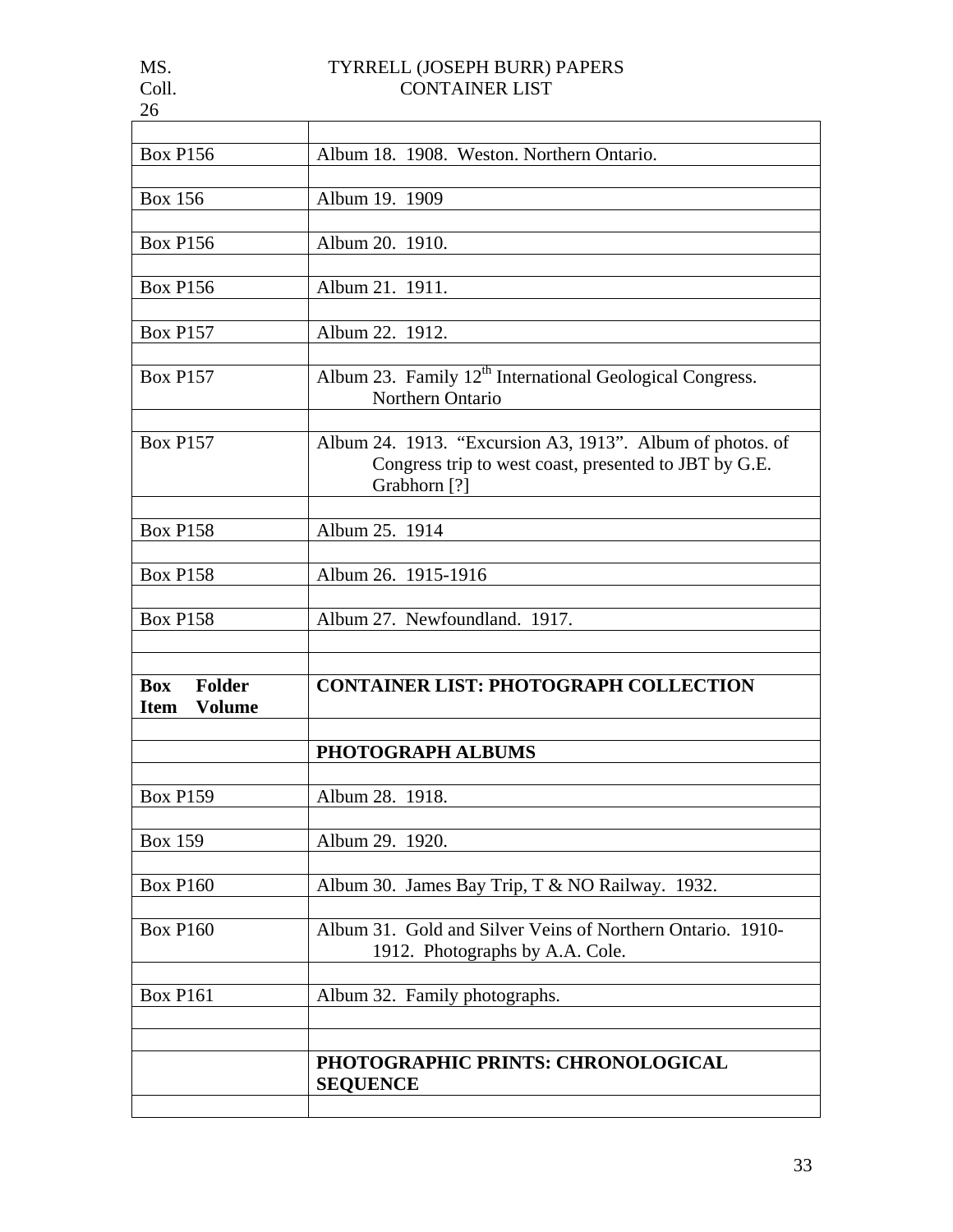| <b>Box P162</b>                            | Prints: 1883. Saskatchewan River and Rocky Mountains.          |  |  |  |  |
|--------------------------------------------|----------------------------------------------------------------|--|--|--|--|
|                                            | 8 prints. (15 x 21 cms.) Indexed.                              |  |  |  |  |
|                                            |                                                                |  |  |  |  |
|                                            | Photos. by C.M. Dawson. (See Album 1, Box                      |  |  |  |  |
|                                            | P141). 3 photos. not in album.                                 |  |  |  |  |
|                                            | Prints: 1886. Opposite Rocky Mountain House.                   |  |  |  |  |
|                                            | 1 print: $(14 \times 21 \text{ cms})$ Indexed.                 |  |  |  |  |
|                                            |                                                                |  |  |  |  |
|                                            | Prints: 1887. Northwest Manitoba. Swan River.                  |  |  |  |  |
|                                            | 2 prints. (15.5 x 21) Indexed.                                 |  |  |  |  |
|                                            |                                                                |  |  |  |  |
|                                            | Prints: 1889. Northwest Manitoba.                              |  |  |  |  |
|                                            | $7 \text{ prints } (15 \times 21 \text{ cms.})$ . Indexed.     |  |  |  |  |
|                                            |                                                                |  |  |  |  |
|                                            | Prints: 1890. Northern Manitoba, Lake Winnipeg.                |  |  |  |  |
|                                            | 6 prints (15.5 x 20.5 cms.). Indexed.                          |  |  |  |  |
|                                            |                                                                |  |  |  |  |
|                                            | Prints: 1891. Ottawa River.                                    |  |  |  |  |
|                                            | 4 prints (varying sizes). Indexed                              |  |  |  |  |
|                                            |                                                                |  |  |  |  |
| <b>Box P163</b>                            | Prints: 1891. Expedition surveying east side of Lake Winnipeg. |  |  |  |  |
| <b>Box P164</b>                            | 77 prints (9 x 11.5 cms.). Indexed.                            |  |  |  |  |
|                                            |                                                                |  |  |  |  |
| Folder<br><b>Box</b>                       | <b>CONTAINER LIST: PHOTOGRAPH COLLECTION</b>                   |  |  |  |  |
| Volume                                     |                                                                |  |  |  |  |
| Item<br>PHOTOGRAPHIC PRINTS: CHRONOLOGICAL |                                                                |  |  |  |  |
|                                            | <b>SEQUENCE</b>                                                |  |  |  |  |
|                                            |                                                                |  |  |  |  |
| <b>Box P165</b>                            | Prints: 1892. Expedition to north west Saskatchewan and        |  |  |  |  |
|                                            | Athabasca Lake.                                                |  |  |  |  |
|                                            | 7 prints (varying sizes) Indexed.                              |  |  |  |  |
|                                            |                                                                |  |  |  |  |
| <b>Box P166</b>                            | Prints: 1893. Ottawa River in winter.                          |  |  |  |  |
|                                            | 6 prints. $(9.5 \times 12 \text{ cms.})$ . Indexed.            |  |  |  |  |
|                                            |                                                                |  |  |  |  |
| <b>Box P167</b>                            | Prints: 1893. Barren Lands expedition.                         |  |  |  |  |
| <b>Box P168</b>                            | 411 prints (9.5 x 12 cms.). Indexed                            |  |  |  |  |
| <b>Box P169</b>                            |                                                                |  |  |  |  |
|                                            |                                                                |  |  |  |  |
|                                            | Mostly duplicates of the photographs in album;                 |  |  |  |  |
|                                            | includes several prints of some images.                        |  |  |  |  |
|                                            |                                                                |  |  |  |  |
| <b>Box P170</b>                            | Prints: 1894. Barren Lands expedition.                         |  |  |  |  |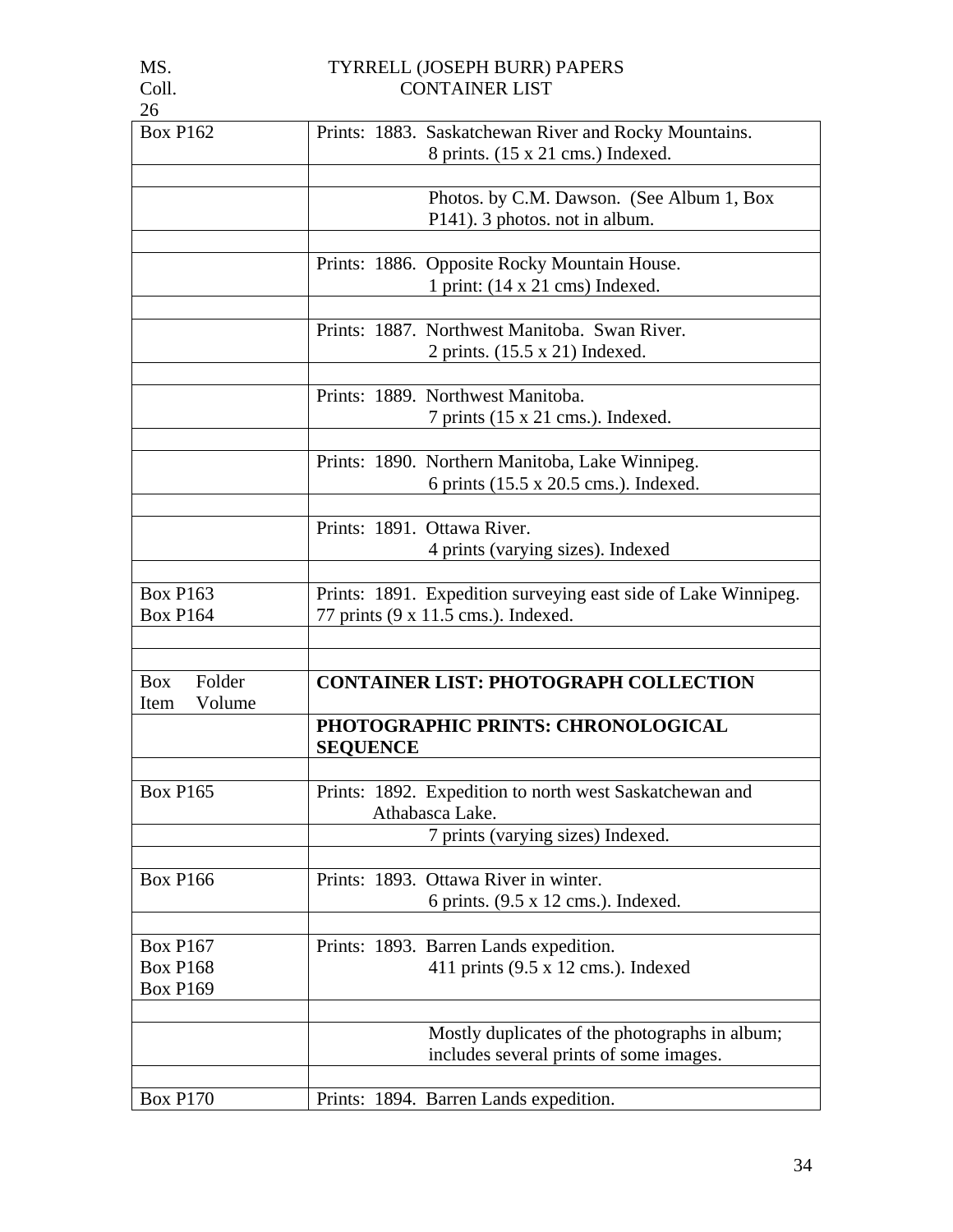| 26                                                          |                                                                                                                                           |  |  |
|-------------------------------------------------------------|-------------------------------------------------------------------------------------------------------------------------------------------|--|--|
| <b>Box P171</b>                                             | 39 prints (chiefly 11.3 x 16.7. Indexed.                                                                                                  |  |  |
|                                                             | Chiefly duplicates of photographs in albums;<br>includes several prints of some images.                                                   |  |  |
| <b>Box P172</b>                                             | Prints: 1895. Poplar River, Man.<br>1 print. (10xa4 cms,) Indexed                                                                         |  |  |
|                                                             | Prints: 1896. Expedition to north of Lake Winnipeg.<br>15 prints (chiefly 11.5 x 16.5 cms. Size varies).<br>Indexed.                      |  |  |
|                                                             | Prints: 1897. J.B. Tyrrell's home and family.<br>13 prints (9.5 x 12.5; 12.5 x 17.5 cms.). Indexed.<br>Includes several duplicates.       |  |  |
|                                                             | Expedition to Petite Nation, Que. to examine Eozoon<br>specimens, May 15.<br>10 prints (approx. 10 x 14 cms. Size varies).<br>Indexed.    |  |  |
| <b>Box P172</b>                                             | Prints: 1897. Expedition to country between Lake Manitoba and<br>Lake Winnipeg.<br>53 prints (approx. 10 x12 cms. Size varies). Indexed   |  |  |
| <b>Box</b><br><b>Folder</b><br><b>Volume</b><br><b>Item</b> | <b>CONTAINER LIST: PHOTOGRAPH COLLECTION</b>                                                                                              |  |  |
|                                                             | PHOTOGRAPHIC PRINTS: CHRONOLOGICAL<br><b>SEQUENCE</b>                                                                                     |  |  |
| Box P172A                                                   | Prints: Unidentified prints from Geological Survey expeditions,<br>1880s-1890s.<br>10 prints (varying sizes).                             |  |  |
| <b>Box P173</b>                                             | Prints: 1898. Expedition to the Yukon.<br>9 prints (7 x9.5; 9 x 12; 12.5 x 18 cms.). Indexed.                                             |  |  |
|                                                             | Prints: 1899: Klondike and Dawson City.<br>46 prints (6 x 8.5; 9 x 11.5 cms.). Indexed.<br>Includes duplicates).                          |  |  |
|                                                             | Prints: 1901: Klondike and Dawson City.<br>25 prints (approx. 9 x 11.5; 13 x 16.5 cms. Size<br>varies) Indexed. Includes some duplicates. |  |  |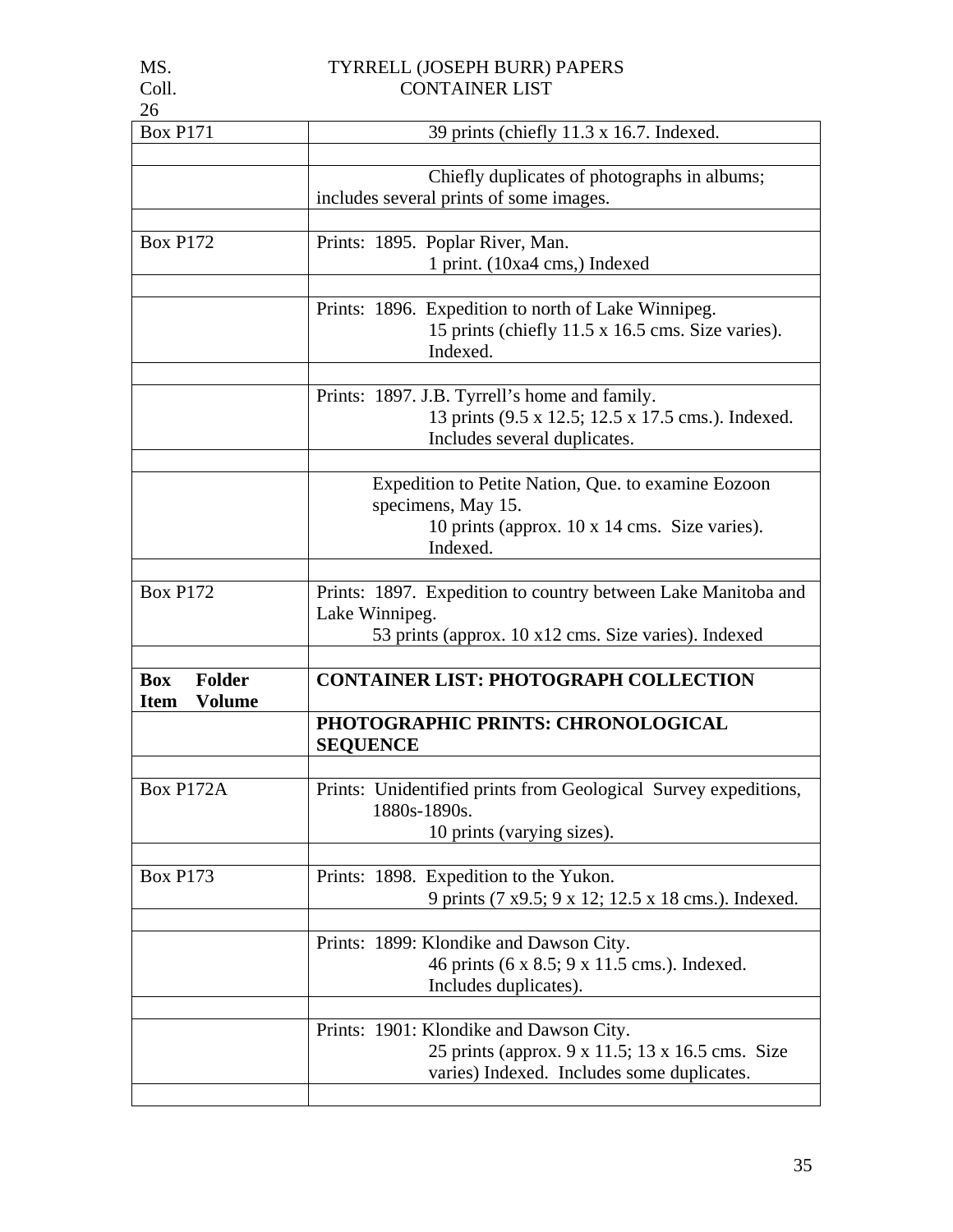| 26                           |                                                                                             |  |  |
|------------------------------|---------------------------------------------------------------------------------------------|--|--|
|                              | Prints: 1902: Klondike and Dawson City.                                                     |  |  |
|                              | 156 prints (approx. 6 x 8.5; 11.5 x 16 cms. Size                                            |  |  |
|                              | varies). Indexed. Includes many duplicates.                                                 |  |  |
|                              |                                                                                             |  |  |
| <b>Box P174</b>              | Prints: 1903: Klondike and Dawson City.<br>67 prints (6 x 9.5; 12.5 x 16 cms. Size varies). |  |  |
|                              | Indexed. Includes many duplicates.                                                          |  |  |
|                              |                                                                                             |  |  |
|                              | Prints: 1904: Klondike and Dawson City.                                                     |  |  |
|                              | 49 prints (approx. 6 x 9.5; 12.5 x 16 cms. Size                                             |  |  |
|                              | varies) Indexed. Includes many duplicates.                                                  |  |  |
|                              |                                                                                             |  |  |
|                              | Prints: 1905: Ottawa.                                                                       |  |  |
|                              | 10 prints (6.5 x9.5;8.5 x 11.5; 12.5 x 16 cms. Size                                         |  |  |
|                              | varies). Indexed. Includes some duplicates.                                                 |  |  |
|                              |                                                                                             |  |  |
| <b>Box P175</b>              | Prints: ca. 1899-1906.                                                                      |  |  |
|                              | Klondike and Dawson City. Photographed by JBT and                                           |  |  |
|                              | others. Collected by JBT.                                                                   |  |  |
|                              | 58 prints (approx. 9.5 x 12; 6 x 9.5; 12.5 x 16 cms.                                        |  |  |
|                              | Size varies). Not indexed. Includes duplicates.                                             |  |  |
|                              |                                                                                             |  |  |
| <b>Box P176</b>              | Prints: ca. 1898-1905.                                                                      |  |  |
|                              | Klondike and Dawson City. Photographed by                                                   |  |  |
| <b>Folder</b><br><b>Box</b>  | <b>CONTAINER LIST: PHOTOGRAPH COLLECTION</b>                                                |  |  |
| <b>Volume</b><br><b>Item</b> |                                                                                             |  |  |
|                              |                                                                                             |  |  |
|                              | PHOTOGRAPHIC PRINTS: CHRONOLOGICAL                                                          |  |  |
|                              | <b>SEQUENCE</b>                                                                             |  |  |
|                              |                                                                                             |  |  |
| <b>Box P176</b>              | Prints: ca. 1898-1905.                                                                      |  |  |
|                              | Professional Photographers. Collected by JBT.                                               |  |  |
|                              | 63 prints. (sizes vary). Indexed.                                                           |  |  |
|                              |                                                                                             |  |  |
|                              |                                                                                             |  |  |
|                              |                                                                                             |  |  |
|                              | Photographers include: Adams & Larkin; H.C.                                                 |  |  |
|                              | Barley; Cantwell; Case & Draper; Goetzman; P.E.                                             |  |  |
|                              | Kern; Larss & Duclos; Peiser.                                                               |  |  |
|                              |                                                                                             |  |  |
|                              | N.B. No indexing of photographs from this date onward.                                      |  |  |
|                              |                                                                                             |  |  |
| <b>Box P177</b>              | Prints: 1906. Conrad Mines, Y.T.                                                            |  |  |
|                              | Prints: 1910. Porcupine, Ont. Region.                                                       |  |  |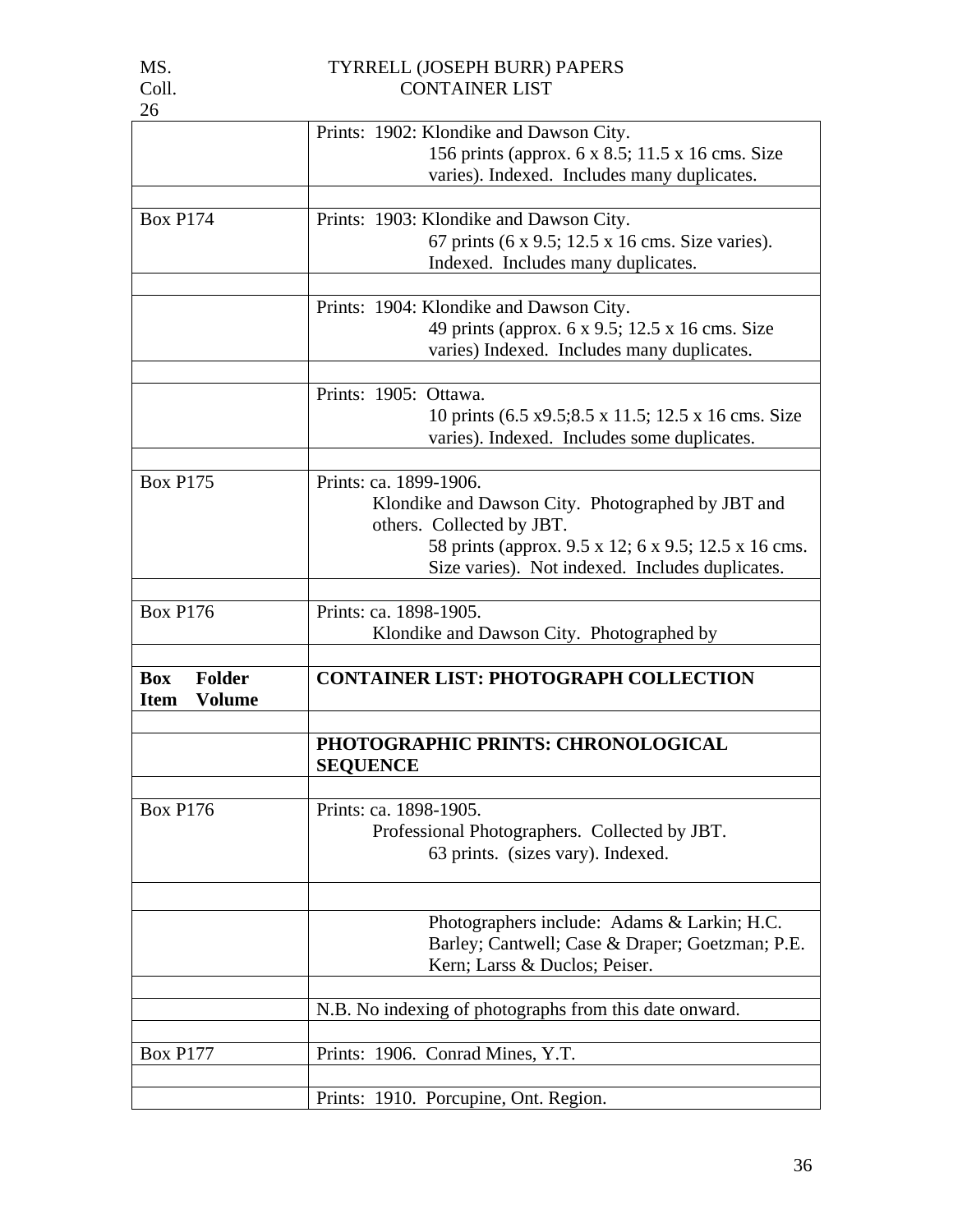| and the state of the state of the state of the state of the state of the state of the state of the state of th |
|----------------------------------------------------------------------------------------------------------------|
|                                                                                                                |

|                              | Prints: 1911. Toronto.                                           |  |  |
|------------------------------|------------------------------------------------------------------|--|--|
|                              |                                                                  |  |  |
| <b>Box P178</b>              | Prints: 1912. Hudson Bay Exploring Expedition.                   |  |  |
|                              |                                                                  |  |  |
| <b>Box P179</b>              | Prints: 1913-1918.                                               |  |  |
|                              |                                                                  |  |  |
|                              |                                                                  |  |  |
| <b>Box P180</b>              | Prints: 1918-1920. Newfoundland.                                 |  |  |
|                              |                                                                  |  |  |
| <b>Box P181</b>              | Prints: 1919-1922.                                               |  |  |
|                              |                                                                  |  |  |
| <b>Box P182</b>              | Prints: 1923-1935.                                               |  |  |
|                              |                                                                  |  |  |
| <b>Box P183</b>              | Prints: 1936-1954.                                               |  |  |
|                              |                                                                  |  |  |
|                              |                                                                  |  |  |
|                              |                                                                  |  |  |
|                              | PHOTOGRAPHIC PRINTS: MINING PROPERTIES, ETC.                     |  |  |
|                              |                                                                  |  |  |
|                              | Photographs of mining properties in the Yukon,                   |  |  |
|                              | Newfoundland, and northern Ontario are also in the               |  |  |
|                              | chronological photograph files listed above.                     |  |  |
|                              |                                                                  |  |  |
| <b>Box P184</b>              | Prints and postcards of various mining properties, ca. 1913-1921 |  |  |
|                              | Postcards and photos. collected by JBT.                          |  |  |
|                              |                                                                  |  |  |
|                              |                                                                  |  |  |
| <b>Folder</b><br><b>Box</b>  | <b>CONTAINER LIST: PHOTOGRAPH COLLECTION</b>                     |  |  |
| <b>Volume</b><br><b>Item</b> |                                                                  |  |  |
|                              |                                                                  |  |  |
|                              | PHOTOGRAPHIC PRINTS: MINING PROPERTIES, ETC.                     |  |  |
|                              |                                                                  |  |  |
| <b>Box P185</b>              | Prints: Gold crystals. 1913.                                     |  |  |
|                              | Photos by Geological Survey.                                     |  |  |
|                              |                                                                  |  |  |
|                              |                                                                  |  |  |
| <b>Box P186</b>              | Prints: Kirkland Lake Gold Mines, Ont. 1924-1948.                |  |  |
|                              |                                                                  |  |  |
|                              | PHOTOGRAPHIC PRINTS: MAPLEWOOD ORCHARDS                          |  |  |
|                              |                                                                  |  |  |
| <b>Box P187</b>              | Prints: Maplewood Orchards. 1921-1931.                           |  |  |
|                              |                                                                  |  |  |
| <b>Box P188</b>              | Prints: Maplewood Orchards. 1932-1956.                           |  |  |
|                              |                                                                  |  |  |
|                              | PHOTOGRAPHIC PRINTS: PERSONAL, FAMILY &                          |  |  |
|                              | <b>FRIENDS</b>                                                   |  |  |
|                              |                                                                  |  |  |
|                              |                                                                  |  |  |
| <b>Box P189</b>              | Prints: J.B. Tyrrell. 1875-1955.                                 |  |  |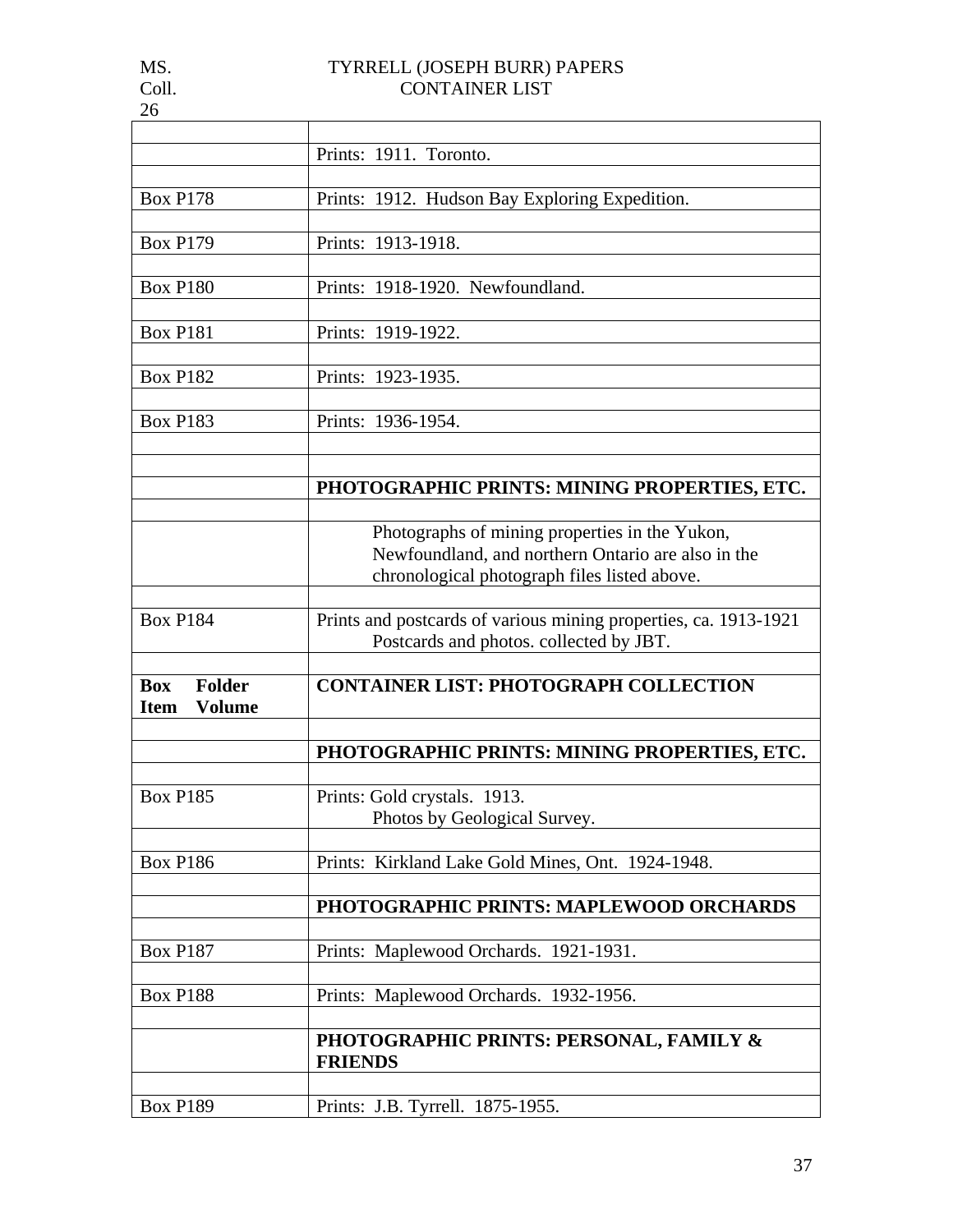|  | ۰,<br>. . |  |
|--|-----------|--|
|  |           |  |

|                              | Includes formal studio portraits and snapshots.                                     |
|------------------------------|-------------------------------------------------------------------------------------|
|                              |                                                                                     |
| <b>Box P190</b>              | Prints: JBT's family. Ca. 1879s-ca.1951.                                            |
|                              | Includes formal portraits and snapshots of JBT's wife,                              |
|                              | M.E. Tyrrell, their three children, and their grandchildren.                        |
|                              |                                                                                     |
| <b>Box P191</b>              | Prints: JBT's friends and associates. 1879-1949.                                    |
| <b>Box P192</b>              | Prints: Group photographs taken at annual meetings of various                       |
| Oversize                     | organizations, 1913-39.                                                             |
|                              |                                                                                     |
|                              | Large portraits of JBT, William Tyrrell, Maplewood                                  |
|                              | Orchards.                                                                           |
|                              |                                                                                     |
| <b>Box P193</b>              | Prints: JBT's parents, brothers and sisters, and their families. Ca.                |
|                              | 1876-1945.                                                                          |
|                              |                                                                                     |
|                              | Includes formal portraits and snapshots.                                            |
|                              |                                                                                     |
|                              | Prints: Weston neighbours. 1886. 1925.                                              |
|                              |                                                                                     |
| <b>Box P194</b>              | Daguerreotype of Adam Tyrrell.                                                      |
|                              |                                                                                     |
|                              |                                                                                     |
| <b>Box</b><br><b>Folder</b>  | <b>CONTAINER LIST: PHOTOGRAPH COLLECTION</b>                                        |
| <b>Volume</b><br><b>Item</b> |                                                                                     |
|                              |                                                                                     |
|                              | <b>PHOTOGRAPH PRINTS: PERSONAL, FAMILY &amp;</b>                                    |
|                              | <b>FRIENDS</b>                                                                      |
|                              |                                                                                     |
| <b>Box P194</b>              | Photo on glass of unidentified youth.                                               |
|                              |                                                                                     |
| <b>Box P195</b>              | Prints: Family history and genealogy:                                               |
|                              | Photos. relate to JBT's research on the Tyrrell family, the                         |
|                              |                                                                                     |
|                              |                                                                                     |
|                              | Burr family, and the L'Amoreux family.                                              |
|                              |                                                                                     |
| <b>Box P196</b>              | Prints (large) of original drawings by C.W. Jefferies of his                        |
| Oversise                     | designs for the J.B. Tyrrell Medal to be awarded by the<br>Royal Society of Canada. |
|                              | Design incorporates portrait of JBT.                                                |
|                              |                                                                                     |
|                              | Prints (large). Medals presented to JBT.                                            |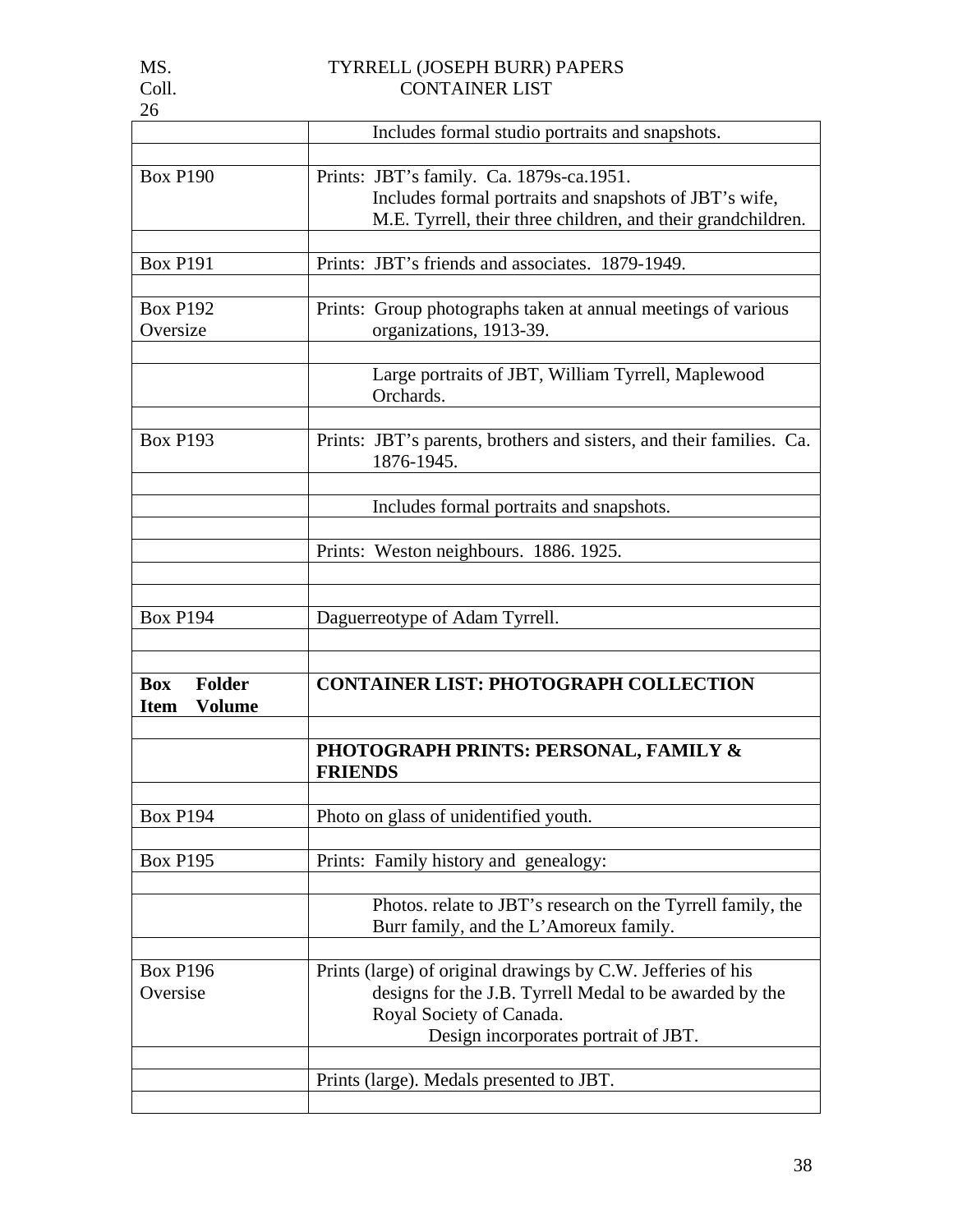| MS.   | TYRRELL (JOSEPH BURR) PAPERS |
|-------|------------------------------|
| Coll. | <b>CONTAINER LIST</b>        |

|                                                             | PHOTOGRAPHIC PRINTS: HISTORICAL RESEARCH                                                                                                      |
|-------------------------------------------------------------|-----------------------------------------------------------------------------------------------------------------------------------------------|
|                                                             | Original photographs by a variety of photographers,                                                                                           |
|                                                             | collected by JBT for his historical research and<br>publications.                                                                             |
| <b>Box P197</b>                                             | Prints: Prince of Wales Fort, 1879.<br>Photos. by R. Bell.                                                                                    |
|                                                             | Prints: Labrador. 1896.<br>Photos. by A.P. Low                                                                                                |
|                                                             | Prints: Wrangel, 1906.<br>Photos. by O.D. Goetze.                                                                                             |
|                                                             |                                                                                                                                               |
| <b>Box P198</b>                                             | Prints: J.W. Tyrrell's northern expedition, Great Slave Lake to<br>Hudson Bay via the Thelon River, 1900. Photos.<br>by J.W. Tyrrell.         |
|                                                             | Prints: J.W. Tyrrell's expedition to Churchill, Man., 1905.<br>Photos. by J.W. Tyrrell.                                                       |
| <b>Box P199</b>                                             | Prints: Fullerton Harbour, 1904-5<br>Photos. by Geraldine and John Moodie.                                                                    |
| <b>Folder</b><br><b>Box</b><br><b>Volume</b><br><b>Item</b> | <b>CONTAINER LIST: PHOTOGRAPH COLLECTION</b>                                                                                                  |
|                                                             | PHOTOGRAPHIC PRINTS: HISTORICAL RESEARCH                                                                                                      |
| <b>Box P199</b>                                             | Prints: Churchill, 1907.<br>Photos. by Geraldine and John Moodie.                                                                             |
| <b>Box P200</b>                                             | Prints: First Nations scenes, ca. 1913?<br>Photos. by Boorne & May Ltd., Calgary.                                                             |
|                                                             | Prints: Buffalo.<br>Photos. by Boorne & May Ltd., Calgary.                                                                                    |
| <b>Box P201</b>                                             | Prints: David Thompson sites and Hudson Bay Posts. 1888-<br>1949. Photos. by J.A. Meyers; Frank Palmer,<br>Spokane; T.C. Elliott, and others. |
|                                                             | <b>LANTERN SLIDES</b>                                                                                                                         |
|                                                             |                                                                                                                                               |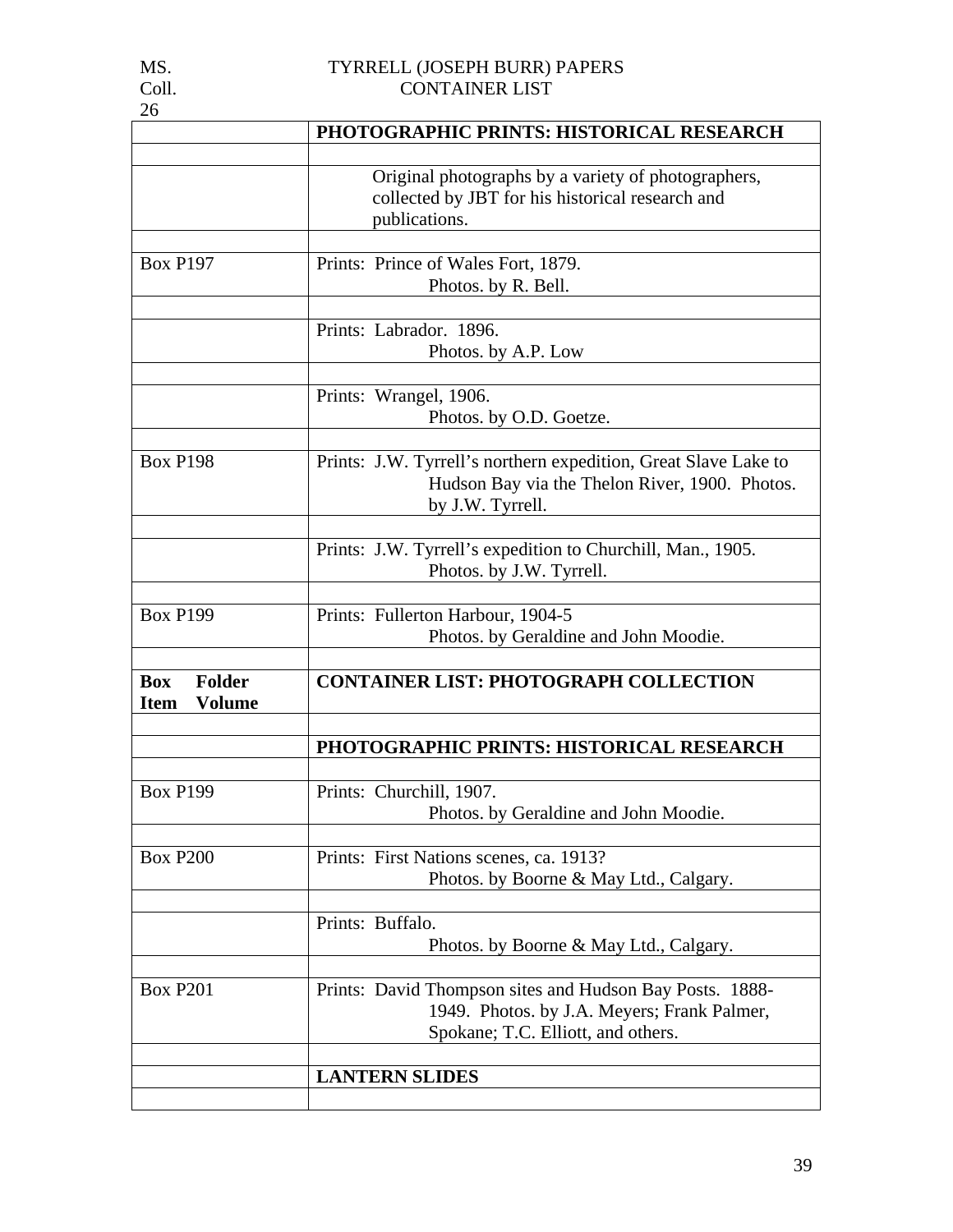| 26                                                          |                                                                                                                                                                                                                                                         |
|-------------------------------------------------------------|---------------------------------------------------------------------------------------------------------------------------------------------------------------------------------------------------------------------------------------------------------|
|                                                             | JBT had these slides made to accompany various lectures he gave<br>on his expeditions and experiences. Most of the lantern slides are<br>duplicates of prints in albums. The image on the slide may be<br>clearer, however, than on some of the prints. |
|                                                             | Black and white positive images on glass mounts, 8 x 8 cms.                                                                                                                                                                                             |
| <b>Box P202</b>                                             | 1886. J.B. Tyrrell and his party at Red Deer, Alberta, Nov. 14<br>1886.<br>1 slide (cracked). Indexed.                                                                                                                                                  |
|                                                             | 1887. Weston, Ont. Tyrrell family home.<br>4 slides. Indexed. No other prints.                                                                                                                                                                          |
|                                                             | 1888. Weston, Ont.<br>8 slides. Indexed. No other prints.                                                                                                                                                                                               |
| <b>Box P203</b>                                             | 1890. Norway House, Man.<br>1 slide. Indexed. No other print.                                                                                                                                                                                           |
|                                                             | 1891. Lake Winnipeg, Man.<br>4 slides. Indexed.                                                                                                                                                                                                         |
|                                                             | Photos, taken on JBT's expedition the east shore of<br>Lake Winnipeg.                                                                                                                                                                                   |
| <b>Folder</b><br><b>Box</b><br><b>Volume</b><br><b>Item</b> | CONTAINER LIST: PHOTOGRAPH COLLECTION                                                                                                                                                                                                                   |
|                                                             | <b>LANTERN SLIDES</b>                                                                                                                                                                                                                                   |
| <b>Box P204</b>                                             | 1893. Barren Lands, N.W.T.<br>77 slides. Indexed.                                                                                                                                                                                                       |
|                                                             | Photos. taken on JBT's expedition from Lake<br>Athabasca, to the Dubawnt River, via this river and<br>the Thelon, to Hudson Bay, south along the coast<br>to Churchill, Man., and overland to Winnipeg.<br>Covers photos. in sequence $\#1893.3-103$ .  |
| <b>Box P205</b>                                             | 1893. Barren Lands, N.W.T.<br>74 slides. Indexed.                                                                                                                                                                                                       |
|                                                             | Covers photos. in sequence $\#1893.104-194$ .                                                                                                                                                                                                           |
| <b>Box P206</b>                                             | 1893. Barren Lands, N.W.T.                                                                                                                                                                                                                              |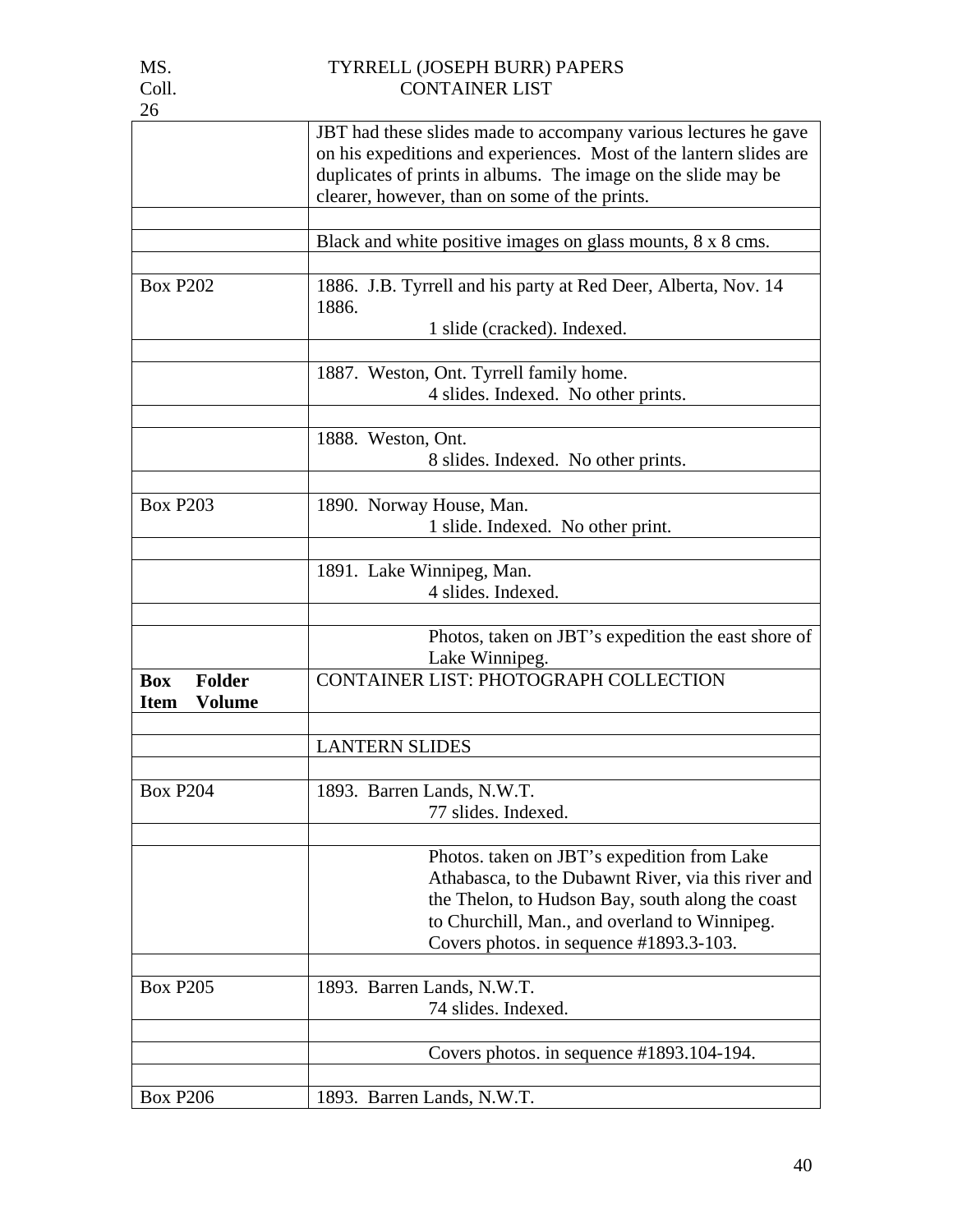| . <i>.</i> |  |
|------------|--|
| Coll.      |  |
| 26         |  |

|                                                             | 37 slides. Indexed.                                                                                                                                                                                                                                  |
|-------------------------------------------------------------|------------------------------------------------------------------------------------------------------------------------------------------------------------------------------------------------------------------------------------------------------|
|                                                             |                                                                                                                                                                                                                                                      |
|                                                             | Covers photos. in sequence #198-265.                                                                                                                                                                                                                 |
| <b>Box P207</b>                                             | 1894. Barren Lands, N.W.T.                                                                                                                                                                                                                           |
|                                                             | 69 slides. (2 copies of several images). Indexed.                                                                                                                                                                                                    |
|                                                             |                                                                                                                                                                                                                                                      |
|                                                             | Photos. taken on JBT's expedition from<br>Cumberland House, down the Kazan River, then<br>down the Ferguson River, to Hudson Bay,<br>Churchill, and overland to Winnipeg. Includes<br>duplicate slide. Several slides on glass mounts<br>8 x 10 cms. |
| <b>Box P208</b>                                             | 1895. Lake Winnipeg, Man. and northern rivers.                                                                                                                                                                                                       |
|                                                             | 5 slides. Indexed.                                                                                                                                                                                                                                   |
|                                                             |                                                                                                                                                                                                                                                      |
|                                                             | Photos. taken on JBT's expedition to survey                                                                                                                                                                                                          |
|                                                             | northeast shore of Lake Winnipeg and rivers                                                                                                                                                                                                          |
|                                                             | draining into the lake.                                                                                                                                                                                                                              |
|                                                             | 1896. Ottawa and family.                                                                                                                                                                                                                             |
|                                                             | 4 slides. Indexed.                                                                                                                                                                                                                                   |
|                                                             |                                                                                                                                                                                                                                                      |
|                                                             | <b>CONTAINER LIST: PHOTOGRAPH COLLECTION</b>                                                                                                                                                                                                         |
| <b>Folder</b><br><b>Box</b><br><b>Item</b><br><b>Volume</b> |                                                                                                                                                                                                                                                      |
|                                                             | <b>LANTERN SLIDES</b>                                                                                                                                                                                                                                |
| <b>Box P208</b>                                             | 1896. Cross Lake, Nelson River.                                                                                                                                                                                                                      |
|                                                             | 3 slides. Indexed.                                                                                                                                                                                                                                   |
|                                                             | Photos. taken on JBT's expedition to survey<br>territory north of Lake Winnipeg, west of Nelson<br>River.                                                                                                                                            |
|                                                             | 1897. Petite Nation, Que.                                                                                                                                                                                                                            |
|                                                             | 7 slides. Indexed.                                                                                                                                                                                                                                   |
|                                                             |                                                                                                                                                                                                                                                      |
|                                                             | Photos. taken on expedition by Geological Survey<br>staff to examine Eozoon specimens, May 15.                                                                                                                                                       |
|                                                             | Fairford, Lake St. Martin, St. Laurent, Man.<br>23 slides. Indexed.                                                                                                                                                                                  |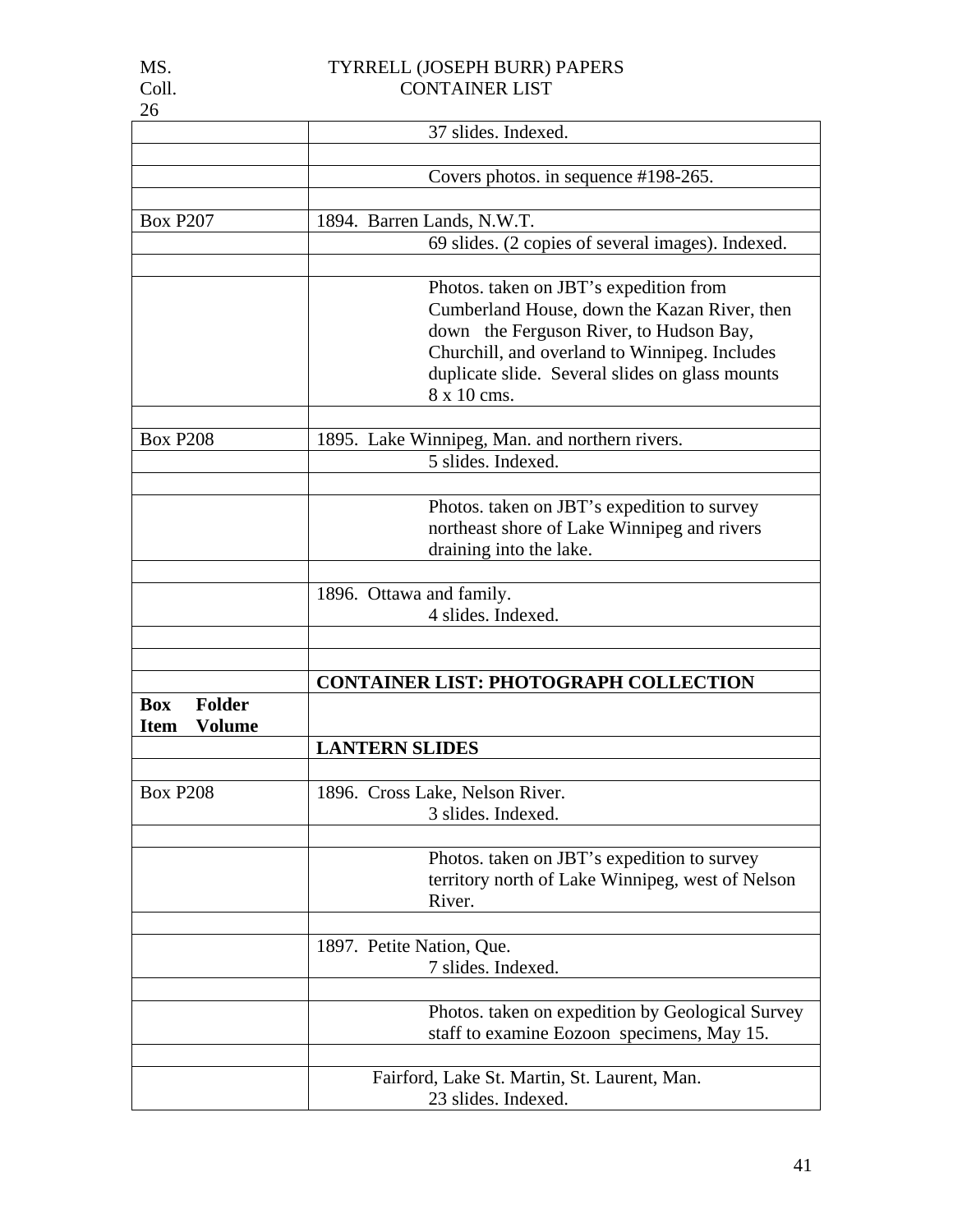|                                                      | Photos. taken on JBT's expedition to survey<br>territory between Lake Winnipeg and Lake<br>Manitoba.                                |
|------------------------------------------------------|-------------------------------------------------------------------------------------------------------------------------------------|
|                                                      |                                                                                                                                     |
| <b>Box P209</b>                                      | 1898. Yukon Territory.<br>100 slides. Indexed.                                                                                      |
|                                                      | Photos. taken on JBT's expedition to survey<br>outhwest Yukon. Covers photos. numbered in<br>sequence from #1898.46 to 31898.149.   |
| <b>Box P210</b>                                      | 1898. Yukon Territory.<br>41 slides. Indexed.                                                                                       |
|                                                      | Photos. taken on JBT's expedition to survey<br>southwest Yukon. Covers photos. numbered in<br>sequence from #1898.160 to #1898.202. |
| <b>Box 211</b>                                       | 1899. Klondike, Y.T.<br>75 slides. Indexed.                                                                                         |
|                                                      | Covers photos numbered in sequence from<br>#1899.196 to #1899.336.                                                                  |
| Folder<br><b>Box</b><br><b>Volume</b><br><b>Item</b> | <b>CONTAINER LIST: PHOTOGRAPH COLLECTION</b>                                                                                        |
|                                                      | <b>LANTERN SLIDES</b>                                                                                                               |
| <b>Box P212</b>                                      | 1899. Klondike, Y.T.<br>17 slides. Indexed                                                                                          |
|                                                      | Covers photos. numbered in sequence from<br>#1899.337 to #1899.410.                                                                 |
|                                                      | 1900. Adam"s Hill Mine, Y.T.<br>3 slides. Indexed.                                                                                  |
|                                                      | 1901. Claim 44, Hunker Creek, Y.T.<br>3 slides. Indexed.                                                                            |
|                                                      | 1902. Klondike and Dawson City, Y.T.<br>48 slides. Indexed.                                                                         |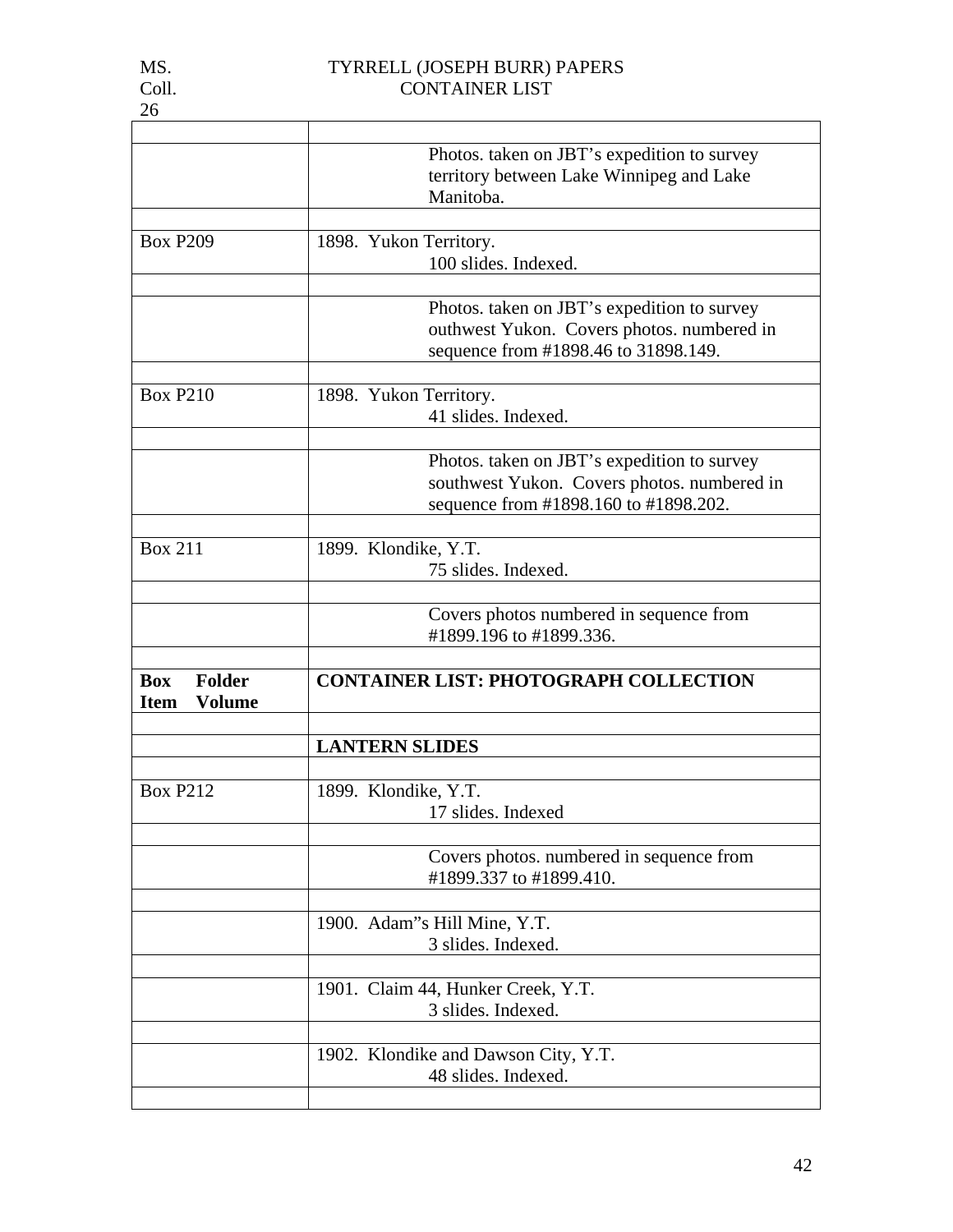| 26                                                          |                                                                                                                                                                                                                                                                                                                                                                 |
|-------------------------------------------------------------|-----------------------------------------------------------------------------------------------------------------------------------------------------------------------------------------------------------------------------------------------------------------------------------------------------------------------------------------------------------------|
|                                                             | Covers photos. numbered in sequence from<br>#1902.10 to #1902.129.                                                                                                                                                                                                                                                                                              |
|                                                             | 1903. Klondike and Dawson City, Y.T.<br>18 slides. Indexed.                                                                                                                                                                                                                                                                                                     |
|                                                             | Covers photos. numbered in sequence from<br>#1903.567 to #1903.4.11.                                                                                                                                                                                                                                                                                            |
| <b>Box P213</b>                                             | 1903. Klondike and Dawson City, Y.T.<br>19 slides. Indexed.                                                                                                                                                                                                                                                                                                     |
|                                                             | Covers photos. numbered in sequence from<br>#1903.5.2f to #1903.7.5.                                                                                                                                                                                                                                                                                            |
|                                                             | 1904. Klondike and Dawson City, Y.T.<br>15 slides. Indexed.                                                                                                                                                                                                                                                                                                     |
|                                                             | 1905. Klondike and Dawson City, Y.T.<br>5 slides. Indexed.                                                                                                                                                                                                                                                                                                      |
| <b>Box P214</b>                                             | 1898-ca.1906. Klondike and Dawson City, Y.T.<br>63 slides. Partly indexed.                                                                                                                                                                                                                                                                                      |
| <b>Box</b><br><b>Folder</b><br><b>Volume</b><br><b>Item</b> | <b>CONTAINER LIST: PHOTOGRAPH COLLECTION</b>                                                                                                                                                                                                                                                                                                                    |
|                                                             | <b>LANTERN SLIDES</b>                                                                                                                                                                                                                                                                                                                                           |
| <b>Box P214</b>                                             | 1898-ca. 1906. Klondike and Dawson City, Y.T.                                                                                                                                                                                                                                                                                                                   |
|                                                             | Photos. by various professional<br>photographers collected by JBT and used<br>in his slide presentations. Includes photos.<br>by Adams, Adams & Larkin, Cantwell,<br>Case & Draper, Darms, Goetzman, Hegg,<br>Larss & Duclos, Wolfe as well as photos.<br>by unidentified photographers and<br>unidentified images. Several slides<br>unlabelled and unmlunted. |
|                                                             | Klondike mining machinery. Undated.<br>4 slides.                                                                                                                                                                                                                                                                                                                |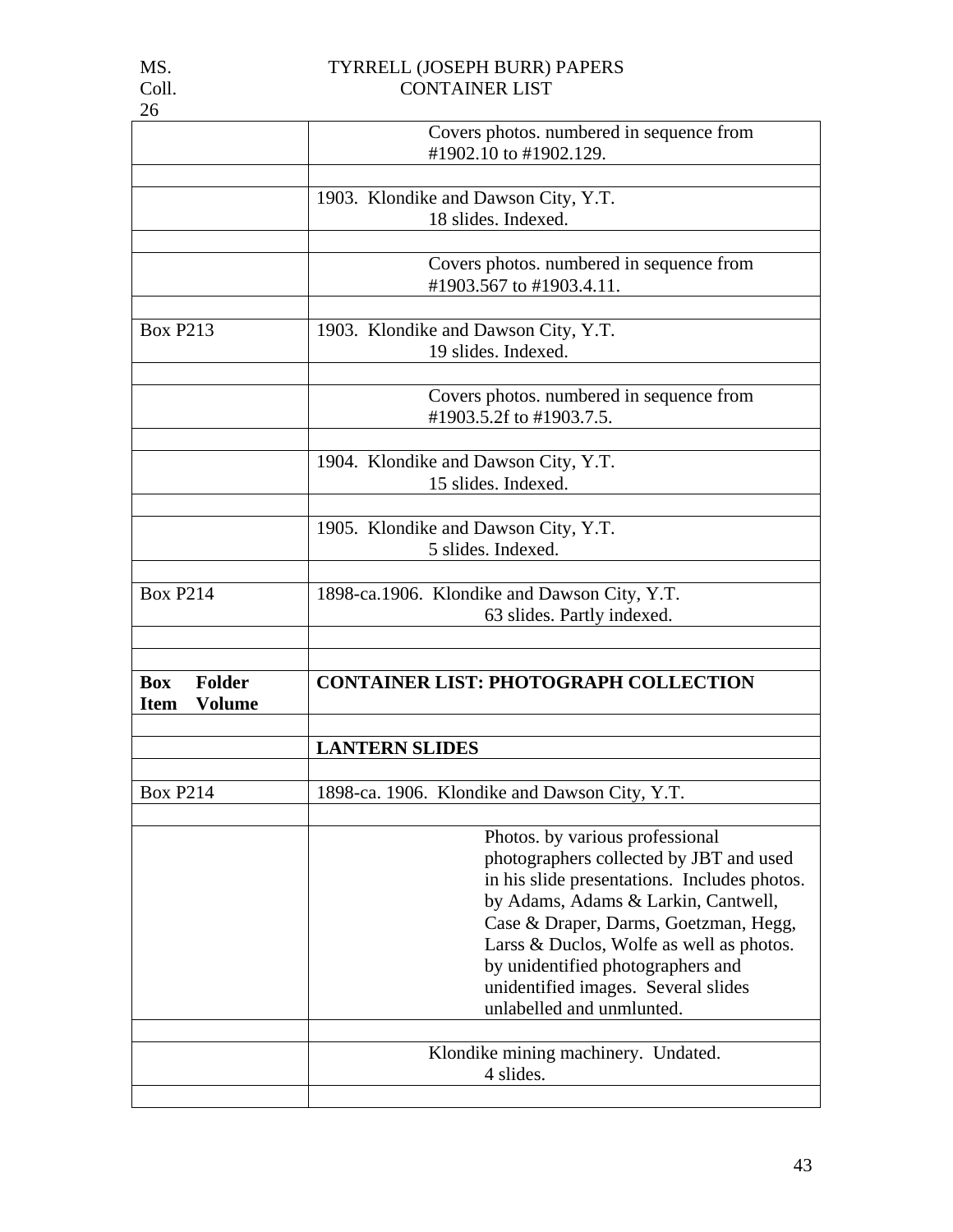|                                                             | Diagrams of machinery.                                                                         |
|-------------------------------------------------------------|------------------------------------------------------------------------------------------------|
|                                                             | Map of Klondike Gold Field and Vicinity.<br>Dawson City, Y.T., 1899.<br>1 slide.               |
|                                                             | Map is by JBT.                                                                                 |
|                                                             | Map of Dawson Townsite. 1898.<br>1 slide.                                                      |
|                                                             | Photo. of printed plan.                                                                        |
|                                                             | Caricature: "Girouard at election time" (JBT's<br>caption)<br>1 slide.                         |
|                                                             | Reproduction of printed illustration<br>captioned "Stole Away" by "BUEL".                      |
| <b>Box P215</b>                                             | 1906. Weston. Family.<br>4 slides.                                                             |
|                                                             | Northern Ontario<br>16 slides.                                                                 |
| <b>Folder</b><br><b>Box</b><br><b>Volume</b><br><b>Item</b> | <b>CONTAINER LIST: PHOTOGRAPH COLLECTION</b>                                                   |
|                                                             | <b>LANTERN SLIDES</b>                                                                          |
|                                                             | Includes slides taken on Nipigon River,<br>Aug.                                                |
|                                                             | 1907. Northern Ontario<br>32 slides.                                                           |
| <b>Box P216</b>                                             | 1909. British Association for Advancement of Science annual<br>meeting, Winnipeg.<br>5 slides. |
|                                                             | 1911. George Tyrrell at Silver Centre<br>1 slide.                                              |
|                                                             | Mr. and Mrs. J.B. Tyrrell at Pottsville.                                                       |

26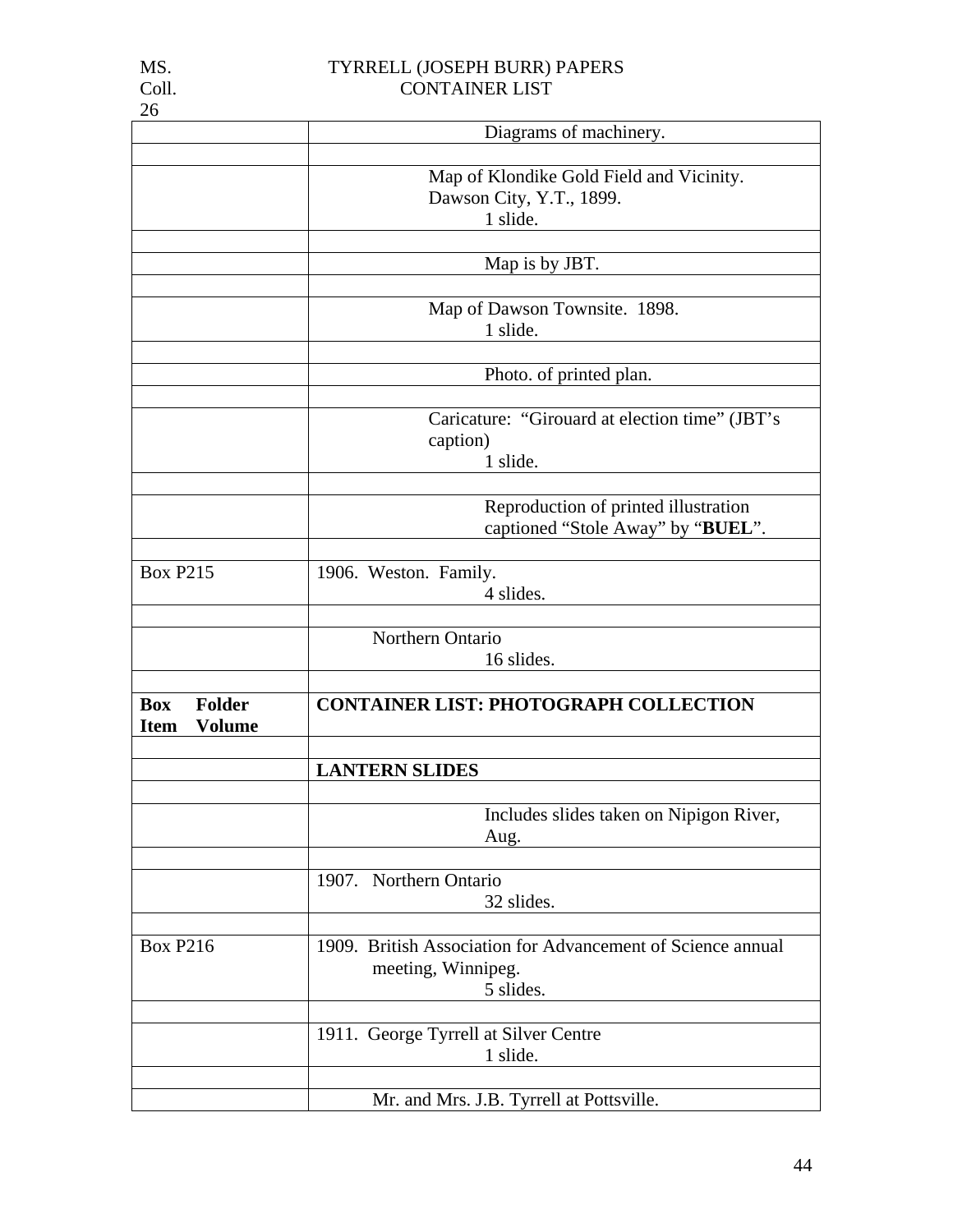| I |
|---|
|   |

|                              | 1 slide.                                                  |
|------------------------------|-----------------------------------------------------------|
|                              |                                                           |
| <b>Box P217</b>              | 1912. Hudson Bay Expedition. June-August.                 |
|                              | 78 slides.                                                |
|                              |                                                           |
|                              | JBT appointed by Ontario premier to lead                  |
|                              | expedition to mouth of Hayes River on                     |
|                              |                                                           |
|                              | Hudson Bay and select a site for a future                 |
|                              | sea port (Port Nelson). Expedition also                   |
|                              | explored territory in District of Patricia.               |
|                              |                                                           |
| <b>Box P218</b>              | 1912. Hudson Bay Expedition. Sept.-Oct.                   |
|                              | 64 slides.                                                |
|                              |                                                           |
|                              |                                                           |
|                              | Maps of northern Canada                                   |
|                              | 7 slides.                                                 |
|                              |                                                           |
|                              | Canoe route taken by Expedition.                          |
|                              | 2 slides.                                                 |
|                              |                                                           |
| <b>Box P219</b>              | 1912. Hudson Bay Expedition. Undated, uncaptioned slides. |
|                              | 67 slides.                                                |
|                              |                                                           |
|                              |                                                           |
|                              | Slides appear to be in different sequence                 |
|                              |                                                           |
| <b>Box</b><br>Folder         | <b>CONTAINER LIST: PHOTOGRAPH COLLECTION</b>              |
| <b>Volume</b><br><b>Item</b> |                                                           |
|                              |                                                           |
|                              | <b>LANTERN SLIDES</b>                                     |
|                              |                                                           |
| <b>Box P219</b>              | 1912. Hudson Bay Expedition. Undated, uncaptioned slides. |
|                              |                                                           |
|                              | 67 slides                                                 |
|                              |                                                           |
|                              | from slides in preceding two boxes. Most                  |
|                              | are uncaptioned. Some are captioned in                    |
|                              | another hand than JBT's.                                  |
|                              |                                                           |
| <b>Box P220</b>              | 1913. Northern Ontario mining properties.                 |
|                              | 23 slides.                                                |
|                              |                                                           |
|                              |                                                           |
|                              | Includes Tough Oakes, Kirkland Lake.                      |
|                              |                                                           |
|                              | Mary Tyrrell and the bear.                                |
|                              | 1 slide.                                                  |
|                              |                                                           |
|                              |                                                           |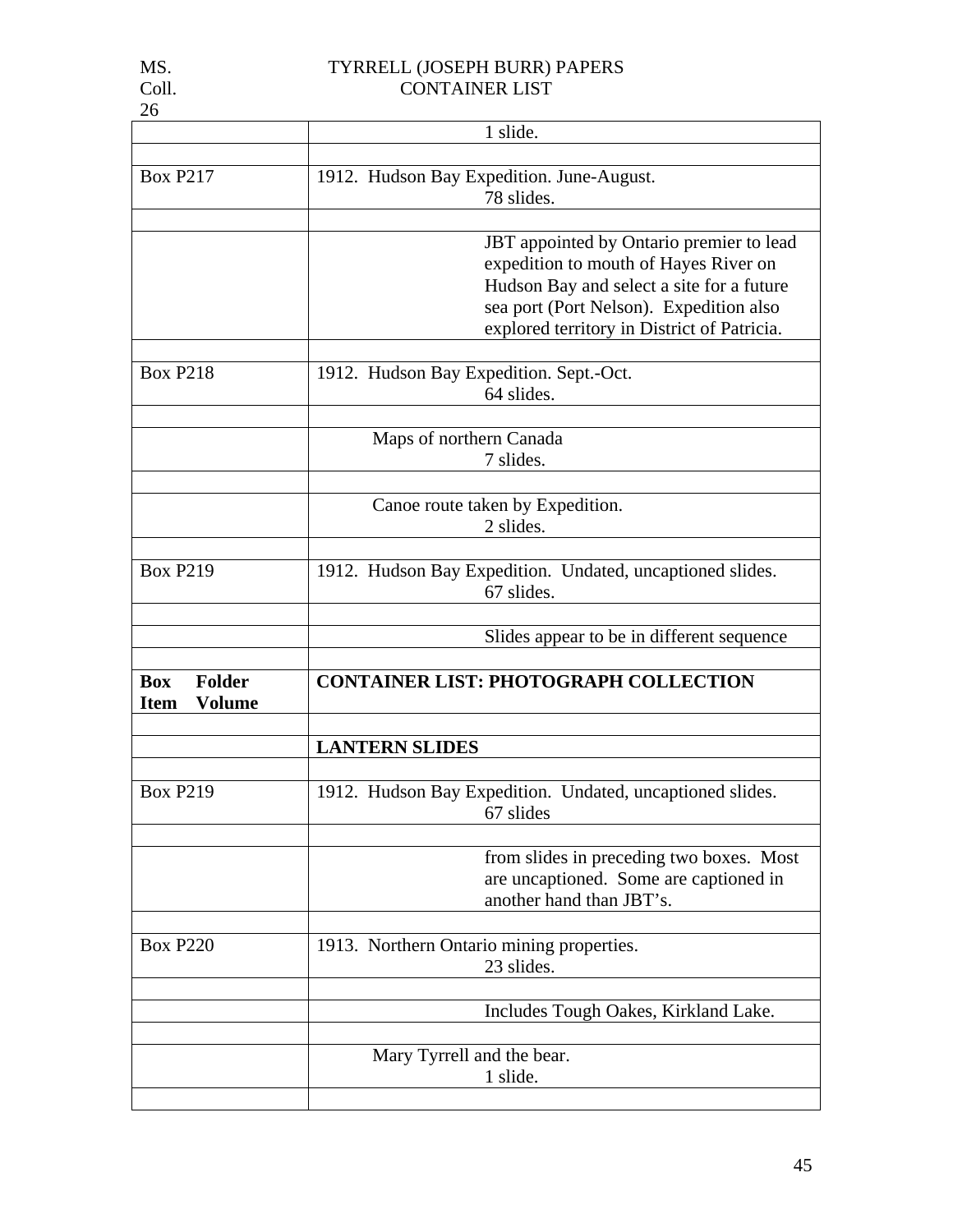| 26                           |                                                                   |
|------------------------------|-------------------------------------------------------------------|
| <b>Box P221</b>              | 1914. Quebec. Beauceville and Chaudiere River.                    |
|                              | 6 slides. (several broken)                                        |
|                              |                                                                   |
|                              | Maps of Quebec.                                                   |
|                              | 5 slides.                                                         |
|                              |                                                                   |
|                              | 1915. Mrs. Tyrrell and Tom in Weston.                             |
|                              | 1 slide.                                                          |
|                              |                                                                   |
|                              | J.B. Tyrrell and Tom in Weston.                                   |
|                              | 1 slide.                                                          |
|                              |                                                                   |
| <b>Box P222</b>              | 1916. Mary, George and Tom in Weston.                             |
|                              | 1 slide.                                                          |
|                              |                                                                   |
|                              | 1917. Mrs. Tyrrell in Weston. Weston cottage.                     |
|                              | 4 slides.                                                         |
|                              |                                                                   |
|                              | Moose on Florence River.                                          |
|                              | 1 slide.                                                          |
|                              |                                                                   |
|                              | George Tyrrell on Lake Obabika                                    |
|                              | 1 slide.                                                          |
|                              |                                                                   |
|                              |                                                                   |
| <b>Folder</b><br><b>Box</b>  |                                                                   |
|                              | <b>CONTAINER LIST: PHOTOGRAPH COLLECTION</b>                      |
| <b>Volume</b><br><b>Item</b> |                                                                   |
|                              |                                                                   |
|                              | <b>LANTERN SLIDES</b>                                             |
|                              |                                                                   |
| <b>Box P222</b>              | [192-] George Tyrrell, Mrs. George Tyrrell, Mrs. J.B. Tyrrell.    |
|                              | 1 slide.                                                          |
|                              |                                                                   |
| <b>Box P223</b>              | 1920. Newfoundland.                                               |
|                              | 39 slides.                                                        |
|                              |                                                                   |
|                              | <b>LANTERN SLIDES ON SPECIAL TOPICS</b>                           |
|                              |                                                                   |
|                              |                                                                   |
|                              | These groupings of slides were established by JBT as separate the |
|                              | preceding chronological section.                                  |
|                              |                                                                   |
| <b>Box P224</b>              | Red Deer River area and Drumheller.                               |
|                              | 14 slides (4 broken). Indexed.                                    |

MS. TYRRELL (JOSEPH BURR) PAPERS

Coll. CONTAINER LIST

| Photos. of area where JBT found dinosaur |
|------------------------------------------|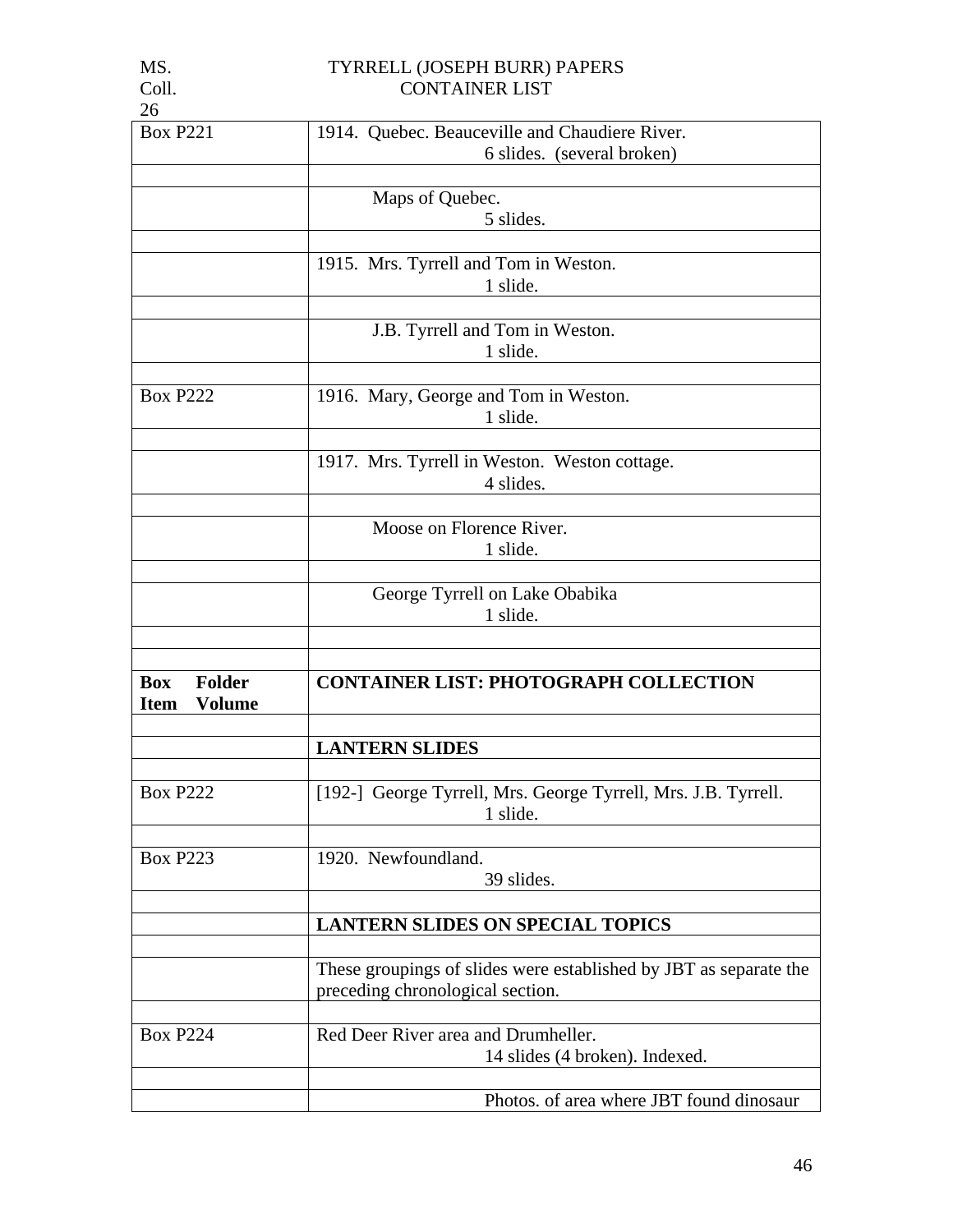| 26                                                   |                                                                                                                                                                                                                                                                                                                                                                                                |
|------------------------------------------------------|------------------------------------------------------------------------------------------------------------------------------------------------------------------------------------------------------------------------------------------------------------------------------------------------------------------------------------------------------------------------------------------------|
|                                                      | remains in 1883. One photo, in sequence<br>dated 1916. Source unknown for these<br>slides. Probably not by JBT. No original<br>prints. Slides were probably used to<br>illustrate lecture by JBT given in 1922 to<br>the American Association for the<br>Advancement of Science meeting in<br>Boston.                                                                                          |
|                                                      |                                                                                                                                                                                                                                                                                                                                                                                                |
|                                                      | Dinosaur skull. "Dryptosaurus incrassatus". Undated<br>3 slides.                                                                                                                                                                                                                                                                                                                               |
|                                                      | Photo. of mounted skull. 2 slides appear to<br>be of a printed illustration of skull. Third<br>slide is a photo. showing skull mounted for<br>display with identifying label by<br>Geological Survey.                                                                                                                                                                                          |
| <b>Box P225</b>                                      | Maps of Drumheller and environs. Undated.<br>5 slides.                                                                                                                                                                                                                                                                                                                                         |
|                                                      | Includes maps drawn by JBT to show<br>where dinosaur remains were found.                                                                                                                                                                                                                                                                                                                       |
| Folder<br><b>Box</b><br><b>Volume</b><br><b>Item</b> | <b>CONTAINER LIST: PHOTOGRAPH COLLECTION</b>                                                                                                                                                                                                                                                                                                                                                   |
|                                                      | <b>LANTERN SLIDES ON SPECIAL TOPICS</b>                                                                                                                                                                                                                                                                                                                                                        |
| <b>Box P226</b>                                      | "Ice Action". 1888-1894.<br>15 slides.                                                                                                                                                                                                                                                                                                                                                         |
|                                                      | Photos. by JBT of landscapes and rocks<br>which show evidence of glaciation Most<br>slides labeled and dated by JBT. Title for<br>sequence assigned by JBT. These slides<br>may have been used by JBT for his lecture<br>"Glaciation of North Central Canada"<br>delivered at the annual meeting of the<br>British Association for the Advancement of<br>Science held in Toronto, Augsut 1897. |
|                                                      | <b>LANTERN SLIDES</b>                                                                                                                                                                                                                                                                                                                                                                          |

47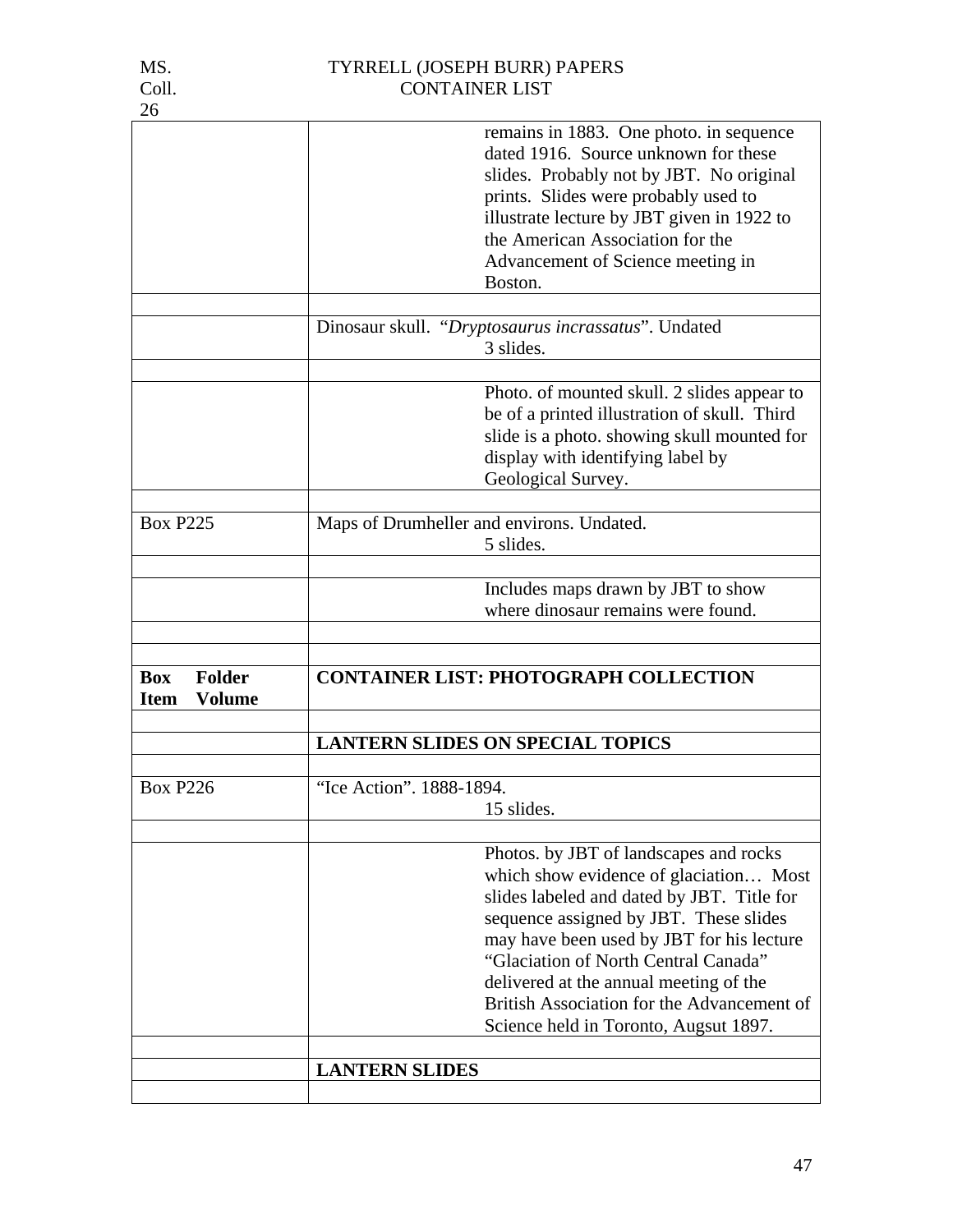| ۰, |  |
|----|--|
|    |  |

| <b>Box P227</b>              |                                     | "Ice Action". Lake Timiskaming, May 6, 1909.      |
|------------------------------|-------------------------------------|---------------------------------------------------|
|                              |                                     | 5 slides.                                         |
|                              |                                     |                                                   |
|                              |                                     | Photos. show ice on lake breaking up and          |
|                              |                                     | being driven back on shore by wind.               |
|                              |                                     |                                                   |
|                              |                                     | Photos. of: mining veins in Cobalt area. Undated. |
|                              |                                     | 4 slides.                                         |
|                              |                                     | Two photos. (or more) are not by JBT.             |
|                              |                                     | Photos. show marks left by glaciation at the      |
|                              |                                     | Lawson Vein and the La Rose Vein,                 |
|                              |                                     | Cobalt.                                           |
|                              |                                     |                                                   |
| <b>Box P228</b>              | Fossils. Undated.                   |                                                   |
|                              |                                     | 11 slides.                                        |
|                              |                                     |                                                   |
|                              |                                     | 1 slide is photo. by JBT of fossils, dated        |
|                              |                                     | May 12. Remainder of slides are                   |
|                              |                                     | reproductions of 4 plates of fossils from a       |
|                              |                                     | published source.                                 |
|                              |                                     |                                                   |
| <b>Box P229</b>              | "Animals" and birds. Various dates. |                                                   |
|                              |                                     | 37 slides.                                        |
|                              |                                     |                                                   |
| <b>Folder</b><br><b>Box</b>  |                                     | <b>CONTAINER LIST: PHOTOGRAPH COLLECTION</b>      |
| <b>Volume</b><br><b>Item</b> |                                     |                                                   |
|                              | <b>LANTERN SLIDES</b>               |                                                   |
|                              |                                     |                                                   |
| <b>Box P229</b>              | "Animals" and Birds. Various dates. |                                                   |
|                              |                                     | 37 slides                                         |
|                              |                                     |                                                   |
|                              |                                     | Photos. by JBT and others. Includes               |
|                              |                                     | photos. of golden eaglets; antelope;              |
|                              |                                     | buffalo; moose; porcupine; chipmunk;              |
|                              |                                     | marmot; dog teams, etc.                           |
|                              |                                     |                                                   |
| <b>Box P230</b>              | Historical research. Various dates. |                                                   |
|                              |                                     |                                                   |
|                              |                                     | Portraits of northern explorers.                  |
|                              |                                     | 22 slides.                                        |
|                              |                                     |                                                   |
|                              |                                     | Chiefly reproductions of published                |
|                              |                                     | portraits. Includes portrait of J.W. Tyrrell      |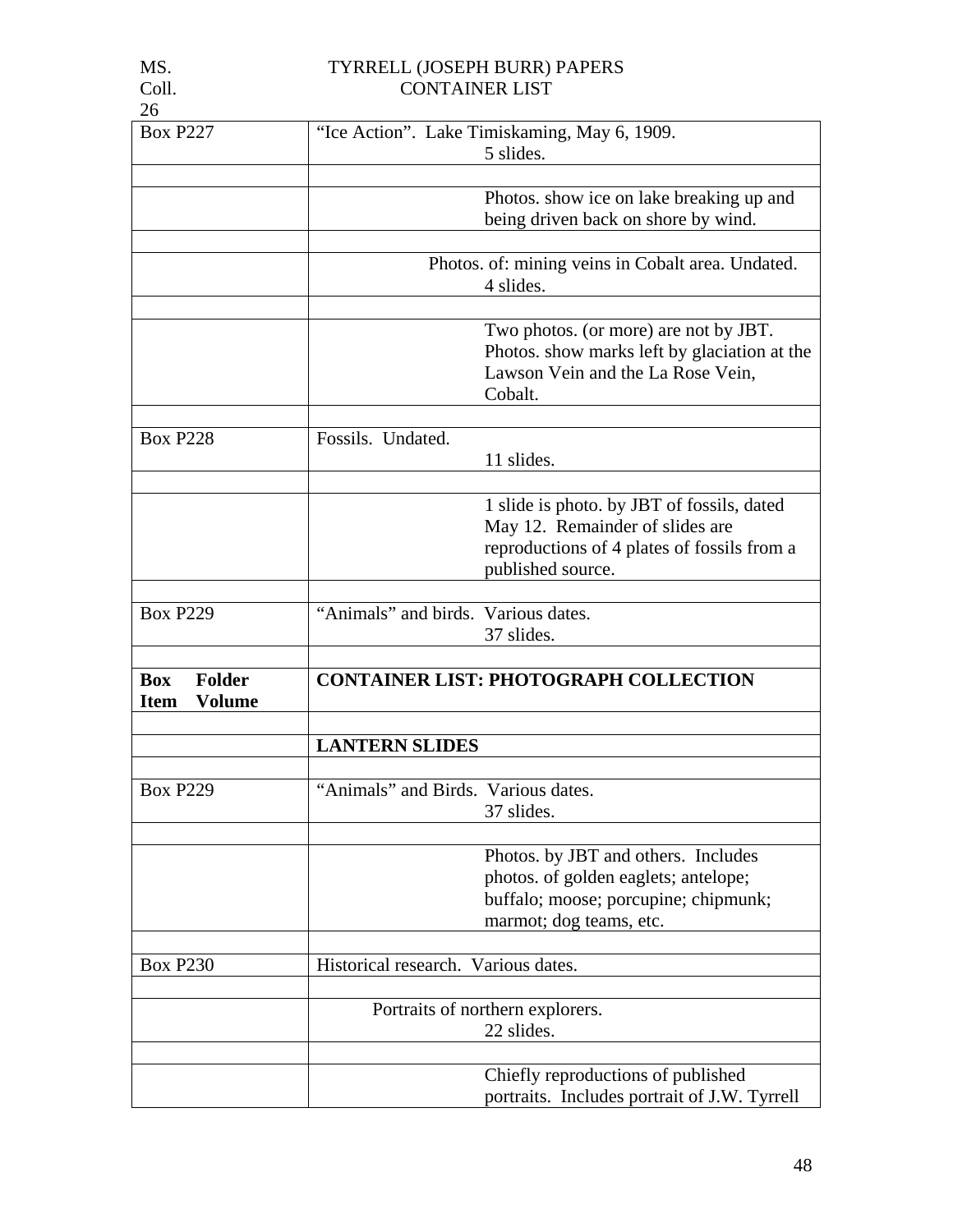|                              |                       | and JBT.                                       |
|------------------------------|-----------------------|------------------------------------------------|
|                              |                       |                                                |
|                              | "Old Prints".         |                                                |
|                              |                       | 24 slides.                                     |
|                              |                       |                                                |
|                              |                       | Reproductions of $18th$ and $19th$ century     |
|                              |                       | views of the north from a variety of printed   |
|                              |                       | sources.                                       |
|                              |                       |                                                |
| <b>Box P231</b>              |                       | J.W. Tyrrell's Thelon River expedition. 1900.  |
|                              |                       | 10 slides.                                     |
|                              |                       |                                                |
|                              |                       | Photos. taken by J.W. Tyrrell, chiefly of      |
|                              |                       | Artillery Lake area. 1 slide shows his         |
|                              |                       | canoeman, Peter French (also on JBT's          |
|                              |                       | 1893 expedition).                              |
|                              |                       |                                                |
|                              |                       | J.W. Tyrrell's Hudson Bay expedition. 1905.    |
|                              |                       | 3 slides.                                      |
|                              |                       |                                                |
|                              |                       | Photos. taken by J.W. Tyrrell of Fort          |
|                              |                       | Prince of Wales, Man.                          |
|                              |                       |                                                |
| <b>Box P232</b>              | Maps. Various dates.  |                                                |
|                              |                       | 66 slides.                                     |
|                              |                       |                                                |
| <b>Folder</b><br><b>Box</b>  |                       | <b>CONTAINER LIST: PHOTOGRAPH COLLECTION</b>   |
| <b>Volume</b><br><b>Item</b> |                       |                                                |
|                              |                       |                                                |
|                              | <b>LANTERN SLIDES</b> |                                                |
|                              |                       |                                                |
| <b>Box P232</b>              | Maps. Various dates.  |                                                |
|                              |                       | 66 slides.                                     |
|                              |                       |                                                |
|                              |                       | Includes photos. of JBT's maps of his          |
|                              |                       | expeditions in the north and in the            |
|                              |                       | Klondike as well as routes of other            |
|                              |                       | explorers. Colour frequently has been          |
|                              |                       | applied by hand to the slides to the slides to |
|                              |                       | show routes or areas.                          |
|                              |                       |                                                |
|                              |                       | Areas covered: Yukon; (9 slides); Arctic       |
|                              |                       | and Barren Lands (19 slides); Coppermine       |
|                              |                       | River (8 slides); Hudson Bay (9 slides);       |
|                              |                       | Manitoba (2 slides); Canada as a whole (9      |

26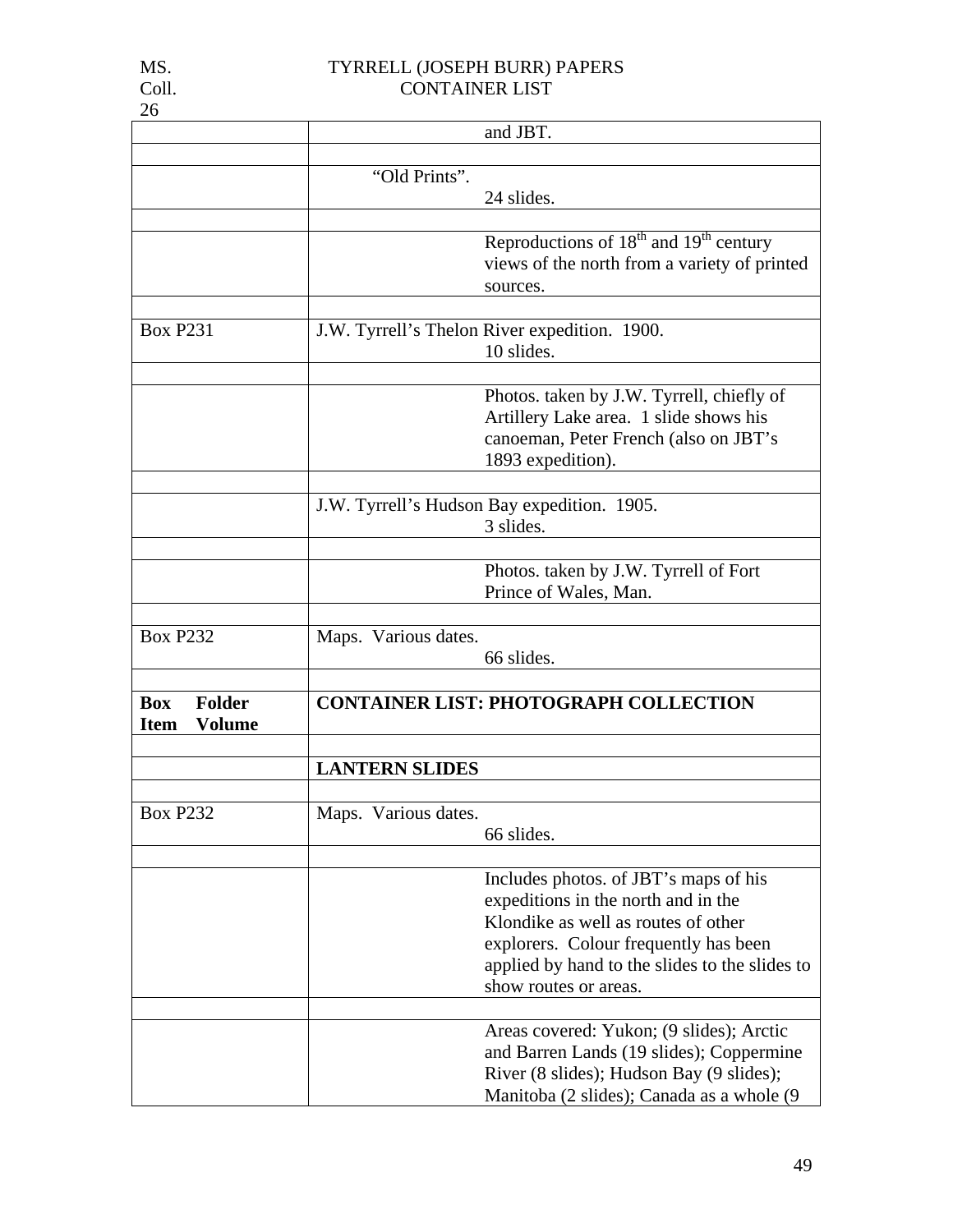|                              |                                   | slides); other countries (10 slides).             |
|------------------------------|-----------------------------------|---------------------------------------------------|
|                              |                                   |                                                   |
| <b>Box P233</b>              | Family Undated.                   |                                                   |
|                              |                                   | 20 slides.                                        |
|                              |                                   | JBT's ancestors, parents, family home.            |
|                              |                                   | Chiefly reproductions of old photos. not by       |
|                              |                                   | JBT.                                              |
|                              |                                   |                                                   |
| <b>Box P234</b>              | Family. Undated. Ca. 1890s-1920s. |                                                   |
|                              |                                   | 50 slides.                                        |
|                              |                                   |                                                   |
|                              |                                   | JBT's brothers and sisters and their              |
|                              |                                   | families; his wife, Mary Edith Tyrrell, and       |
|                              |                                   | their children. Most slides not labeled.          |
|                              |                                   | Some photos. by JBT; most by others,              |
|                              |                                   | including professional portrait<br>photographers. |
|                              |                                   |                                                   |
| <b>Box P235A</b>             | Miscellaneous slides. Undated.    |                                                   |
|                              |                                   | 20 slides.                                        |
|                              |                                   |                                                   |
|                              |                                   | Chiefly unlabelled and unidentified photos.       |
|                              |                                   | Includes 3 photos. by JBT, undated, and 4         |
|                              |                                   |                                                   |
| <b>Box</b><br><b>Folder</b>  |                                   | <b>CONTAINER LIST: PHOTOGRAPH COLLECTION</b>      |
| <b>Volume</b><br><b>Item</b> |                                   |                                                   |
|                              | <b>LANTERN SLIDES</b>             |                                                   |
|                              |                                   |                                                   |
| <b>Box P235A</b>             | Miscellaneous slides. Undated.    |                                                   |
|                              |                                   | 20 slides                                         |
|                              |                                   |                                                   |
|                              |                                   | Unmounted duplicated of JBT's northern            |
|                              |                                   | photos. and maps. Includes 2 photos. of           |
|                              |                                   | Chaudiere River by J. Keale (broken).             |
|                              |                                   | Also includes two slides for closing of slide     |
|                              |                                   | shows or lectures: "Good Night" and a             |
|                              |                                   | portrait of Queen Victoria entitled               |
|                              |                                   | "Longest British Reign. God Bless Her."           |
| Item P235B                   | Photo. Notebook. 1897-1898.       |                                                   |
|                              |                                   | 1 vol. (7 p. of holograph notes)                  |
|                              |                                   |                                                   |
|                              |                                   | Notebook contains lists of photos. which          |
|                              |                                   |                                                   |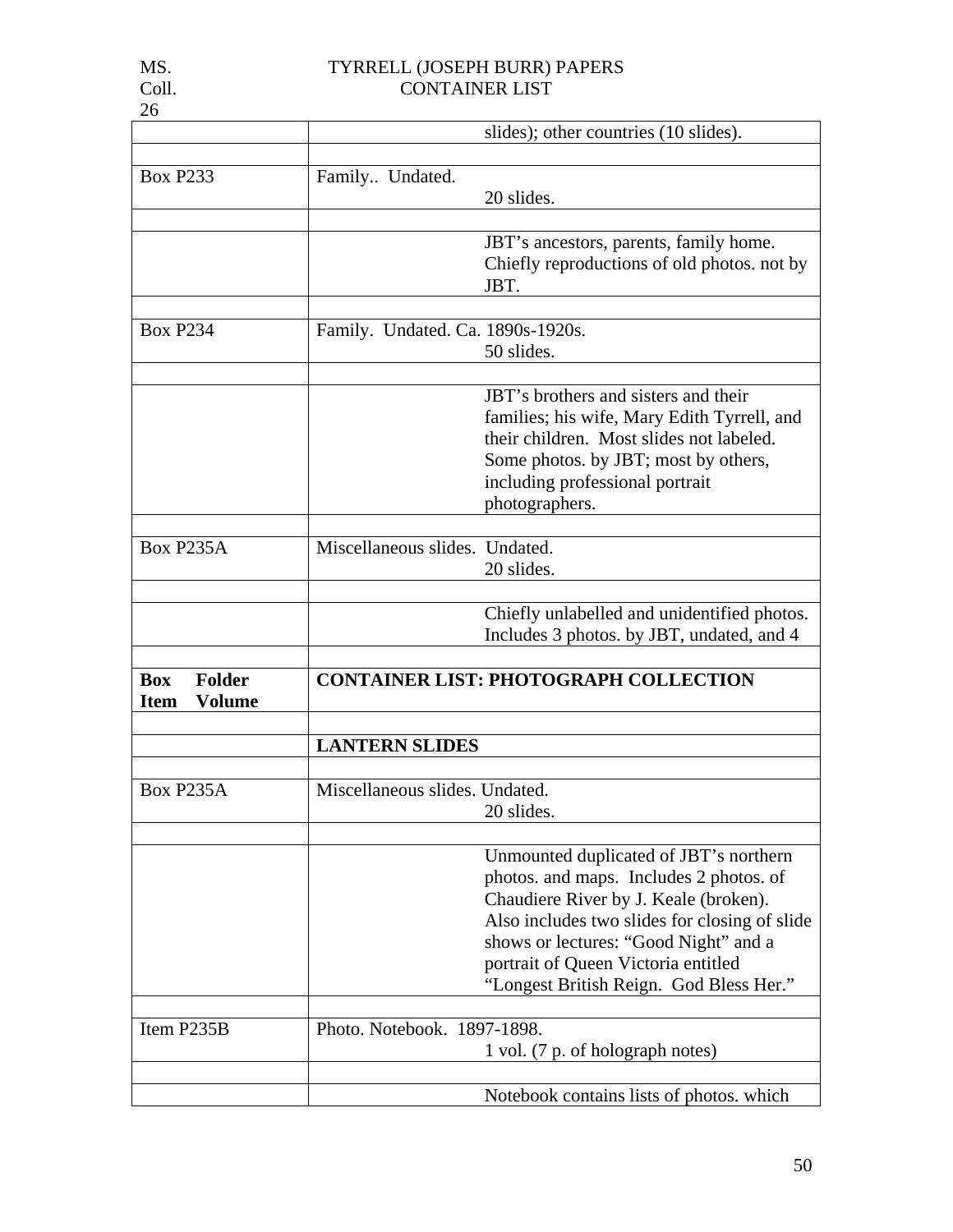| MS.   | TYRRELL (JOSEPH BURR) PAPERS |
|-------|------------------------------|
| Coll. | <b>CONTAINER LIST</b>        |

|                                                             | JBT had copied as lantern slides.                                                                                                                                                                                                                                                                                                                                                                                                                                                                                                                                                                                                                                                         |  |
|-------------------------------------------------------------|-------------------------------------------------------------------------------------------------------------------------------------------------------------------------------------------------------------------------------------------------------------------------------------------------------------------------------------------------------------------------------------------------------------------------------------------------------------------------------------------------------------------------------------------------------------------------------------------------------------------------------------------------------------------------------------------|--|
|                                                             | <b>GLASS NEGATIVES</b>                                                                                                                                                                                                                                                                                                                                                                                                                                                                                                                                                                                                                                                                    |  |
|                                                             |                                                                                                                                                                                                                                                                                                                                                                                                                                                                                                                                                                                                                                                                                           |  |
|                                                             | JBT"s early photographs were taken with a camera or cameras<br>which used glass plate negatives. The earliest glass negatives<br>date from 1887 and JBT continued to use a glass camera until<br>1902, although he seems also to have experimented with film<br>negatives before that date. Most of the negatives for JBT's<br>Geological Survey expeditions, 1887-1898, were retained by the<br>Geological Survey's collection and were later transferred to the<br>National Archives of Canada. The glass plate negatives in the<br>Fisher Library's collection are for the most part JBT's personal<br>photographs. Only a few relate to his expeditions for the<br>Geological Survey. |  |
|                                                             | The negatives are arranged by date and are numbered and<br>indexed. Prints exist for most of them.                                                                                                                                                                                                                                                                                                                                                                                                                                                                                                                                                                                        |  |
| <b>Box P236</b>                                             | 1887. Geological Survey staff.<br>2 glass negs. $(16.5x21.5 \text{ cms.})$ Indexed.                                                                                                                                                                                                                                                                                                                                                                                                                                                                                                                                                                                                       |  |
|                                                             | Weston.<br>3 glass negs. $(16.5x21.5cm)$ Indexed                                                                                                                                                                                                                                                                                                                                                                                                                                                                                                                                                                                                                                          |  |
| <b>Box</b><br><b>Folder</b><br><b>Volume</b><br><b>Item</b> | <b>CONTAINER LIST: PHOTOGRAPH COLLECTION</b>                                                                                                                                                                                                                                                                                                                                                                                                                                                                                                                                                                                                                                              |  |
|                                                             | <b>GLASS NEGATIVES</b>                                                                                                                                                                                                                                                                                                                                                                                                                                                                                                                                                                                                                                                                    |  |
| <b>Box P236</b>                                             | 1888. Winnipeg General Hospital staff.<br>2 glass negs. $(16.5x21.5 \text{ cms.})$ Indexed.                                                                                                                                                                                                                                                                                                                                                                                                                                                                                                                                                                                               |  |
|                                                             | Weston, Ont.<br>9 glass negs. (16.5x21.5 cms.) Indexed                                                                                                                                                                                                                                                                                                                                                                                                                                                                                                                                                                                                                                    |  |
|                                                             | William Littlejohn.<br>1 glass neg. $(12.5x17 \text{ cm})$ Indexed.                                                                                                                                                                                                                                                                                                                                                                                                                                                                                                                                                                                                                       |  |
|                                                             | 1891. Ottawa River.<br>3 glass negs. (16.5 x 21.5 cms.) Indexed.                                                                                                                                                                                                                                                                                                                                                                                                                                                                                                                                                                                                                          |  |
| <b>Box P237</b>                                             | 1891. Northwestern Manitoba.<br>25 glass negs. (10 x 12.5 cms.) Indexed.                                                                                                                                                                                                                                                                                                                                                                                                                                                                                                                                                                                                                  |  |

MS.<br>Coll.<br>26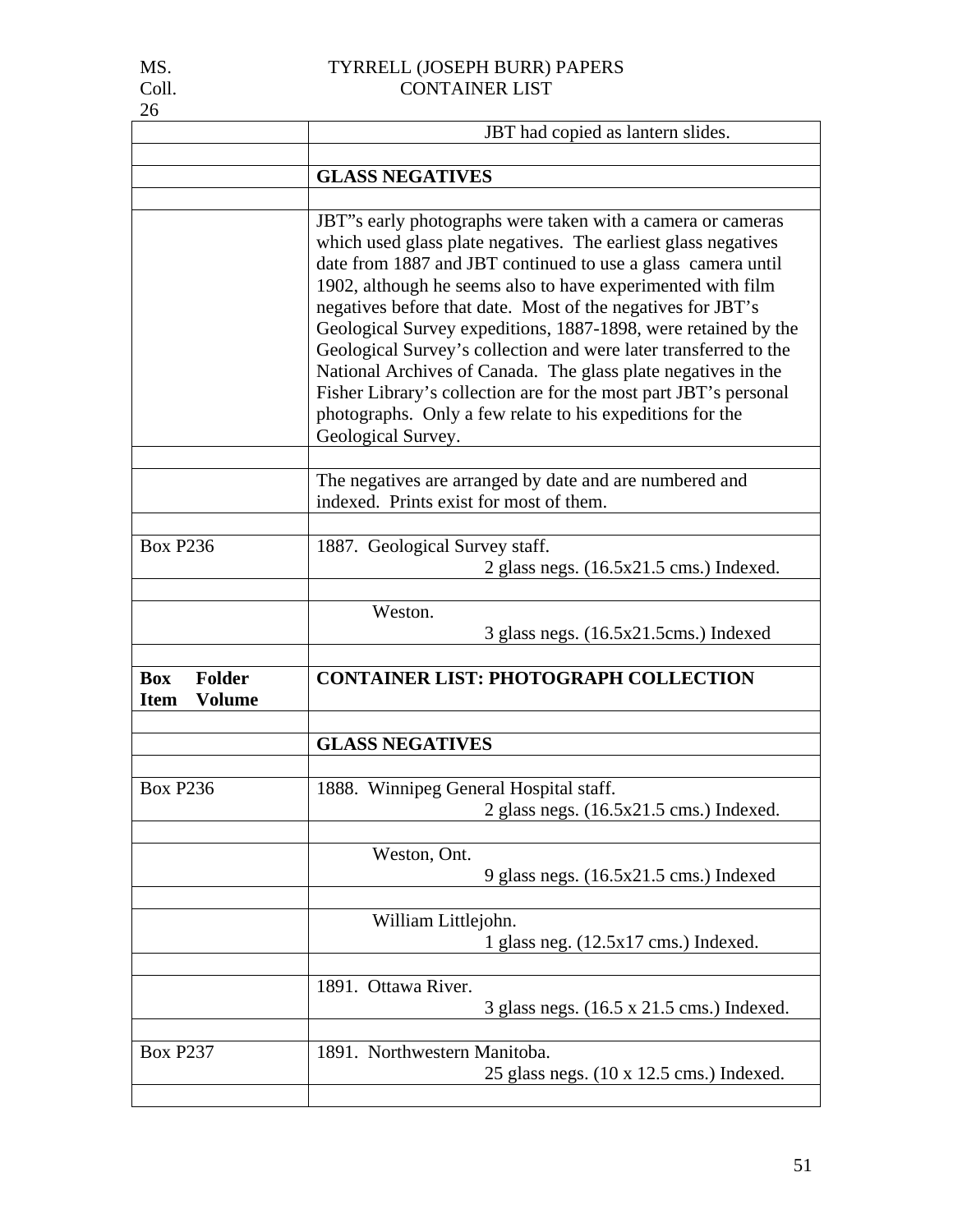| ۰.<br>. . |  |
|-----------|--|
|           |  |

| 26                           |                                                           |
|------------------------------|-----------------------------------------------------------|
| <b>Box P238</b>              | 1892. Northern Saskatchewan, Lake Athabasca.              |
|                              | 2 glass negs. $(9x14.5; 8x10 \text{ cms.})$ Indexed.      |
|                              |                                                           |
| <b>Box P239</b>              | 1893. Ottawa and environs.                                |
|                              | 11 glass negs. $(10 \times 12.5 \text{ cms.})$ Indexed.   |
|                              |                                                           |
|                              | Churchill, Man.                                           |
|                              | 9 glass negs. $(12 \times 16 \text{ cms.})$ Indexed.      |
|                              |                                                           |
|                              | These photos. from the 1893 Barren Lands                  |
|                              | expedition were taken by JBT using the                    |
|                              | Rev. J. Lofthouse's camera.                               |
|                              |                                                           |
|                              | 1894. Portraits of JBT in Eskimo costume. Mar. 1894.      |
|                              | 6 glass negs. $(12 \times 16 \text{ cms.})$ Indexed.      |
|                              |                                                           |
|                              | JBT is posed in a studio setting.                         |
|                              |                                                           |
| <b>Box P240</b>              | 1895. JBT"s home and family at 52 Alexander St., Ottawa.  |
|                              | 5 glass negs. $(12 \times 17.5 \text{ cms.})$ Indexed.    |
|                              |                                                           |
|                              | East shore of Lake Winnipeg, & vicinity.                  |
|                              | 8 glass negs. (12 x 17.5 cms.) Indexed.                   |
| <b>Box P241</b>              | 1896. JBT's home and family, Ottawa and Port Rowan.       |
|                              | 8 glass negs. (10x12.5 cms.) Indexed.                     |
| <b>Folder</b><br><b>Box</b>  | <b>CONTAINER LIST: PHOTOGRAPH COLLECTION</b>              |
| <b>Volume</b><br><b>Item</b> |                                                           |
|                              |                                                           |
|                              | <b>GLASS NEGATIVES</b>                                    |
|                              |                                                           |
| <b>Box P242</b>              | 1897. JBT's home and family. Ottawa.                      |
|                              | 13 glass negs. (10 x 12.5 cms.) Indexed.                  |
|                              |                                                           |
|                              | Expedition to Petite Nation, Que., May 15, 1897.          |
|                              | 10 glass negs. $(10 \times 12.5 \text{ cms.})$ Indexed.   |
|                              |                                                           |
|                              | Geological Survey staff went to examine                   |
|                              | Eozoon specimens found in this locale.                    |
|                              |                                                           |
| <b>Box P243</b>              | 1987. Manitoba.                                           |
|                              | 20 glass negs. $(10 \times 12.5 \text{ cms.})$ Indexed.   |
|                              |                                                           |
|                              | Family and visitors, 52 Alexander St., Ottawa, Dec. 1897. |
|                              | 5 glass negs. $(10 \times 12.5 \text{ cms.})$ Indexed.    |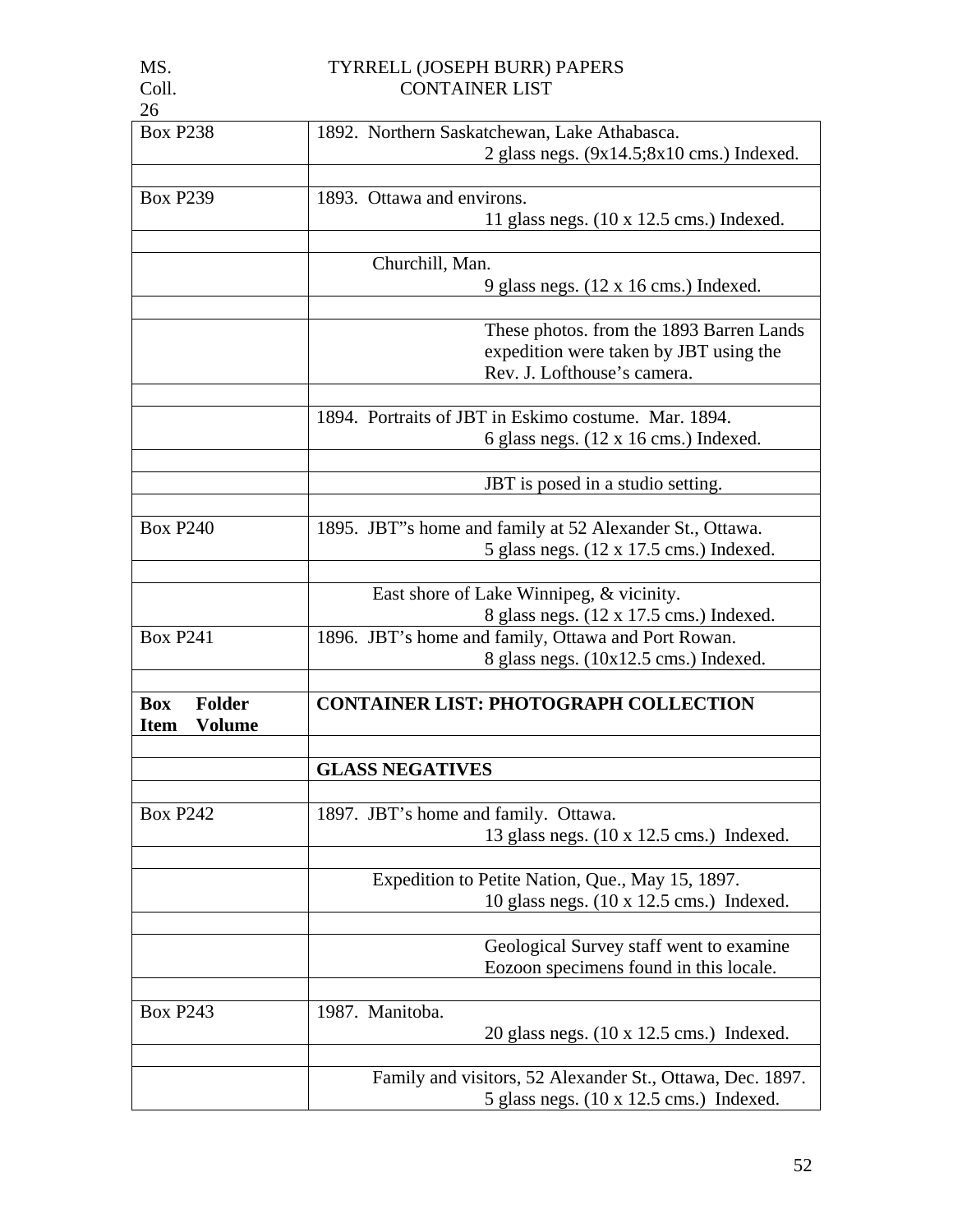| <b>Box P244</b>                                             | 1897. Buffalo at Silver Heights, Man.<br>6 glass negs. (10 x 12.5 cms.); 1 copy neg.<br>$(10 \times 12 \text{ cms.})$ Indexed.                                                                                                                                                                                                                            |
|-------------------------------------------------------------|-----------------------------------------------------------------------------------------------------------------------------------------------------------------------------------------------------------------------------------------------------------------------------------------------------------------------------------------------------------|
|                                                             |                                                                                                                                                                                                                                                                                                                                                           |
|                                                             | 5 modern prints reproduced from the<br>negatives. $(10 \times 12.5 \text{ cms.})$                                                                                                                                                                                                                                                                         |
|                                                             |                                                                                                                                                                                                                                                                                                                                                           |
| <b>Box P245</b>                                             | 1898. Family and Ottawa environs.<br>8 glass negs. $(10 \times 12.5 \text{ cms.})$ Indexed.                                                                                                                                                                                                                                                               |
| <b>Box P246</b>                                             | 1898. Family, Ottawa.<br>2 glass negs. $(12.5 \times 17.5 \text{ cms.})$ Indexed.                                                                                                                                                                                                                                                                         |
|                                                             |                                                                                                                                                                                                                                                                                                                                                           |
| <b>Box P247</b>                                             | 1899. Family, Ottawa<br>6 glass negs. $(8 \times 10.5 \text{ cms.})$ Indexed.                                                                                                                                                                                                                                                                             |
|                                                             |                                                                                                                                                                                                                                                                                                                                                           |
|                                                             | Klondike.<br>9 glass negs. $(8 \times 10.5 \text{ cms.})$ Indexed.                                                                                                                                                                                                                                                                                        |
|                                                             |                                                                                                                                                                                                                                                                                                                                                           |
| <b>Box P248</b>                                             | 1901. Dawson, Y.T.<br>5 glass negs. $(10 \times 12.5 \text{ cms.})$ Indexed.                                                                                                                                                                                                                                                                              |
|                                                             | 1902. Gold Run Creek mine.                                                                                                                                                                                                                                                                                                                                |
|                                                             | 8 glass negs. $(10 \times 12.5 \text{ cms.})$ Indexed.                                                                                                                                                                                                                                                                                                    |
| <b>Folder</b><br><b>Box</b><br><b>Volume</b><br><b>Item</b> | <b>CONTAINER LIST: PHOTOGRAPH COLLECTION</b>                                                                                                                                                                                                                                                                                                              |
|                                                             | <b>COPY NEGATIVES</b>                                                                                                                                                                                                                                                                                                                                     |
| <b>Box P249</b>                                             | Copies of original photos. from northern expeditions. 1884;<br>1894-1905.                                                                                                                                                                                                                                                                                 |
|                                                             | 25 glass negs. (8x10.5; 6.5x7.5 cms.)                                                                                                                                                                                                                                                                                                                     |
|                                                             |                                                                                                                                                                                                                                                                                                                                                           |
|                                                             | Most of these copy negatives were made by<br>JBT from original prints of photos. taken<br>either by himself or by J.W. Tyrrell.<br>Subjects include Fort Churchill; Kasba<br>Lake; Kazan River; Norway House; the<br>Nelson River and the Saskatchewan River.<br>Many of the negatives have been<br>reproduced from prints in JBT's<br>photograph albums. |
|                                                             |                                                                                                                                                                                                                                                                                                                                                           |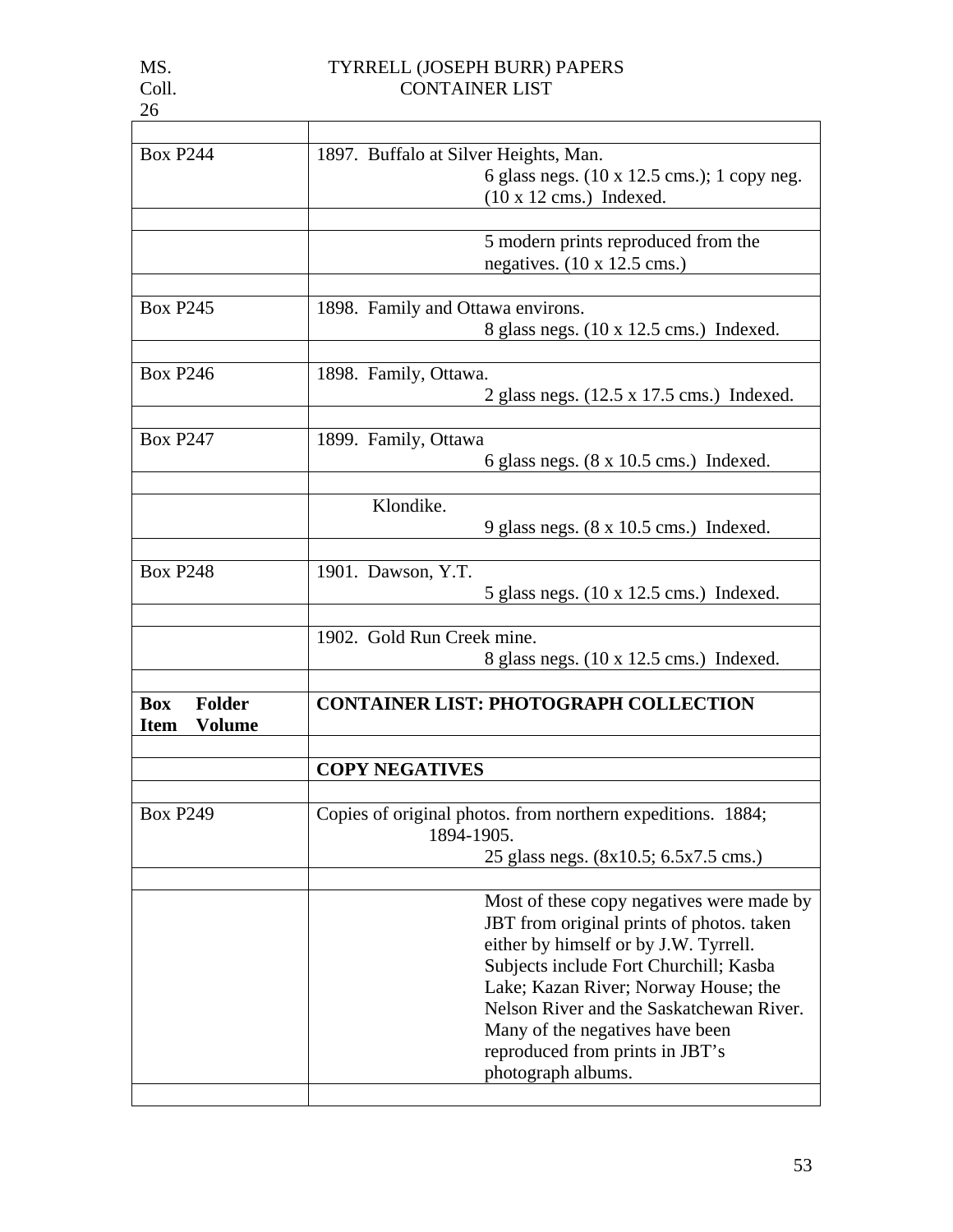| IVID. |
|-------|
| Coll  |
| 26    |

|                                                             | One glass negative is a copy of a photo. of<br>Fort Churchill taken by R. Bell, 1884.                                                                                                                                                                                                                                                                                                                                                                                                                                                                                                                                                                                             |
|-------------------------------------------------------------|-----------------------------------------------------------------------------------------------------------------------------------------------------------------------------------------------------------------------------------------------------------------------------------------------------------------------------------------------------------------------------------------------------------------------------------------------------------------------------------------------------------------------------------------------------------------------------------------------------------------------------------------------------------------------------------|
|                                                             |                                                                                                                                                                                                                                                                                                                                                                                                                                                                                                                                                                                                                                                                                   |
|                                                             | <b>FILM NEGATIVES</b>                                                                                                                                                                                                                                                                                                                                                                                                                                                                                                                                                                                                                                                             |
|                                                             | JBT experimented with roll film as early as 1893. By 1899, when<br>he moved to Dawson City, he had begun to use roll film<br>extensively. There are few surviving original negatives from this<br>early period, however. These early negatives were on nitrate film<br>and by the 1970s they had begun to deteriorate. The Library<br>undertook to have copy negatives made for the negatives dating<br>from the 1890s to 1916. Most of the original nitrate negatives<br>were then discarded. The Library's copy negatives are indexed<br>and filed in Boxes P252-P267. All the surviving original<br>negatives are filed by year in Boxes P250 and P251, as described<br>below. |
|                                                             | JBT himself also had copy negatives on film made from the<br>original prints of photographs he had taken in the 1890s. These<br>are filed in Box P250 under the date of the originals.                                                                                                                                                                                                                                                                                                                                                                                                                                                                                            |
|                                                             | The film negatives are of varying sizes, reflecting JBT's use of<br>several different cameras.                                                                                                                                                                                                                                                                                                                                                                                                                                                                                                                                                                                    |
| <b>Folder</b><br><b>Box</b><br><b>Volume</b><br><b>Item</b> | <b>CONTAINER LIST: PHOTOGRAPH COLLECTION</b>                                                                                                                                                                                                                                                                                                                                                                                                                                                                                                                                                                                                                                      |
|                                                             | <b>FILM NEGATIVES</b>                                                                                                                                                                                                                                                                                                                                                                                                                                                                                                                                                                                                                                                             |
| <b>Box P250</b>                                             | Film negatives: 1887-1917. Indexed up to 1906.                                                                                                                                                                                                                                                                                                                                                                                                                                                                                                                                                                                                                                    |
|                                                             | Photos. by JBT<br>Includes some copy negatives made for JBT.                                                                                                                                                                                                                                                                                                                                                                                                                                                                                                                                                                                                                      |
| <b>Box P251</b>                                             | Film negatives: 1920-ca. 1947. Not indexed.                                                                                                                                                                                                                                                                                                                                                                                                                                                                                                                                                                                                                                       |
|                                                             | Photos. by JBT and others. Includes some copy negatives<br>made by JBT.                                                                                                                                                                                                                                                                                                                                                                                                                                                                                                                                                                                                           |
|                                                             | Copy negatives made from original nitrate negatives                                                                                                                                                                                                                                                                                                                                                                                                                                                                                                                                                                                                                               |
|                                                             | These negatives were made by the Library directly from<br>the original nitrate negatives.                                                                                                                                                                                                                                                                                                                                                                                                                                                                                                                                                                                         |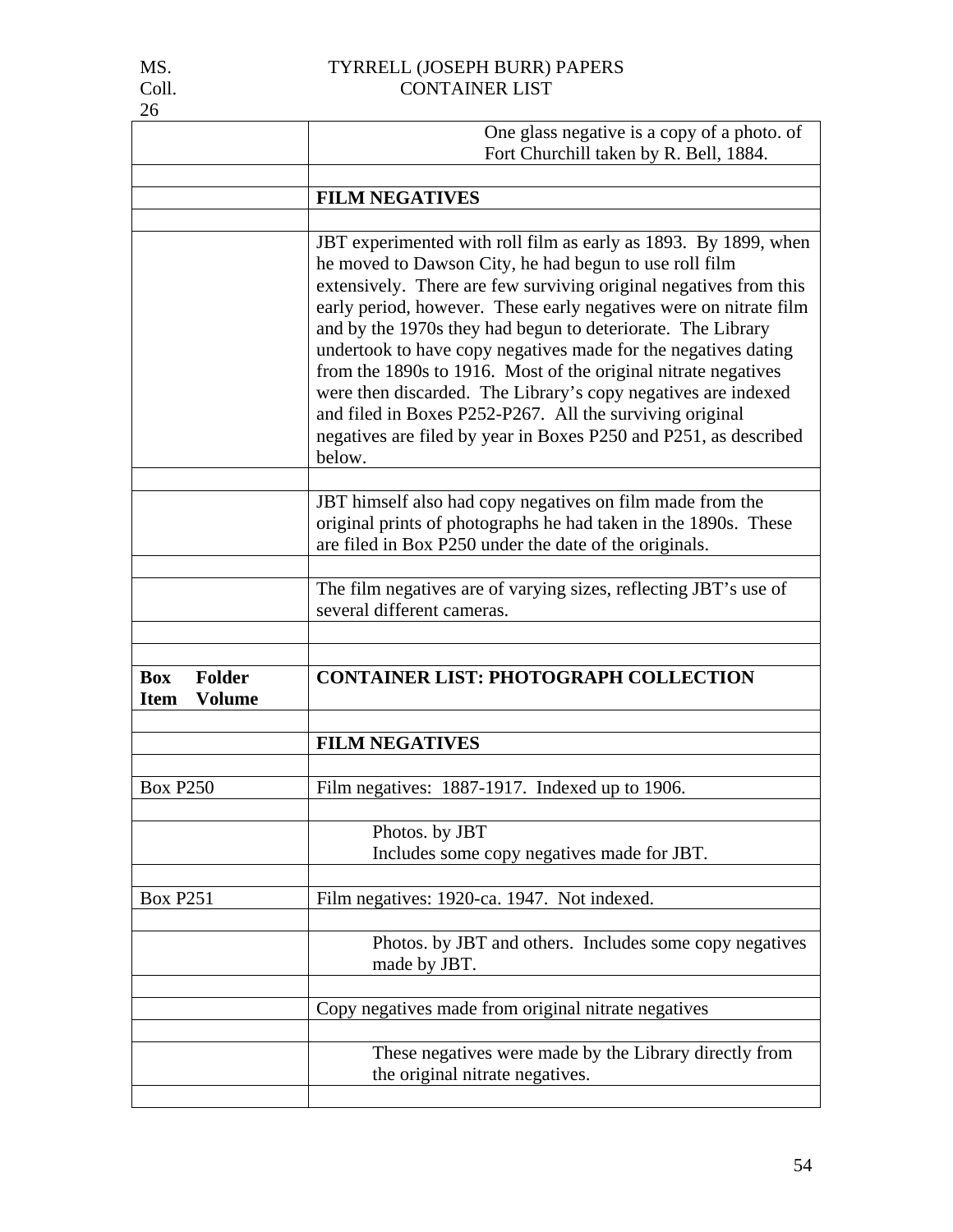| MS.                          | TYRRELL (JOSEPH BURR) PAPERS                                 |
|------------------------------|--------------------------------------------------------------|
| Coll.                        | <b>CONTAINER LIST</b>                                        |
| 26                           |                                                              |
| <b>Box P252</b>              | Copy negatives: 1892-1894; 1897. Indexed.                    |
|                              |                                                              |
| <b>Box P253</b>              | Copy negatives: 1896-1897.297. Indexed.                      |
|                              |                                                              |
|                              |                                                              |
| <b>Box P254</b>              | Copy negatives: 1899.301-1899.403. Indexed.                  |
|                              |                                                              |
| <b>Box P255</b>              | Copy negatives: 1901-1902.552. Indexed.                      |
|                              |                                                              |
| <b>Box P256</b>              | Copy negatives: 1902.1-903. Indexed.                         |
|                              |                                                              |
| <b>Box P257</b>              |                                                              |
|                              | Copy negatives: 1904-1905. Indexed.                          |
|                              |                                                              |
| <b>Box P258</b>              | Copy negatives: 1906. Indexed.                               |
|                              |                                                              |
| <b>Box P259</b>              | Copy negatives: 1907.                                        |
|                              |                                                              |
| <b>Box P260</b>              | Copy negatives: 1908.5-1908.23.3                             |
|                              |                                                              |
| <b>Box P261</b>              | Copy negatives: 1908.                                        |
|                              |                                                              |
|                              |                                                              |
| <b>Box P262</b>              | Copy negatives: 1909-1910.                                   |
|                              |                                                              |
| <b>Box P263</b>              | Copy negatives: 1910-1911.                                   |
|                              |                                                              |
|                              |                                                              |
| <b>Folder</b><br><b>Box</b>  | <b>CONTAINER LIST: PHOTOGRAPH COLLECTION</b>                 |
| <b>Volume</b><br><b>Item</b> |                                                              |
|                              |                                                              |
|                              | <b>FILM NEGATIVES</b>                                        |
|                              |                                                              |
|                              |                                                              |
|                              | Copy negatives made from original nitrate negatives          |
|                              |                                                              |
| <b>Box P264</b>              | Copy negatives: 1912.                                        |
|                              |                                                              |
| <b>Box P265</b>              | Copy negatives: 1912-1913.                                   |
|                              |                                                              |
| <b>Box P266</b>              | Copy negatives: 1913-1914.                                   |
|                              |                                                              |
| <b>Box P267</b>              | Copy negatives: 1915-1916.                                   |
|                              |                                                              |
|                              |                                                              |
|                              | Copy negatives made by the Library from original prints $\&$ |
|                              | documents                                                    |
|                              |                                                              |
| <b>Box P268</b>              | Copy negatives for prints from photo. albums.                |
|                              | 4 negs. (10 x 12 vms.)                                       |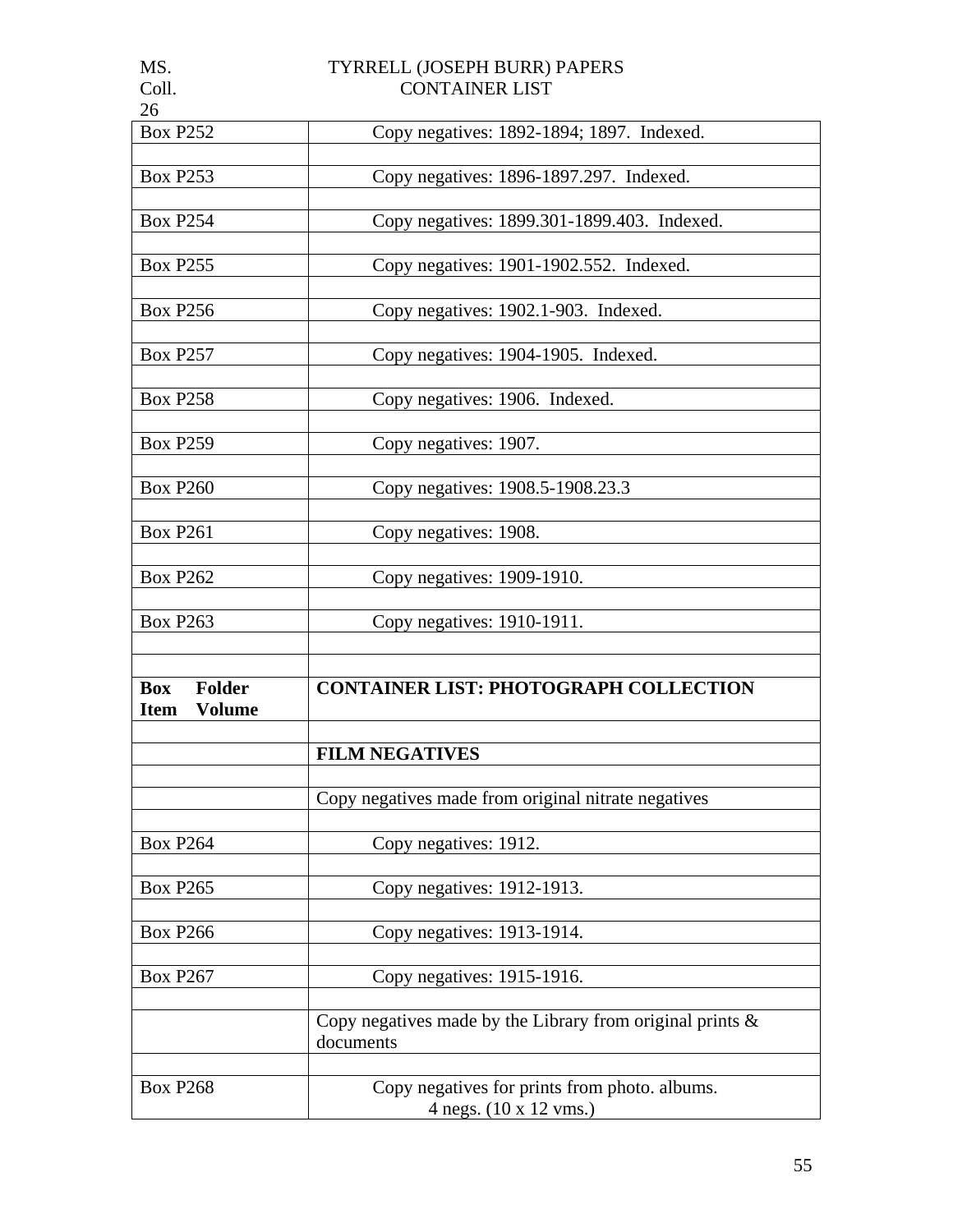|                                                             | Copy negative for portrait of JBT                                                                                                |
|-------------------------------------------------------------|----------------------------------------------------------------------------------------------------------------------------------|
|                                                             | 1 neg. (10 x 12 cms.)                                                                                                            |
|                                                             |                                                                                                                                  |
|                                                             | Copy negatives for JBT's maps of the Barren Lands                                                                                |
|                                                             |                                                                                                                                  |
|                                                             | Map of Doobaunt & Kazan Rivers  Ottawa,<br>1896.                                                                                 |
|                                                             | 3 negs. (10 x 12 cms.)                                                                                                           |
|                                                             | This map shows JBT's routes of 1893 and<br>1894.                                                                                 |
|                                                             | Map of country of the country west of Hudson<br>Bay 1894<br>2 negs. (10 x 12 cms.)                                               |
|                                                             | Copy negatives of maps of the north drawn by native<br>peoples for JBT. 1892.<br>44 negs. (10 x 12 cms.)                         |
|                                                             |                                                                                                                                  |
|                                                             | The original maps are filed in the Mapcase<br>by year. They have been given numbers<br>and there is a separate index for them in |
| <b>Folder</b><br><b>Box</b><br><b>Volume</b><br><b>Item</b> | <b>CONTAINER LIST: PHOTOGRAPH COLLECTION</b>                                                                                     |
|                                                             |                                                                                                                                  |
|                                                             | <b>FILM NEGATIVES</b>                                                                                                            |
|                                                             | Copy negatives made by the Library from original prints and<br>documents                                                         |
| <b>Box P268</b>                                             | the finding aid. The negatives use the same<br>numbering system.                                                                 |
| <b>Box P269</b>                                             | Copy negatives of the north and the Barren Lands drawn<br>by native Peoples for JBT. 1893-1895.<br>47 negs. (10 x 12 cms.)       |
| <b>Box P270</b>                                             | Copy negatives: 1886; 1888; 1893-1894.<br>92 negative strips (35 m.)                                                             |
|                                                             | Copies have been made from original<br>prints and also, for many images, from                                                    |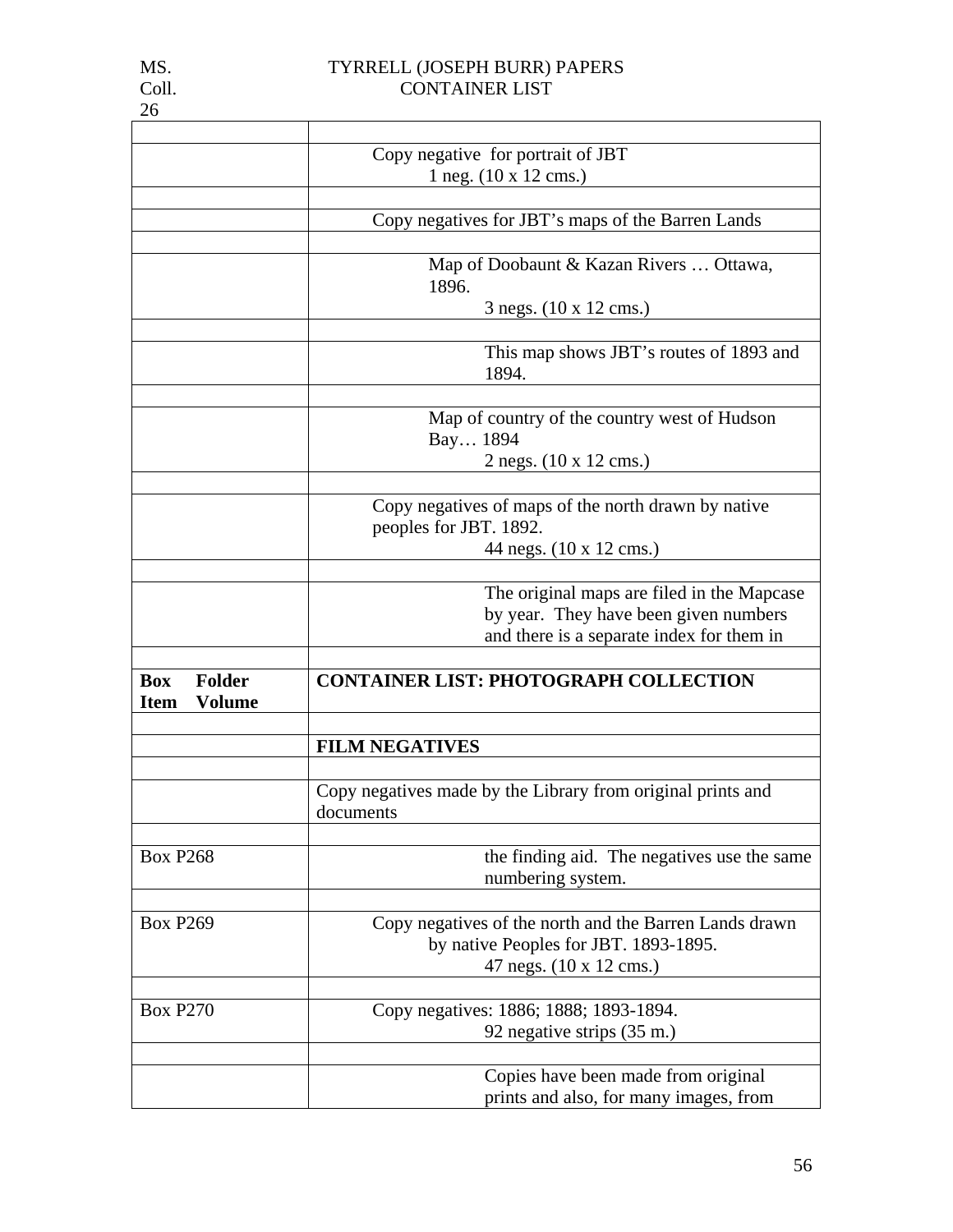| 26                                                          |                                                                                                                                                                                                                                                                                                                                        |
|-------------------------------------------------------------|----------------------------------------------------------------------------------------------------------------------------------------------------------------------------------------------------------------------------------------------------------------------------------------------------------------------------------------|
|                                                             | lantern slides. Negatives are arranged by<br>date.                                                                                                                                                                                                                                                                                     |
|                                                             |                                                                                                                                                                                                                                                                                                                                        |
| <b>Box P271</b>                                             | Copy negatives: Klondike photos. 1898-1906.                                                                                                                                                                                                                                                                                            |
|                                                             | 113 negative strips (35 m.)                                                                                                                                                                                                                                                                                                            |
|                                                             |                                                                                                                                                                                                                                                                                                                                        |
|                                                             | Copies have been made from original<br>prints in albums and from lantern slides.                                                                                                                                                                                                                                                       |
|                                                             | Negatives are arranged by album number                                                                                                                                                                                                                                                                                                 |
|                                                             | or by date.                                                                                                                                                                                                                                                                                                                            |
|                                                             |                                                                                                                                                                                                                                                                                                                                        |
|                                                             | Copy negatives: Photos. of Wrangel, by O.D. Goetze.<br>1906.                                                                                                                                                                                                                                                                           |
|                                                             | 2 negatives strips (35 m.)                                                                                                                                                                                                                                                                                                             |
|                                                             |                                                                                                                                                                                                                                                                                                                                        |
|                                                             | Copy negatives: Hudson Bay Expedition. 1912.                                                                                                                                                                                                                                                                                           |
|                                                             | 7 negative strips (35m.)                                                                                                                                                                                                                                                                                                               |
|                                                             |                                                                                                                                                                                                                                                                                                                                        |
|                                                             | Copy negatives: Red Deer River area and Drumheller                                                                                                                                                                                                                                                                                     |
|                                                             | region                                                                                                                                                                                                                                                                                                                                 |
|                                                             | Undated. [1916?]                                                                                                                                                                                                                                                                                                                       |
|                                                             | 6 negative strips (35m.)                                                                                                                                                                                                                                                                                                               |
|                                                             | Includes photos. of dinosaur head found by JBT in                                                                                                                                                                                                                                                                                      |
|                                                             | 1884. See Box P224-P225 for lantern slides.                                                                                                                                                                                                                                                                                            |
|                                                             |                                                                                                                                                                                                                                                                                                                                        |
| <b>Box</b><br><b>Folder</b><br><b>Volume</b><br><b>Item</b> | <b>CONTAINER LIST: PHOTOGRAPH COLLECTION</b>                                                                                                                                                                                                                                                                                           |
|                                                             |                                                                                                                                                                                                                                                                                                                                        |
|                                                             | <b>FILM NEGATIVES</b>                                                                                                                                                                                                                                                                                                                  |
|                                                             | Copy negatives made by the Library from original prints and<br>documents                                                                                                                                                                                                                                                               |
|                                                             |                                                                                                                                                                                                                                                                                                                                        |
| <b>Box P272</b>                                             | Copy negatives made for the 1993 exhibition on J.B.<br>Tyrrell.                                                                                                                                                                                                                                                                        |
|                                                             | 8 negative strips (35m.)                                                                                                                                                                                                                                                                                                               |
|                                                             |                                                                                                                                                                                                                                                                                                                                        |
|                                                             | <b>COPY PRINTS</b>                                                                                                                                                                                                                                                                                                                     |
|                                                             | Contact prints made from the copy negatives which the Library<br>reproduced from the original nitrate negatives. (see Boxes P252-<br>P267). The contact prints are arranged by year and are numbered<br>and indexed, corresponding to the copy negatives and original<br>prints. Their chief value is to check the quality of the copy |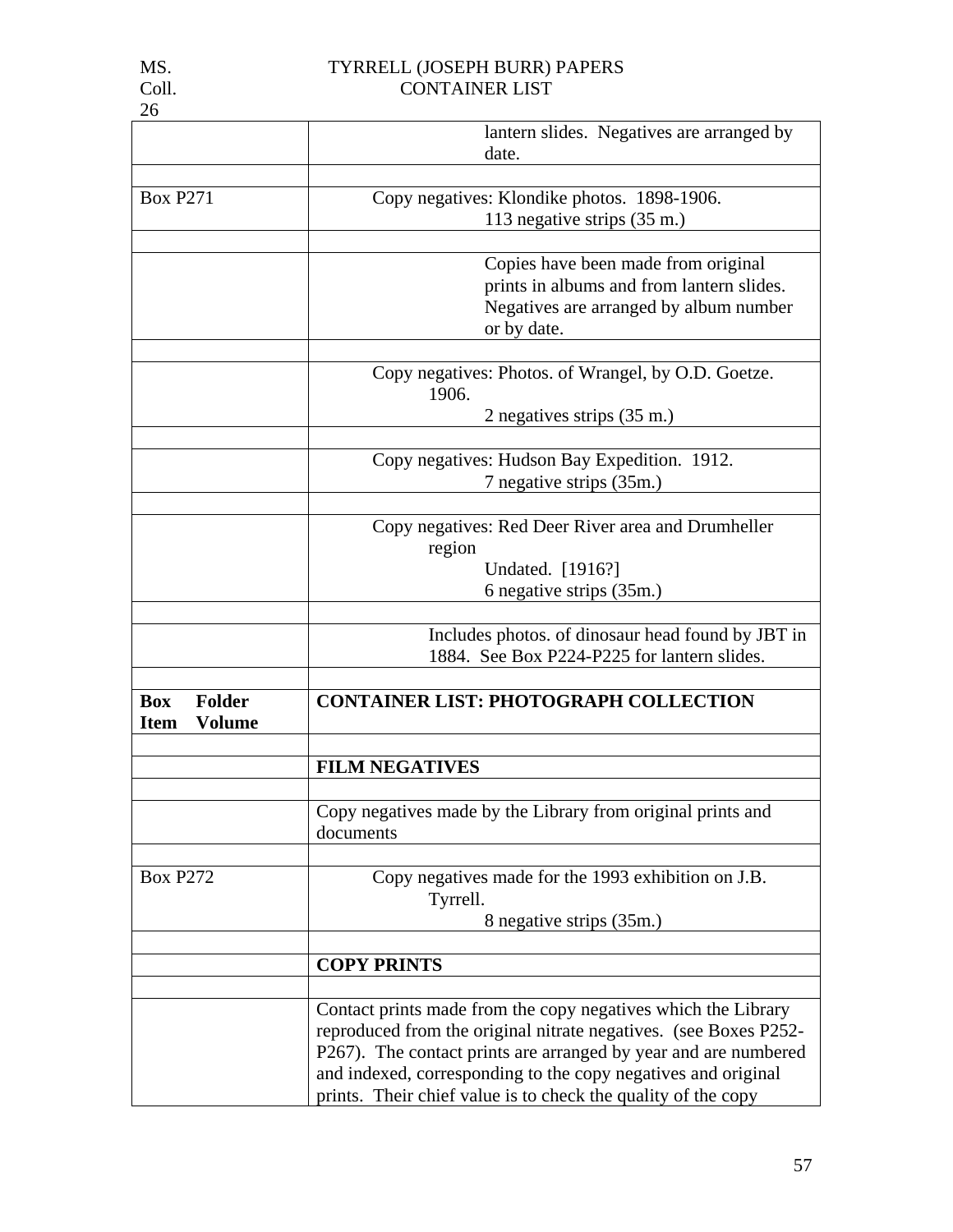| 26                           |                                                             |
|------------------------------|-------------------------------------------------------------|
|                              | negatives.                                                  |
|                              |                                                             |
| <b>Box P273</b>              | Copy prints: 1891                                           |
|                              | Copy prints: 1892                                           |
|                              | Copy prints: 1894                                           |
|                              | Copy prints: 1896                                           |
|                              | Copy prints: 1897                                           |
| <b>Box P274</b>              | Copy prints: 1898                                           |
|                              |                                                             |
| <b>Box P275</b>              | Copy prints: 1899                                           |
| <b>Box P276</b>              | Copy prints: 1901                                           |
|                              | Copy prints: 1902                                           |
| <b>Box P277</b>              | Copy prints: 1902                                           |
|                              |                                                             |
| <b>Box P278</b>              | Copy prints: 1903                                           |
| <b>Box P279</b>              | Copy prints: 1904                                           |
|                              |                                                             |
| <b>Box P280</b>              | Copy Prints: 1905                                           |
|                              |                                                             |
| <b>Folder</b><br><b>Box</b>  | <b>CONTAINER LIST: PHTOGRAPH COLLECTION</b>                 |
| <b>Volume</b><br><b>Item</b> |                                                             |
|                              | <b>COPY PRINTS</b>                                          |
|                              |                                                             |
| <b>Box P281</b>              | Copy prints made for JBT from his photos. of the Klondike,  |
|                              | 1898-1903                                                   |
|                              | 52 prints (varying sizes)                                   |
|                              |                                                             |
|                              | Most have JBT's captions and notes on verso. Mostly         |
|                              | duplicates of photos. in albums for this period. Captions   |
|                              | on these prints may give more information, however.         |
|                              | 5 prints shows the steamer 'Tyrrell' leaving Dawson for     |
|                              | Whitehorse, 1902.                                           |
|                              | 1 print captioned "Cleaning gold in the Sluice box at a     |
|                              | mine in Hunker Creek. Garrett Tyrrell, --, J.B. Tyrrell,    |
|                              | 1902."                                                      |
|                              | Enlargements made by Library from JBT's original photos. or |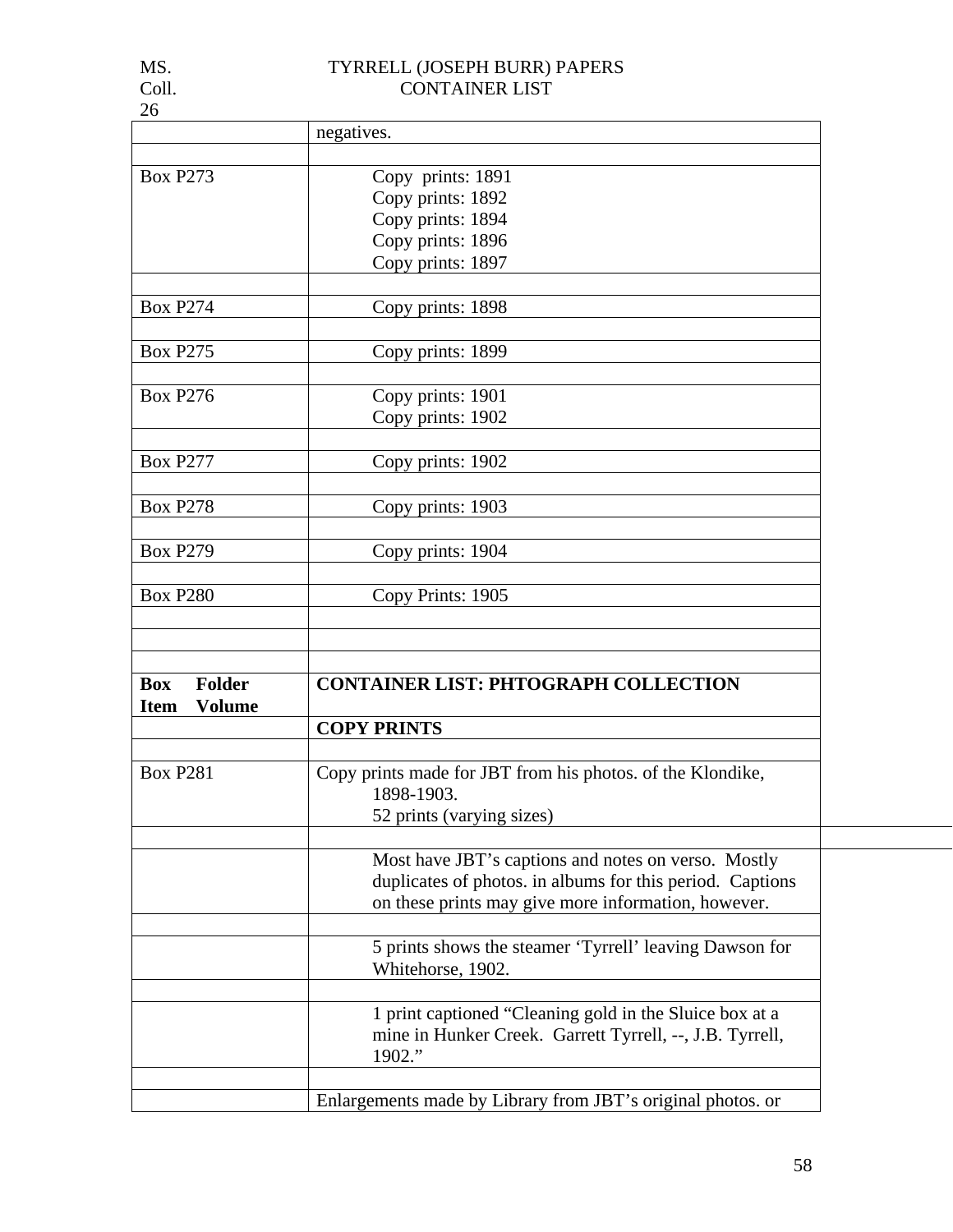| 26                                                          |                                                                                                                                                                                                                                          |
|-------------------------------------------------------------|------------------------------------------------------------------------------------------------------------------------------------------------------------------------------------------------------------------------------------------|
|                                                             | Library's copy negatives.                                                                                                                                                                                                                |
|                                                             |                                                                                                                                                                                                                                          |
|                                                             | These enlarged reproductions $(20 \times 25 \text{ cm s.})$ are suitable<br>for display. They are arranged by year, numbered and<br>indexed. Includes photos. by JBT and by others. Several<br>copies of many of the prints.             |
|                                                             |                                                                                                                                                                                                                                          |
| <b>Box P282</b>                                             | Enlargemens: 1883; 1886-1887; 1891; 1893-1894                                                                                                                                                                                            |
| <b>Box P283</b>                                             | Enlargements: 1887. Fort Pelly, Man.                                                                                                                                                                                                     |
|                                                             | 3 enlargements of 2 original photos. taken by JBT<br>to form a panoramic view of the Fort when joined<br>together.                                                                                                                       |
| <b>Box P284</b>                                             | Enlargements: 1897-1899.                                                                                                                                                                                                                 |
|                                                             |                                                                                                                                                                                                                                          |
| <b>Box P285</b>                                             | Enlargements: 1901-1906; 1916.                                                                                                                                                                                                           |
|                                                             |                                                                                                                                                                                                                                          |
| <b>Box P286</b>                                             | Enlargements: 1898-1907.                                                                                                                                                                                                                 |
|                                                             | Photos. from photograph albums $7-15$ & 17.<br>Chiefly photos. collected by JBT, not taken by<br>him. Indexed to 1906.                                                                                                                   |
|                                                             |                                                                                                                                                                                                                                          |
| <b>Folder</b><br><b>Box</b><br><b>Volume</b><br><b>Item</b> | <b>CONTAINER LIST: PHOTOGRAPH COLLECTION</b>                                                                                                                                                                                             |
|                                                             |                                                                                                                                                                                                                                          |
|                                                             | <b>COPY PRINTS</b>                                                                                                                                                                                                                       |
| <b>Box P287</b>                                             | Copy prints of the native peoples' maps of Barren Lands and<br>neighbouring regions. 1892-1895. 86 prints. (sizes vary;<br>chiefly $28 \times 35$ cms.)                                                                                  |
|                                                             | Reproductions of 52 original maps. Originals filed in<br>Mapcase. Prints are numbered to correspond to originals.<br>See detailed description under maps in finding aid. Copy<br>negatives for these copy prints are in Boxes P268-P269. |
|                                                             | <b>CONTAINERLIST: ARTIFACTS</b>                                                                                                                                                                                                          |
|                                                             |                                                                                                                                                                                                                                          |
| <b>Box 288</b>                                              | Roll holder for Brownie Hawk-Eye camera.                                                                                                                                                                                                 |
|                                                             | JBT used this roll holder, or one like it, with a Hawk-Eye<br>camera on his 1893 expedition. See letter from J.J.                                                                                                                        |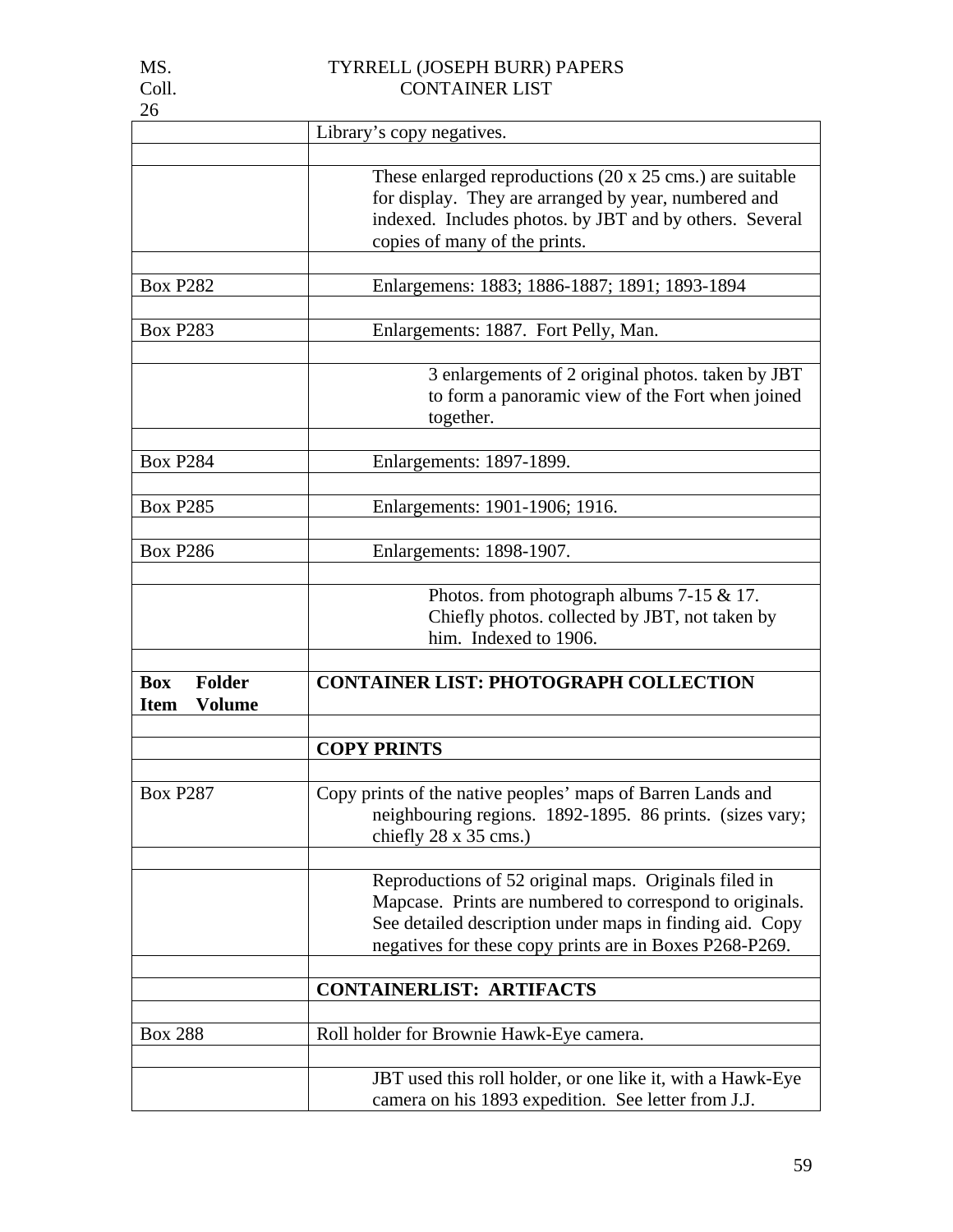| 26                                     |                                                                                                                                                                                                                                                                                                                                                                                                                                                           |
|----------------------------------------|-----------------------------------------------------------------------------------------------------------------------------------------------------------------------------------------------------------------------------------------------------------------------------------------------------------------------------------------------------------------------------------------------------------------------------------------------------------|
|                                        | Topley, Topley Studio, Ottawa, to JBT, dated May 15,<br>1893, outlining equipment supplied to JBT for his 1893<br>expedition. (Box 21) Camera is not in the collection                                                                                                                                                                                                                                                                                    |
|                                        | Microscope slides.                                                                                                                                                                                                                                                                                                                                                                                                                                        |
|                                        |                                                                                                                                                                                                                                                                                                                                                                                                                                                           |
|                                        | These slides were prepared or acquired by JBT beginning<br>in 1879. JBT acquired a microscope in 1878. In 1882 he<br>was one of the founding members of the Microscopical<br>Society in Ottawa. He decided to give up the study<br>zoology and entomology in the winter of 1888. Most of<br>the slides would seem to have been collected prior to that<br>date, but some boxes hold slides relating to JBT's later<br>work as a mining consultant.        |
|                                        | Some slides are labeled in JBT's hand and must have been<br>prepared by him. Others are labeled in different hands<br>and must have been acquired by JBT from various<br>sources, including other members of the staff of the<br>Geological Survey. Several of the hand-labelled slides are<br>by T.C. Weston, G.M. Dawson, D.B. Dowling, and other<br>Geological Survey staff. Slides are in special slide boxes.<br>Labels for slide boxes given below. |
|                                        |                                                                                                                                                                                                                                                                                                                                                                                                                                                           |
| Folder<br><b>Box</b><br>Volume<br>Item | <b>CONTAINER LIST: ARTIFACTS</b>                                                                                                                                                                                                                                                                                                                                                                                                                          |
| <b>Box 289</b>                         | Microscope slides.                                                                                                                                                                                                                                                                                                                                                                                                                                        |
|                                        | Slide box: "Preparing". "Geological Survey" on box lid.<br>Undated.<br>Slides labeled by JBT.                                                                                                                                                                                                                                                                                                                                                             |
|                                        | Slide box: "Vertebrata". 1879-1881.<br>Slides labeled by JBT.                                                                                                                                                                                                                                                                                                                                                                                             |
|                                        | Slide box: "Invertebrata". 1879-1881<br>Slides labeled by JBT, J.F. White, and<br>others.                                                                                                                                                                                                                                                                                                                                                                 |
|                                        | Slide box: "Insects". 1881-1883.<br>Slides labeled by JBT.                                                                                                                                                                                                                                                                                                                                                                                                |
|                                        | Slide Box: "Vegetable preparation; Plants, recent". 1880-                                                                                                                                                                                                                                                                                                                                                                                                 |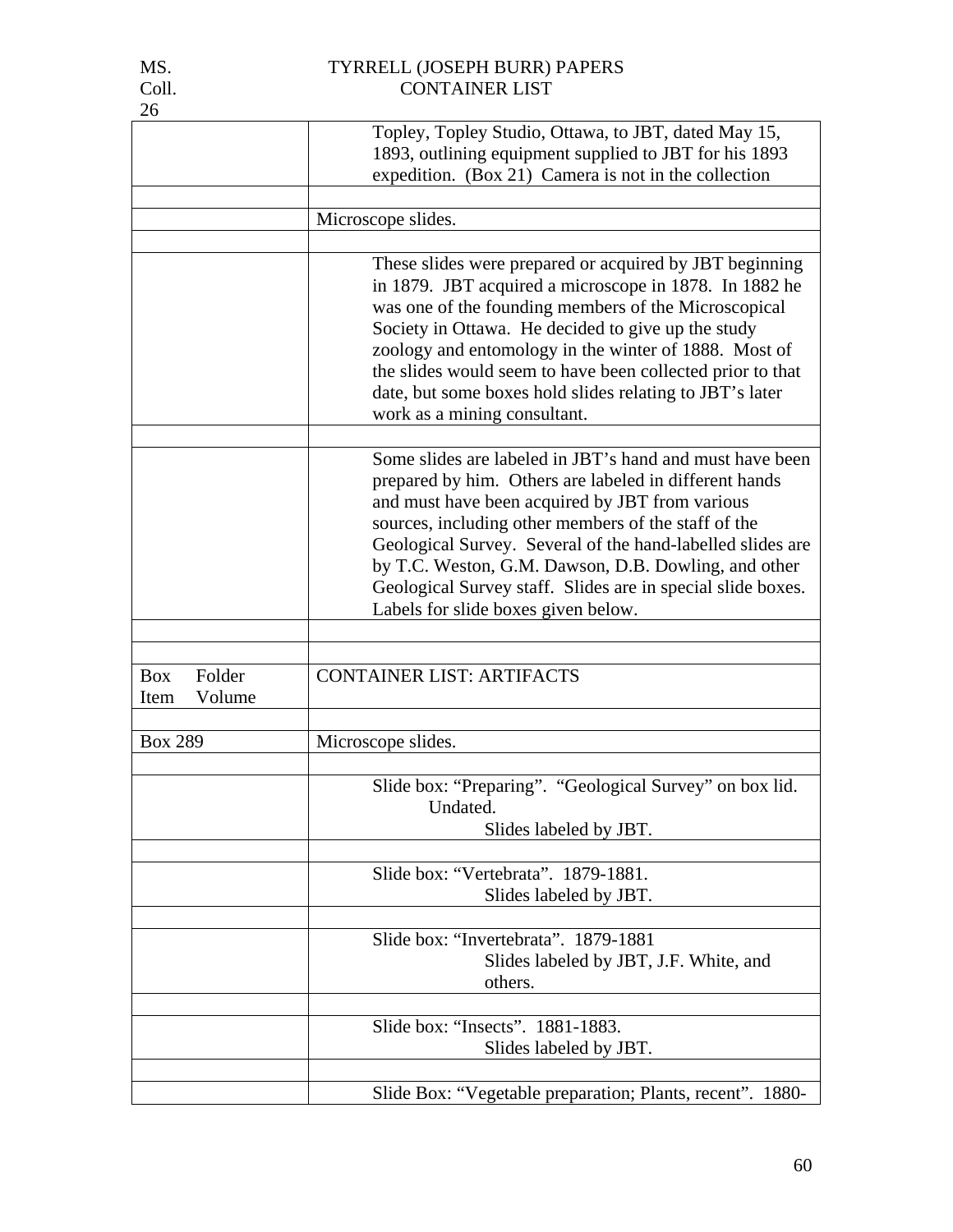|                              | 1882.                                                 |
|------------------------------|-------------------------------------------------------|
|                              | Slides labeled by JBT and others                      |
|                              |                                                       |
|                              | Slide box: "Acarina. 2". 1879-1883.                   |
|                              | Slides labeled by JBT and others.                     |
|                              |                                                       |
| <b>Box 290</b>               | Slide box: "Foraminifera". Undated.                   |
|                              | Slides labeled by JBT and others. Many                |
|                              | slides labeled Gaspe, G.M. Dawson.                    |
|                              |                                                       |
|                              | Slide box: "N.W. Cretaceous Forams". 1887; 1889.      |
|                              | Several slides labeled by JBT and dated to            |
|                              | Manitoba expedition of 1887. Several                  |
|                              | slides from D.B. Dowling from the same                |
|                              | expedition. 1 slide from Pine Creek, 1889.            |
|                              |                                                       |
|                              | Slide box: "Polyzoa". 1883; 1887.                     |
|                              | Most slides labeled by JBT. Includes 2                |
|                              | slides from E.C. Weston: "Eozoon                      |
|                              | Canadense"; Section of bone of Dinosaur".             |
|                              |                                                       |
|                              | Slide box: "Protozoa". 1874; 1881.                    |
|                              | Most slides labeled by JBT.                           |
|                              |                                                       |
|                              |                                                       |
| <b>Folder</b><br><b>Box</b>  | <b>CONTAINER LIST: ARTIFACTS</b>                      |
| <b>Volume</b><br><b>Item</b> |                                                       |
|                              |                                                       |
|                              | Microscope slides                                     |
|                              |                                                       |
| <b>Box 290</b>               | Slide box: "Crustacea etc." 1879-1881.                |
|                              | Most slides labeled by JBT.                           |
|                              |                                                       |
|                              | Slide box: "Wood sections". 1881; 1887.               |
|                              | Most slides labeled by JBT and dated to               |
|                              | Manitoba expedition of 1887.                          |
|                              |                                                       |
| <b>Box 291</b>               | Slide box: "Minerals, etc." 1887.                     |
|                              | Labeled by JBT. Several slides by T.C.                |
|                              | Weston.                                               |
|                              |                                                       |
|                              | Slide box: "Minerals". Undated.                       |
|                              | Most slides with printed labels                       |
|                              |                                                       |
|                              | Slide box: "Mikrosckopische Praparate. Dr. E. Krantz, |
|                              |                                                       |